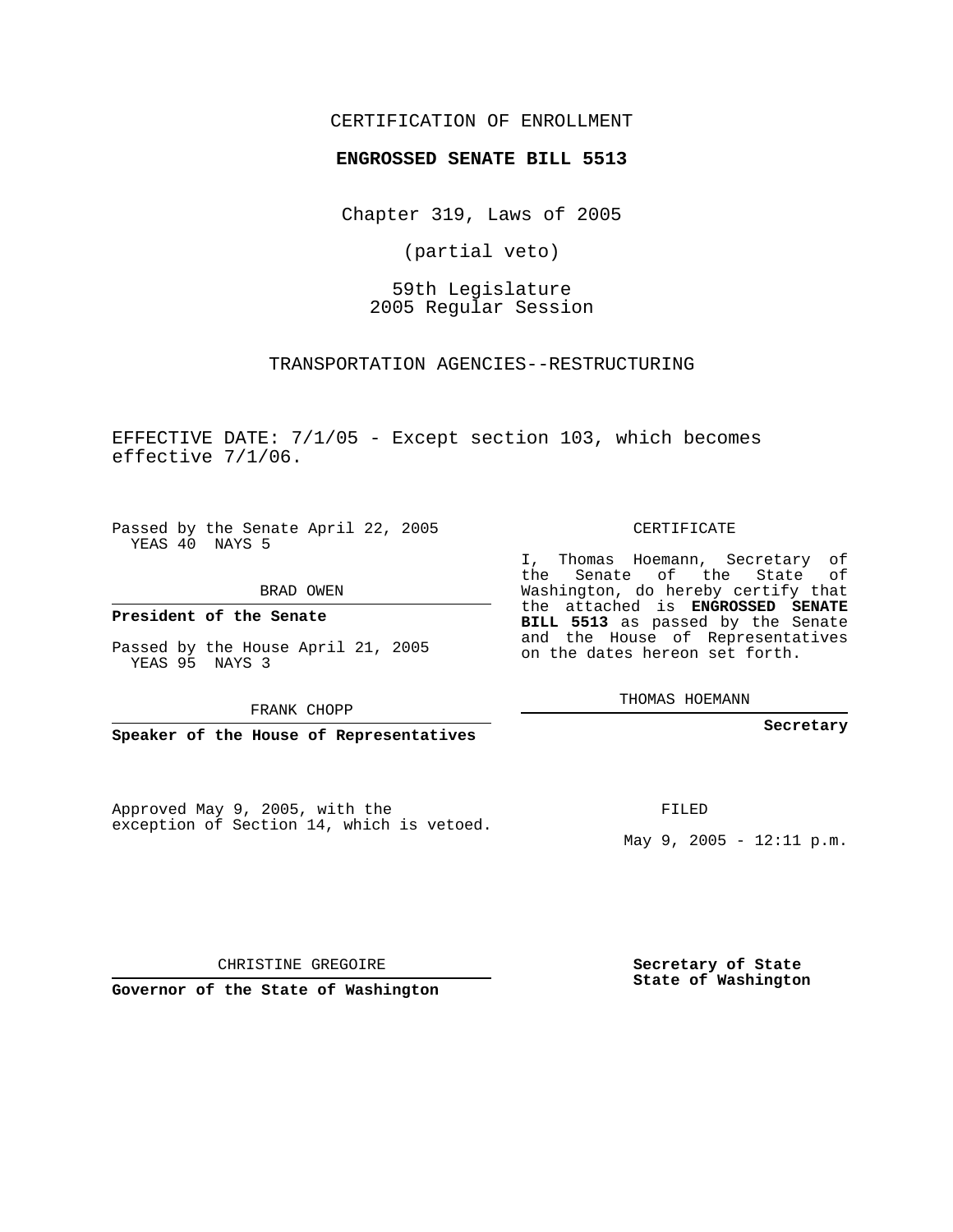# **ENGROSSED SENATE BILL 5513** \_\_\_\_\_\_\_\_\_\_\_\_\_\_\_\_\_\_\_\_\_\_\_\_\_\_\_\_\_\_\_\_\_\_\_\_\_\_\_\_\_\_\_\_\_

\_\_\_\_\_\_\_\_\_\_\_\_\_\_\_\_\_\_\_\_\_\_\_\_\_\_\_\_\_\_\_\_\_\_\_\_\_\_\_\_\_\_\_\_\_

### AS AMENDED BY THE HOUSE

Passed Legislature - 2005 Regular Session

**State of Washington 59th Legislature 2005 Regular Session By** Senators Haugen, Shin, Kohl-Welles, Rasmussen, Fairley and Prentice Read first time 01/26/2005. Referred to Committee on Transportation.

 AN ACT Relating to restructuring of certain transportation agencies; amending RCW 43.17.020, 47.01.041, 47.01.061, 47.01.071, 47.05.021, 47.05.030, 47.05.035, 47.05.051, 44.75.020, 44.75.030, 44.75.040, 44.75.050, 44.75.080, 44.75.090, 44.75.100, 44.75.110, 44.75.120, 44.28.161, 35.58.2796, 36.78.070, 41.40.037, 43.10.101, 43.79.270, 43.79.280, 43.88.020, 43.88.030, 43.88.230, 43.105.160, 43.105.190, 44.04.260, 44.28.088, 44.40.025, 46.01.320, 46.01.325, 46.16.705, 46.16.715, 46.16.725, 46.73.010, 47.01.280, 47.04.210, 47.04.220, 47.06.110, 47.06A.020, 47.10.790, 47.10.801, 47.10.802, 47.17.850, 47.26.167, 47.26.170, 47.46.030, 47.46.040, 79A.05.125, 81.80.395, 81.104.110, 82.33.020, 82.70.060, and 82.80.070; reenacting and amending RCW 47.01.101 and 90.03.525; adding new sections to chapter 47.01 RCW; adding a new section to chapter 44.04 RCW; adding a new section to chapter 43.88 RCW; creating new sections; recodifying RCW 44.40.120 and 44.40.025; repealing RCW 44.40.010, 44.40.013, 44.40.015, 44.40.030, 44.40.040, 44.40.090, 44.40.140, 44.40.150, 44.40.161, 53.08.350, 44.40.020, 44.40.070, 44.40.080, 44.40.100, 46.23.040, 47.01.145, 47.05.090, 47.12.360, 47.76.340, 47.74.010, and 47.74.020; providing effective dates; providing an expiration date; and declaring an emergency.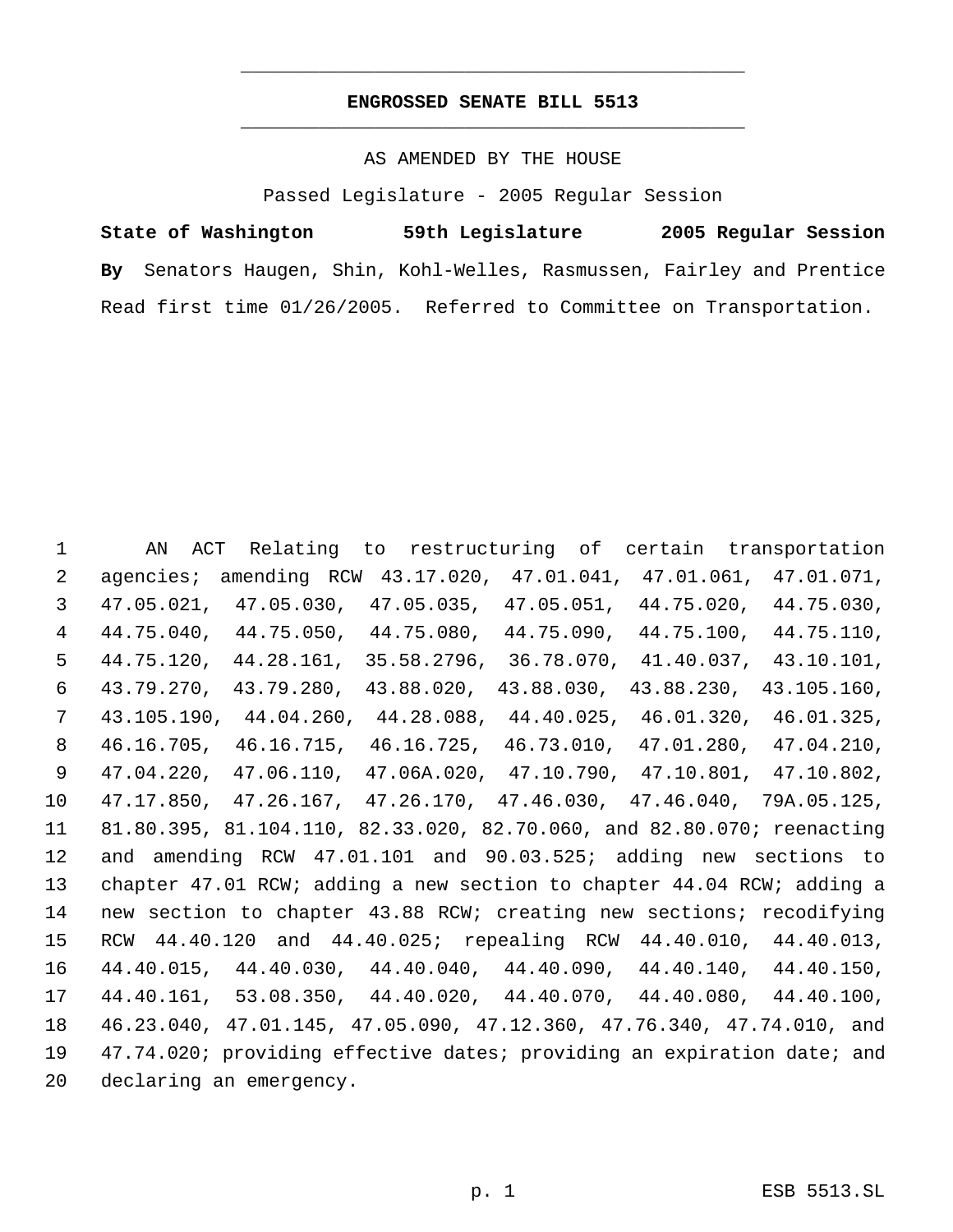#### BE IT ENACTED BY THE LEGISLATURE OF THE STATE OF WASHINGTON:

 NEW SECTION. **Sec. 1.** The legislature finds that it is in the interest of the state to restructure the roles and responsibilities of the state's transportation agencies in order to improve efficiency and accountability. The legislature also finds that continued citizen oversight of the state's transportation system remains an important priority. To achieve these purposes, the legislature intends to provide direct accountability of the department of transportation to the governor, in his or her role as chief executive officer of state government, by making the secretary of transportation a cabinet-level official. Additionally, it is essential to clearly delineate between the separate and distinct roles and responsibilities of the executive and legislative branches of government. The role of executive is to oversee the implementation of transportation programs, while the legislature reserves to itself the role of policymaking. Finally, consolidating public outreach and auditing of the state's transportation agencies under a single citizen-governed entity, the transportation commission, will provide the public with information about the performance of the transportation system and an avenue for direct participation in its oversight.

## **Departmental Governance**

 **Sec. 2.** RCW 43.17.020 and 1995 1st sp.s. c 2 s 2 are each amended to read as follows:

 There shall be a chief executive officer of each department to be known as: (1) The secretary of social and health services, (2) the director of ecology, (3) the director of labor and industries, (4) the director of agriculture, (5) the director of fish and wildlife, (6) the secretary of transportation, (7) the director of licensing, (8) the director of general administration, (9) the director of community, trade, and economic development, (10) the director of veterans affairs, (11) the director of revenue, (12) the director of retirement systems, 32 (13) the secretary of corrections,  $((and))$  (14) the secretary of health, and (15) the director of financial institutions.

34 Such officers, except the ((secretary of transportation and the)) director of fish and wildlife, shall be appointed by the governor, with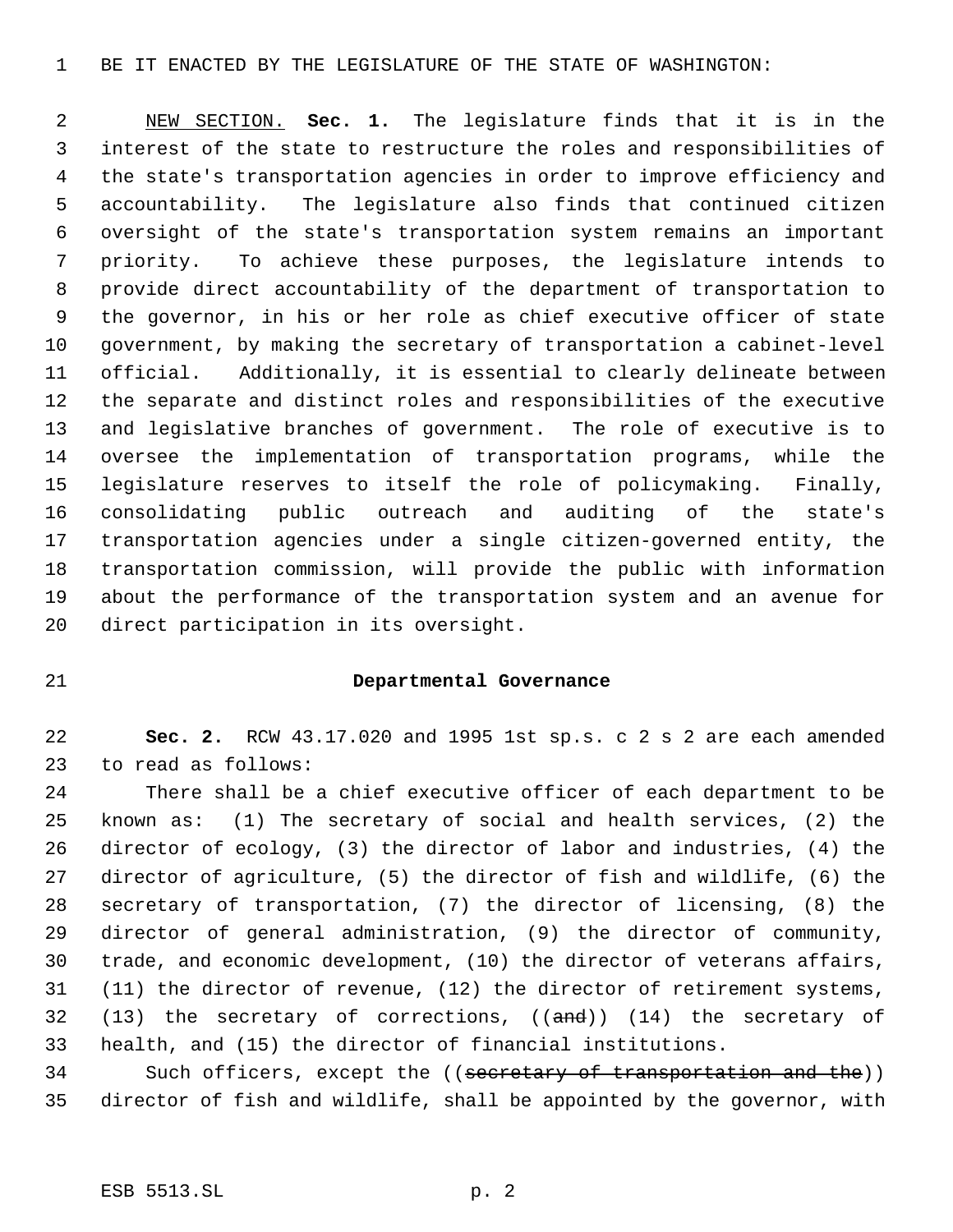the consent of the senate, and hold office at the pleasure of the 2 governor. ((The secretary of transportation shall be appointed by the transportation commission as prescribed by RCW 47.01.041.)) The director of fish and wildlife shall be appointed by the fish and wildlife commission as prescribed by RCW 77.04.055.

 **Sec. 3.** RCW 47.01.041 and 1983 1st ex.s. c 53 s 28 are each amended to read as follows:

 The executive head of the department of transportation shall be the secretary of transportation, who shall be appointed by the 10 ((transportation commission)) governor with the advice and consent of 11 the senate, and shall be paid a salary to be fixed by the governor in accordance with the provisions of RCW 43.03.040. The secretary shall 13 be an ex officio member of the transportation commission without a 14 vote. ((The secretary shall be the chief executive officer of the 15 commission and be responsible to it, and shall be guided by policies 16 established by it.)) The secretary shall serve ((until removed by the commission, but only for incapacity, incompetence, neglect of duty, malfeasance in office, or failure to carry out the commission's 19 policies. Before a motion for dismissal shall be acted on by the commission, the secretary shall be granted a hearing on formal written charges before the full commission. An action by the commission to 22 remove the secretary shall be final)) at the pleasure of the governor.

 **Sec. 4.** RCW 47.01.061 and 1987 c 364 s 2 are each amended to read as follows:

 $(1)$  The commission shall meet at such times as it deems advisable but at least once every month. It may adopt its own rules and regulations and may establish its own procedure. It shall act collectively in harmony with recorded resolutions or motions adopted by majority vote of at least four members. The commission may appoint an administrative secretary, and shall elect one of its members chairman for a term of one year. The chairman shall be able to vote on all matters before the commission. The commission may from time to time retain planners, consultants, and other technical personnel to advise it in the performance of its duties.

(2) The commission shall submit to each regular session of the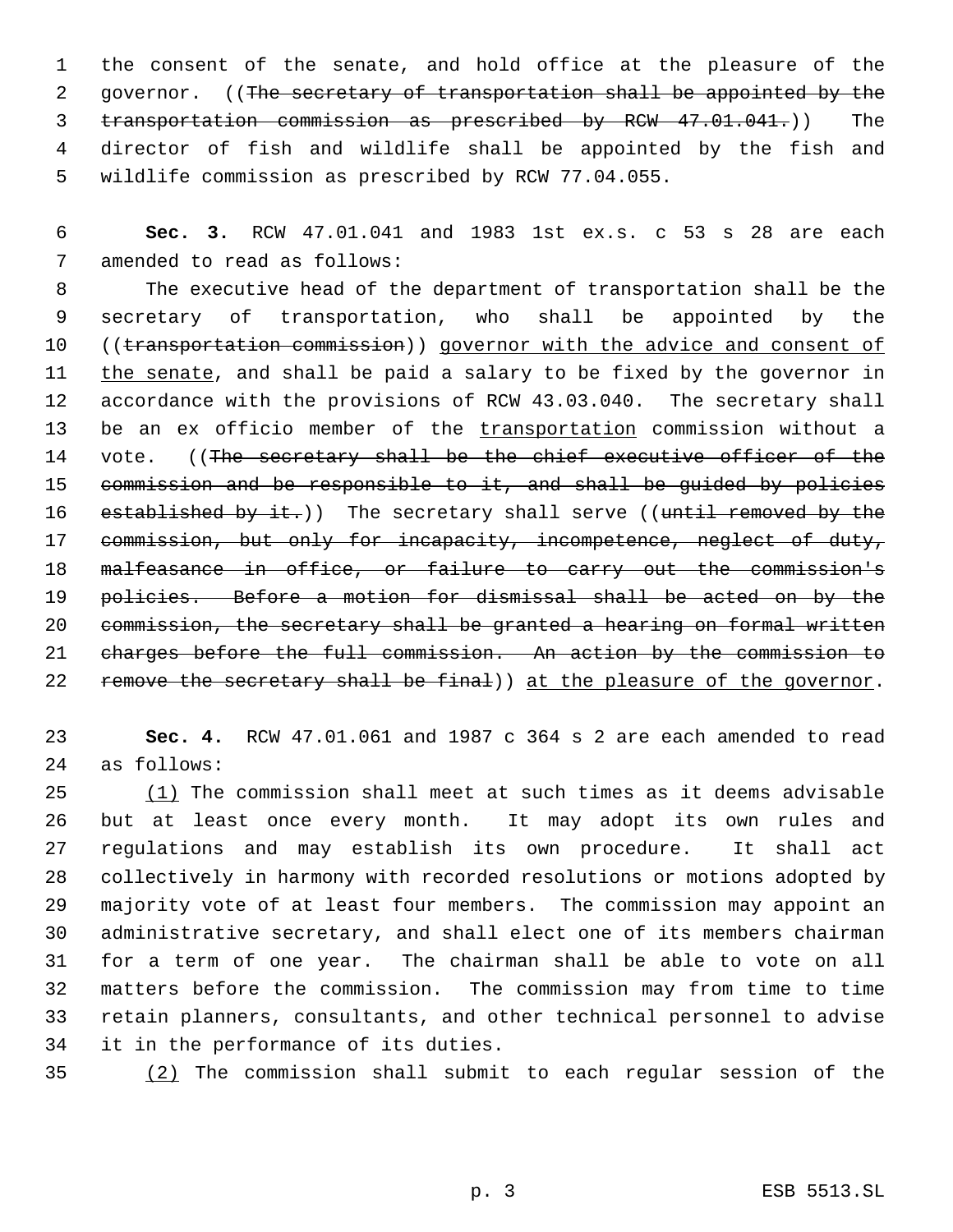legislature held in an odd-numbered year its own budget proposal necessary for the commission's operations separate from that proposed for the department.

 (3) Each member of the commission shall be compensated in accordance with RCW 43.03.250 and shall be reimbursed for actual necessary traveling and other expenses in going to, attending, and returning from meetings of the commission, and actual and necessary traveling and other expenses incurred in the discharge of such duties as may be requested by a majority vote of the commission or by the secretary of transportation, but in no event shall a commissioner be compensated in any year for more than one hundred twenty days, except the chairman of the commission who may be paid compensation for not more than one hundred fifty days. Service on the commission shall not be considered as service credit for the purposes of any public retirement system.

 (4) Each member of the commission shall disclose any actual or 17 potential conflict of interest, if applicable under the circumstance, regarding any commission business.

 **Sec. 5.** RCW 47.01.071 and 1981 c 59 s 2 are each amended to read as follows:

 The transportation commission shall have the following functions, powers, and duties:

 (1) To propose policies to be adopted by the governor and the legislature designed to assure the development and maintenance of a comprehensive and balanced statewide transportation system which will meet the needs of the people of this state for safe and efficient transportation services. Wherever appropriate the policies shall provide for the use of integrated, intermodal transportation systems to implement the social, economic, and environmental policies, goals, and objectives of the people of the state, and especially to conserve nonrenewable natural resources including land and energy. To this end the commission shall:

 (a) Develop transportation policies which are based on the policies, goals, and objectives expressed and inherent in existing state laws;

 (b) Inventory the adopted policies, goals, and objectives of the local and area-wide governmental bodies of the state and define the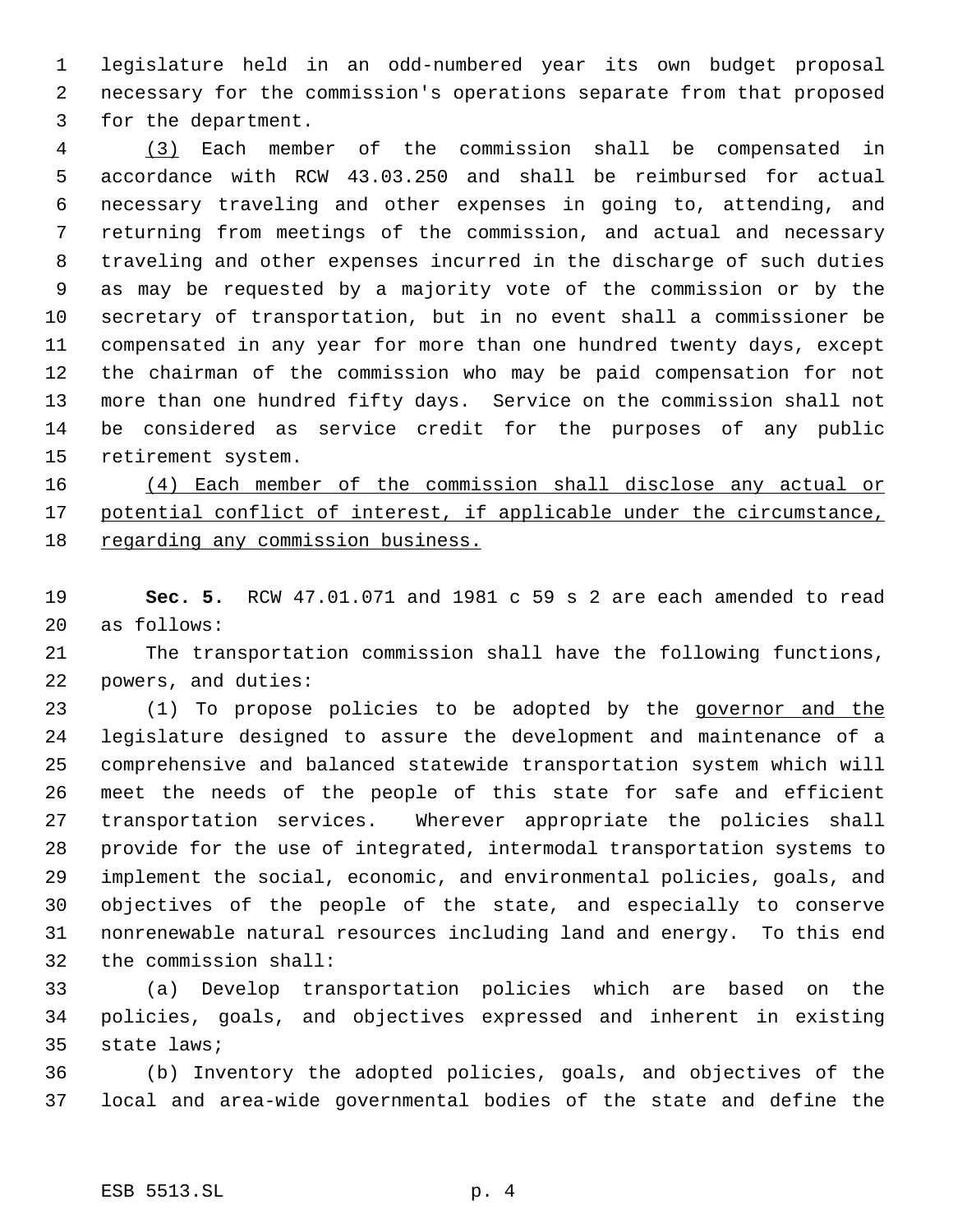role of the state, regional, and local governments in determining transportation policies, in transportation planning, and in implementing the state transportation plan;

4 (c) Propose a transportation policy for the state(( $\frac{1}{1}$  and after notice and public hearings, submit the proposal to the legislative transportation committee and the senate and house transportation committees by January 1, 1978, for consideration in the next 8 legislative session));

 (d) Establish a procedure for review and revision of the state transportation policy and for submission of proposed changes to the governor and the legislature;

 (e) To integrate the statewide transportation plan with the needs of the elderly and handicapped, and to coordinate federal and state programs directed at assisting local governments to answer such needs;

 (2) ((To establish the policy of the department to be followed by 16 the secretary on each of the following items:

 $(a)$ )) To provide for the effective coordination of state transportation planning with national transportation policy, state and local land use policies, and local and regional transportation plans and programs;

 $((\lbrace b \rbrace))$  (3) In conjunction with the provisions under section 6 of 22 this act, to provide for public involvement in transportation designed to elicit the public's views both with respect to adequate transportation services and appropriate means of minimizing adverse social, economic, environmental, and energy impact of transportation programs;

 $($   $($   $\langle$   $\epsilon$   $\rangle$  To provide for the administration of grants in aid and other financial assistance to counties and municipal corporations for 29 transportation purposes;

 (d) To provide for the management, sale, and lease of property or property rights owned by the department which are not required for 32 transportation purposes;

 $(33 \t+3)$ ) (4) To ((direct the secretary to)) prepare ((and submit to 34 the commission)) a comprehensive and balanced statewide transportation plan which shall be based on the transportation policy adopted by the governor and the legislature and applicable state and federal laws. ((After public notice and hearings, the commission shall adopt the plan and submit it to the legislative transportation committee and to the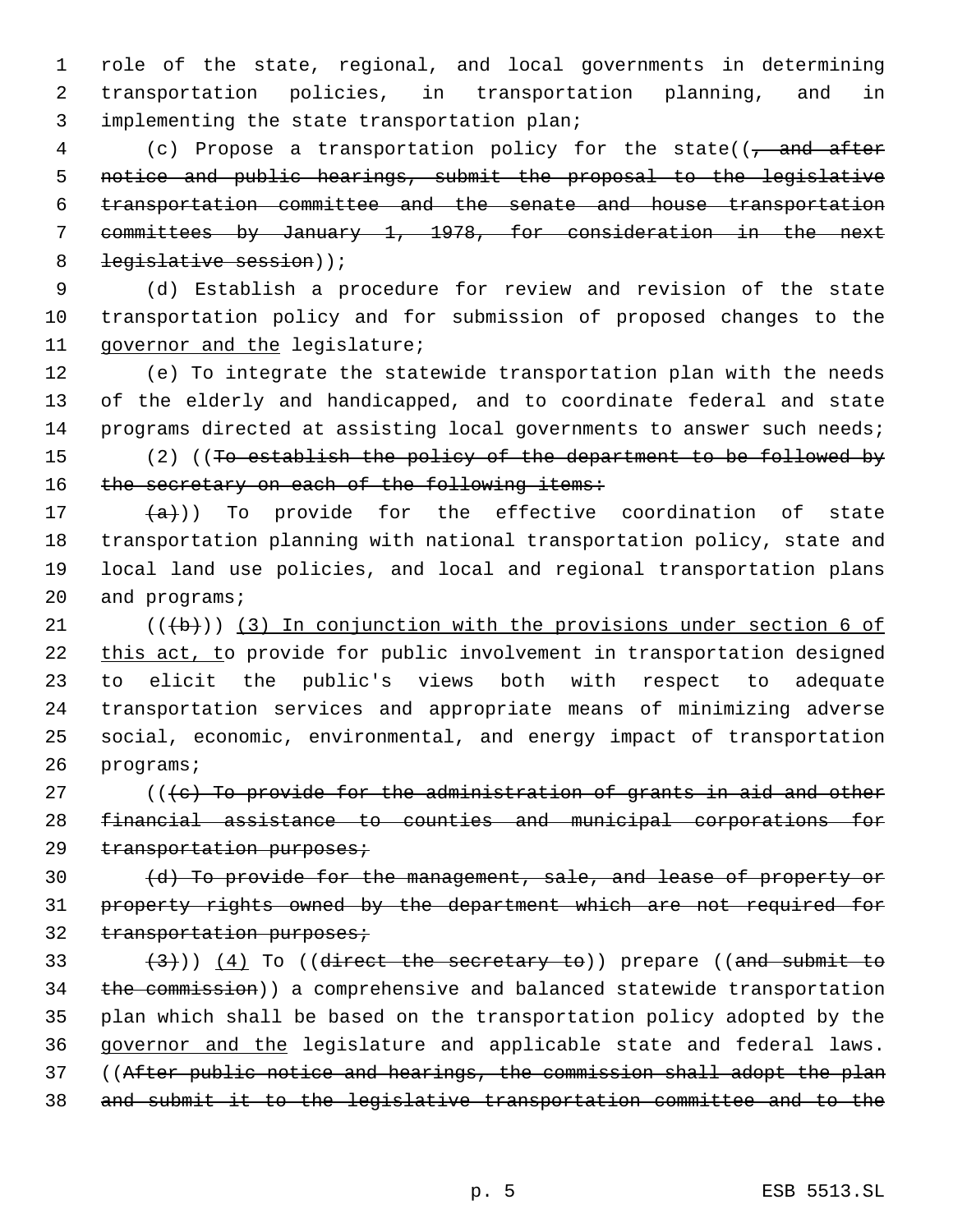1 house and senate standing committees on transportation before January 2 1, 1980, for consideration in the 1980 regular legislative session.)) 3 The plan shall be reviewed and revised, and submitted to the governor 4 and the house of representatives and senate standing committees on 5 transportation, prior to each regular session of the legislature during 6 an even-numbered year thereafter. ((A preliminary plan shall be 7 submitted to such committees by January 1, 1979.)

 8 The plan shall take into account federal law and regulations 9 relating to the planning, construction, and operation of transportation 10 facilities;

 $((4+))$  (5) To propose to the governor and the legislature prior to the convening of each regular session held in an odd-numbered year a recommended budget for the operations of the commission as required by RCW 47.01.061;

15 (((5) To approve and propose to the governor and to the legislature 16 prior to the convening of each regular session during an odd-numbered 17 year a recommended budget for the operation of the department and for 18 carrying out the program of the department for the ensuing biennium. 19 The proposed budget shall separately state the appropriations to be 20 made from the motor vehicle fund for highway purposes in accordance 21 with constitutional limitations and appropriations and expenditures to 22 be made from the general fund, or accounts thereof, and other available 23 sources for other operations and programs of the department;

24 (6) To review and authorize all departmental requests for 25 legislation;

 $(7)$ )) (6) To approve the issuance and sale of all bonds authorized by the legislature for capital construction of state highways, toll facilities, Columbia Basin county roads (for which reimbursement to the motor vehicle fund has been provided), urban arterial projects, and aviation facilities;

31  $((\{8\})$   $(7)$  To adopt such rules, regulations, and policy directives 32 as may be necessary to carry out reasonably and properly those 33 functions expressly vested in the commission by statute;

34 (((9) To delegate any of its powers to the secretary of 35 transportation whenever it deems it desirable for the efficient 36 administration of the department and consistent with the purposes of 37 this title;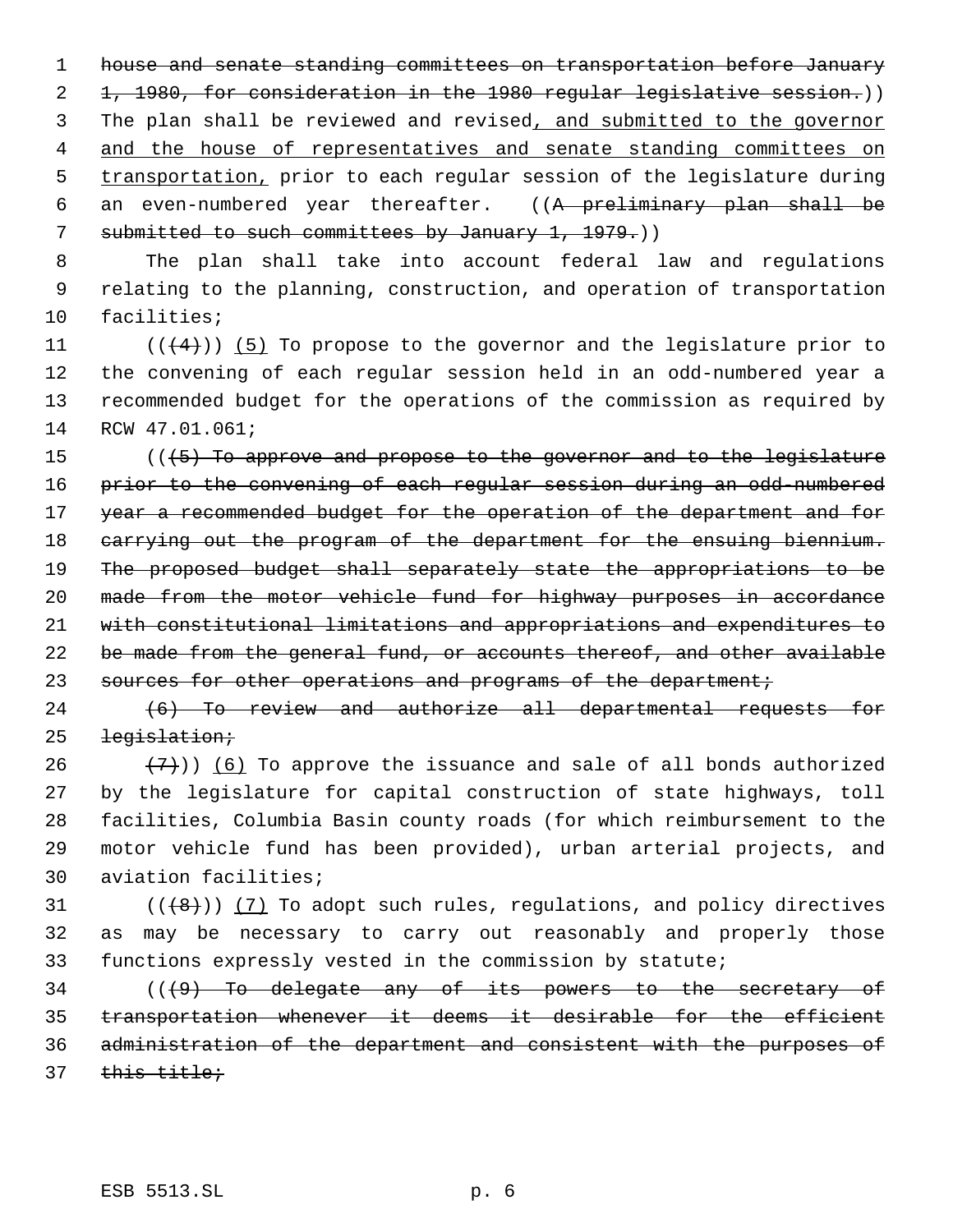(10))) (8) To contract with the office of financial management or 2 other appropriate state agencies for administrative support, accounting services, computer services, and other support services necessary to carry out its other statutory duties;

 (9) To exercise such other specific powers and duties as may be vested in the transportation commission by this or any other provision of law.

 NEW SECTION. **Sec. 6.** A new section is added to chapter 47.01 RCW to read as follows:

 (1) The transportation commission shall provide a forum for the development of transportation policy in Washington state. It may recommend to the secretary of transportation, the governor, and the legislature means for obtaining appropriate citizen and professional involvement in all transportation policy formulation and other matters related to the powers and duties of the department. It may further hold hearings and explore ways to improve the mobility of the citizenry. At least every five years, the commission shall convene regional forums to gather citizen input on transportation issues.

 (2) Every two years, in coordination with the development of the state biennial budget, the commission shall prepare the statewide multimodal transportation progress report that outlines the transportation priorities of the ensuing biennium. The report must:

(a) Consider the citizen input gathered at the forums;

 (b) Be developed with the assistance of state transportation-related agencies and organizations;

 (c) Be developed with the input from state, local, and regional jurisdictions, transportation service providers, and key transportation stakeholders;

 (d) Be considered by the secretary of transportation and other state transportation-related agencies in preparing proposed agency budgets and executive request legislation;

 (e) Be submitted by the commission to the governor by October 1st of each even-numbered year for consideration by the governor.

 (3) In fulfilling its responsibilities under this section, the commission may create ad hoc committees or other such committees of limited duration as necessary.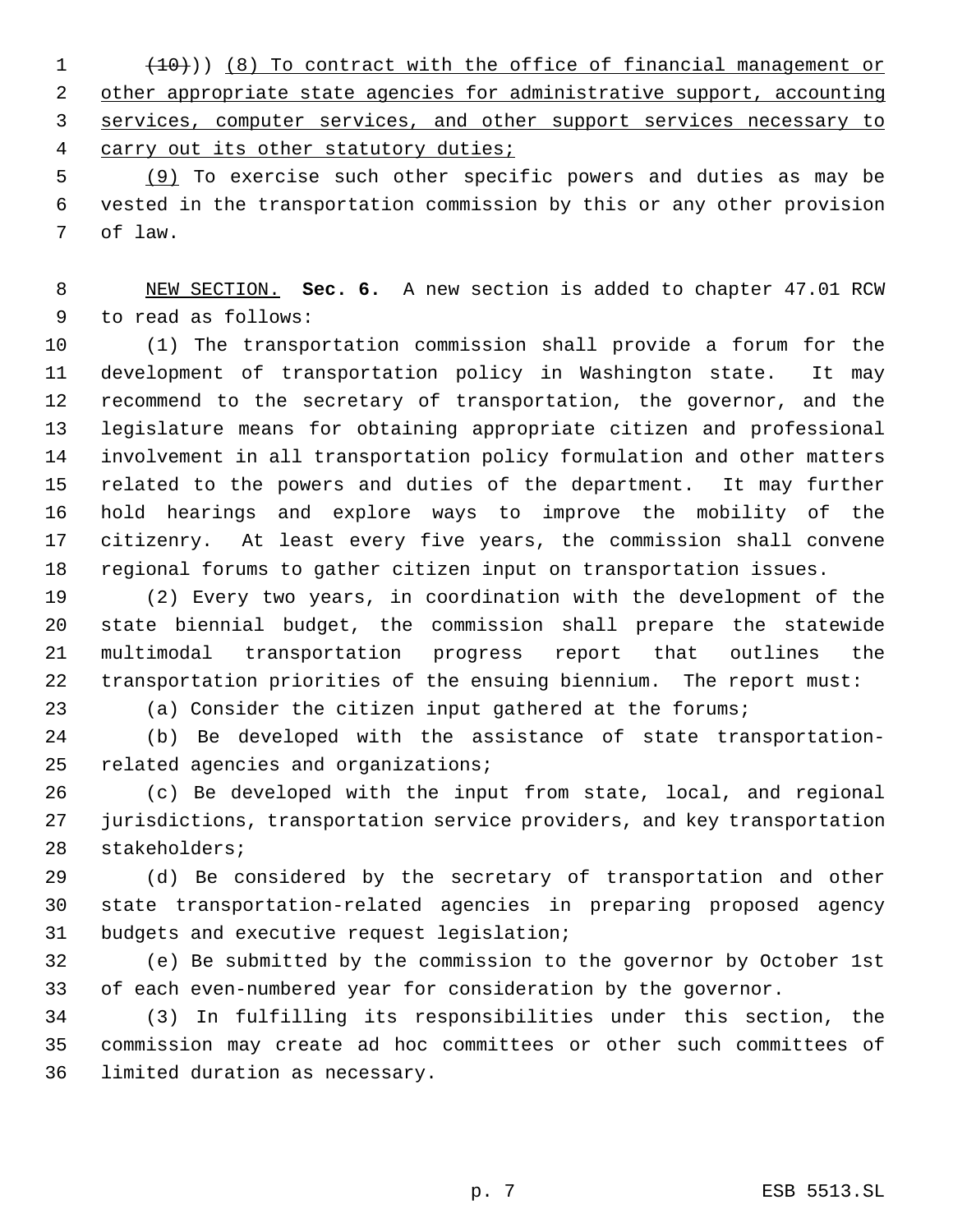(4) In order to promote a better transportation system, the commission shall offer policy guidance and make recommendations to the governor and the legislature in key issue areas, including but not limited to:

(a) Transportation finance;

 (b) Preserving, maintaining, and operating the statewide transportation system;

8 (c) Transportation infrastructure needs;

 (d) Promoting best practices for adoption and use by 10 transportation-related agencies and programs;

 (e) Transportation efficiencies that will improve service delivery 12 and/or coordination;

 (f) Improved planning and coordination among transportation 14 agencies and providers; and

 (g) Use of intelligent transportation systems and other technology-based solutions.

 **Sec. 7.** RCW 47.01.101 and 1987 c 505 s 48 and 1987 c 179 s 1 are each reenacted and amended to read as follows:

 The secretary shall have the authority and it shall be his or her 20 duty( $\left(1, \frac{1}{2}, \frac{1}{2}, \frac{1}{2}, \frac{1}{2}, \frac{1}{2}, \frac{1}{2}, \frac{1}{2}, \frac{1}{2}, \frac{1}{2}, \frac{1}{2}, \frac{1}{2}, \frac{1}{2}, \frac{1}{2}, \frac{1}{2}, \frac{1}{2}, \frac{1}{2}, \frac{1}{2}, \frac{1}{2}, \frac{1}{2}, \frac{1}{2}, \frac{1}{2}, \frac{1}{2}, \frac{1}{2}, \frac{1}{2}, \frac{1}{2}, \frac{1}{2}, \frac{1}{2}, \frac{1}{2}, \frac{1}{2}, \frac{1$ 

 (1) To serve as chief executive officer of the department with full 22 administrative authority to direct all its activities;

 (2) To organize the department as he or she may deem necessary to 24 carry out the work and responsibilities of the department effectively;

 (3) To designate and establish such transportation district or branch offices as may be necessary or convenient, and to appoint assistants and delegate any powers, duties, and functions to them or any officer or employee of the department as deemed necessary to administer the department efficiently;

 (4) To direct and coordinate the programs of the various divisions of the department to assure that they achieve the greatest possible mutual benefit, produce a balanced overall effort, and eliminate unnecessary duplication of activity;

 (5) To adopt all department rules that are subject to the adoption procedures contained in the state administrative procedure act, except rules subject to adoption by the commission pursuant to statute;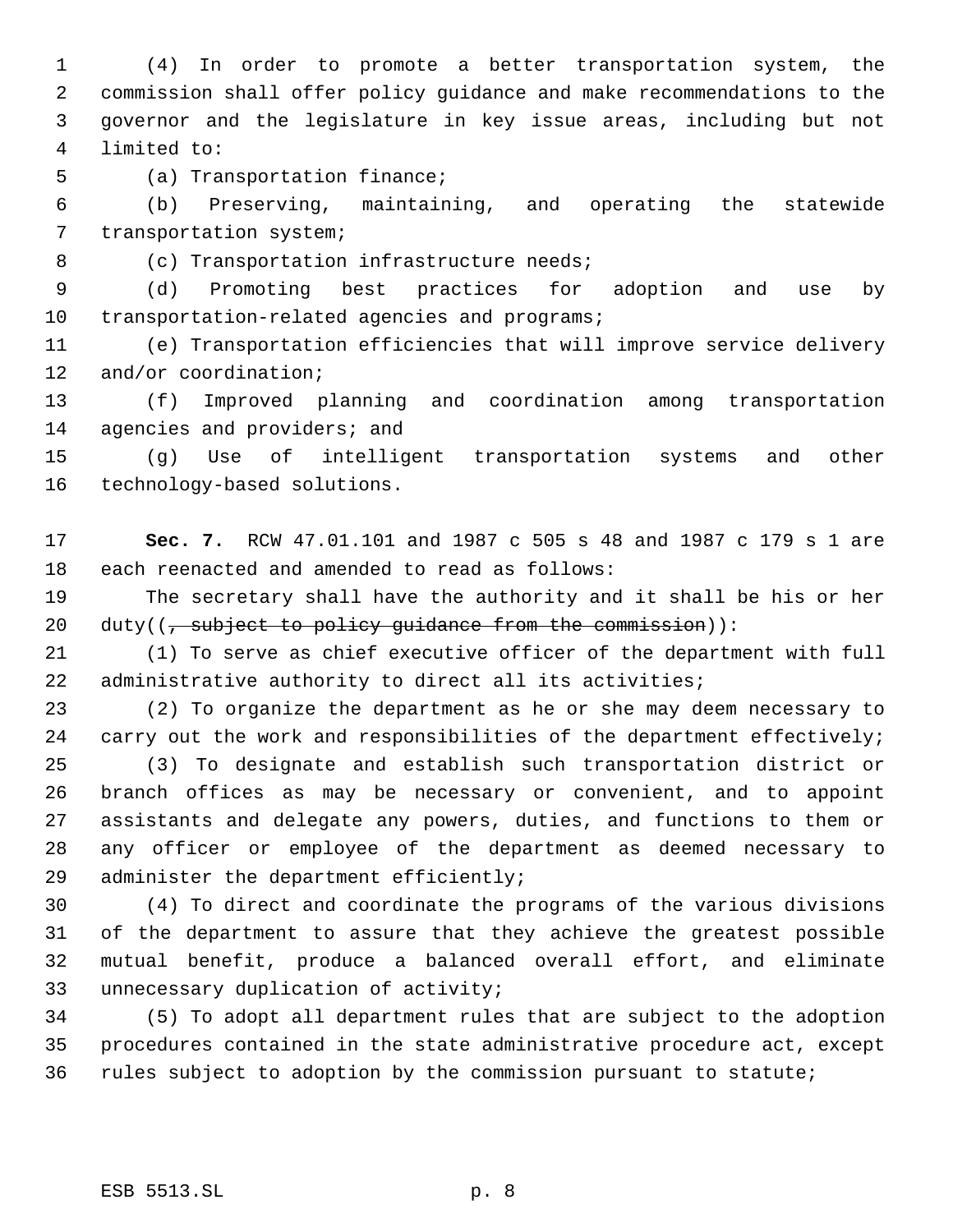(6) To maintain and safeguard the official records of the 2 department, including the commission's recorded resolutions and orders; (7) To provide, under contract or interagency agreement, full staff support to the commission to assist it in carrying out its functions, 5 powers, and duties ((and to execute the policy established by the commission pursuant to its legislative authority));

 7 (8) To execute and implement the biennial operating budget for the 8 operation of the department in accordance with chapter 43.88 RCW and 9 with legislative appropriation ((and, in such manner as prescribed 10 therein, to make and report to the commission and the chairs of the 11 transportation committees of the senate and house of representatives, 12 including one copy to the staff of each of the committees, deviations 13 from the planned biennial category A and H highway construction 14 programs necessary to adjust to unexpected delays or other 15 unanticipated circumstances.));

16 (9) To advise the governor and the legislature with respect to 17 matters under the jurisdiction of the department; and

18 (10) To exercise all other powers and perform all other duties as 19 are now or hereafter provided by law.

20 **Sec. 8.** RCW 47.05.021 and 2002 c 56 s 301 are each amended to read 21 as follows:

22 (1) The ((transportation commission is hereby directed to)) 23 department shall conduct periodic analyses of the entire state highway 24 system, report ((thereon)) to the commission and the chairs of the 25 transportation committees of the senate and house of representatives, 26 ((including one copy to the staff of each of the committees, biennially 27 and based thereon, any subsequent recommendations to subdivide, 28 classify, and subclassify ((according to their function and 29 importance)) all designated state highways ((and those added from time 30 to time and periodically review and revise the classifications)) into 31 the following three functional classes:

 (a) The "principal arterial system" shall consist of a connected network of rural arterial routes with appropriate extensions into and through urban areas, including all routes designated as part of the interstate system, which serve corridor movements having travel characteristics indicative of substantial statewide and interstate 37 travel;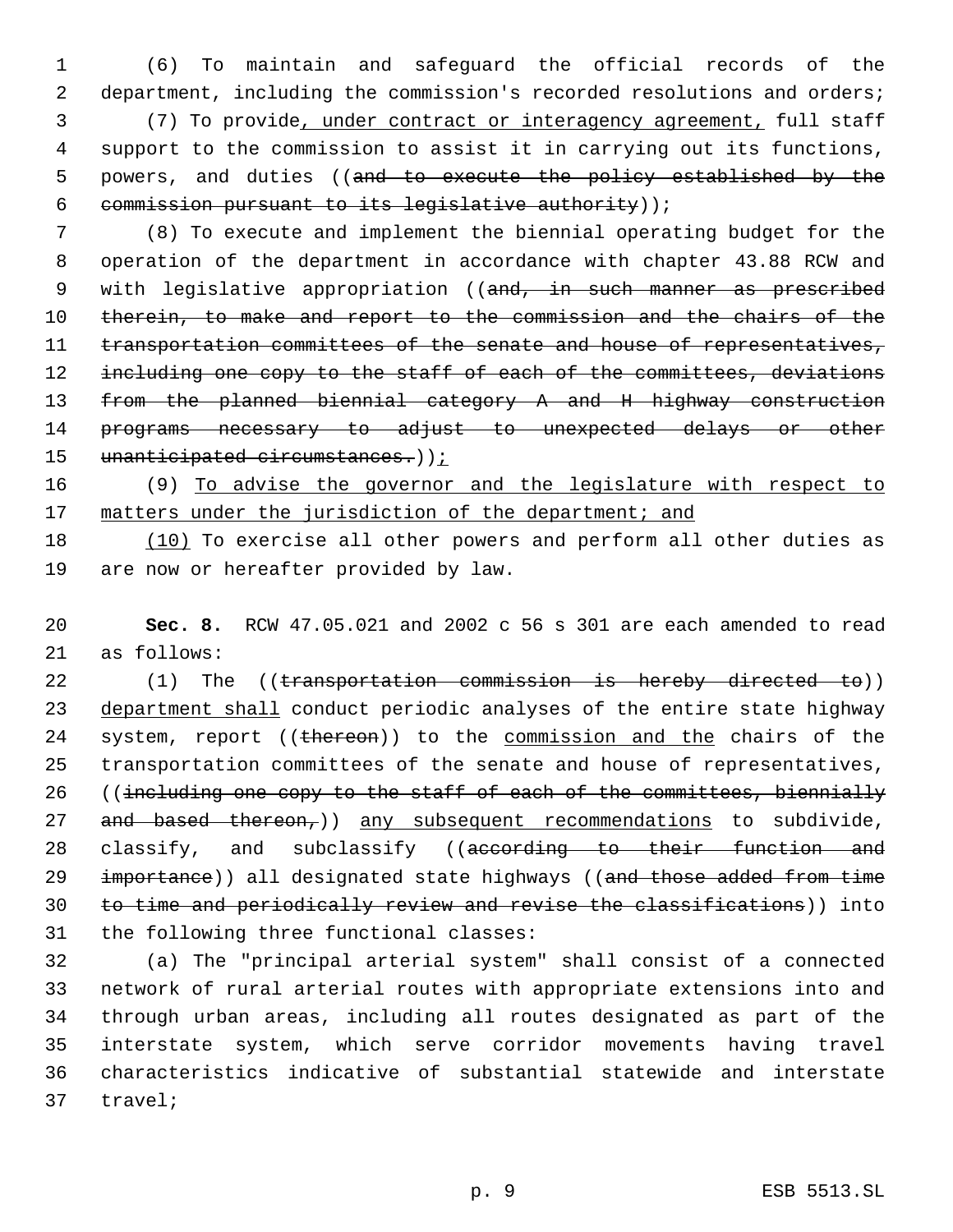(b) The "minor arterial system" shall, in conjunction with the principal arterial system, form a rural network of arterial routes linking cities and other activity centers which generate long distance travel, and, with appropriate extensions into and through urban areas, form an integrated network providing interstate and interregional service; and

 (c) The "collector system" shall consist of routes which primarily serve the more important intercounty, intracounty, and intraurban travel corridors, collect traffic from the system of local access roads and convey it to the arterial system, and on which, regardless of traffic volume, the predominant travel distances are shorter than on arterial routes.

13 (2) ((In making the functional classification)) The transportation 14 commission shall adopt ((and)) a functional classification of highways. 15 The commission shall consider the recommendations of the department and testimony from the public and local municipalities. The commission 17 shall give consideration to criteria consistent with this section and federal regulations relating to the functional classification of highways, including but not limited to the following:

 (a) Urban population centers within and without the state stratified and ranked according to size;

 (b) Important traffic generating economic activities, including but not limited to recreation, agriculture, government, business, and industry;

 (c) Feasibility of the route, including availability of alternate routes within and without the state;

 (d) Directness of travel and distance between points of economic importance;

(e) Length of trips;

(f) Character and volume of traffic;

 (g) Preferential consideration for multiple service which shall include public transportation;

(h) Reasonable spacing depending upon population density; and

(i) System continuity.

 (3) The transportation commission or the legislature shall designate state highways of statewide significance under RCW 47.06.140. If the commission designates a state highway of statewide significance, it shall submit a list of such facilities for adoption by the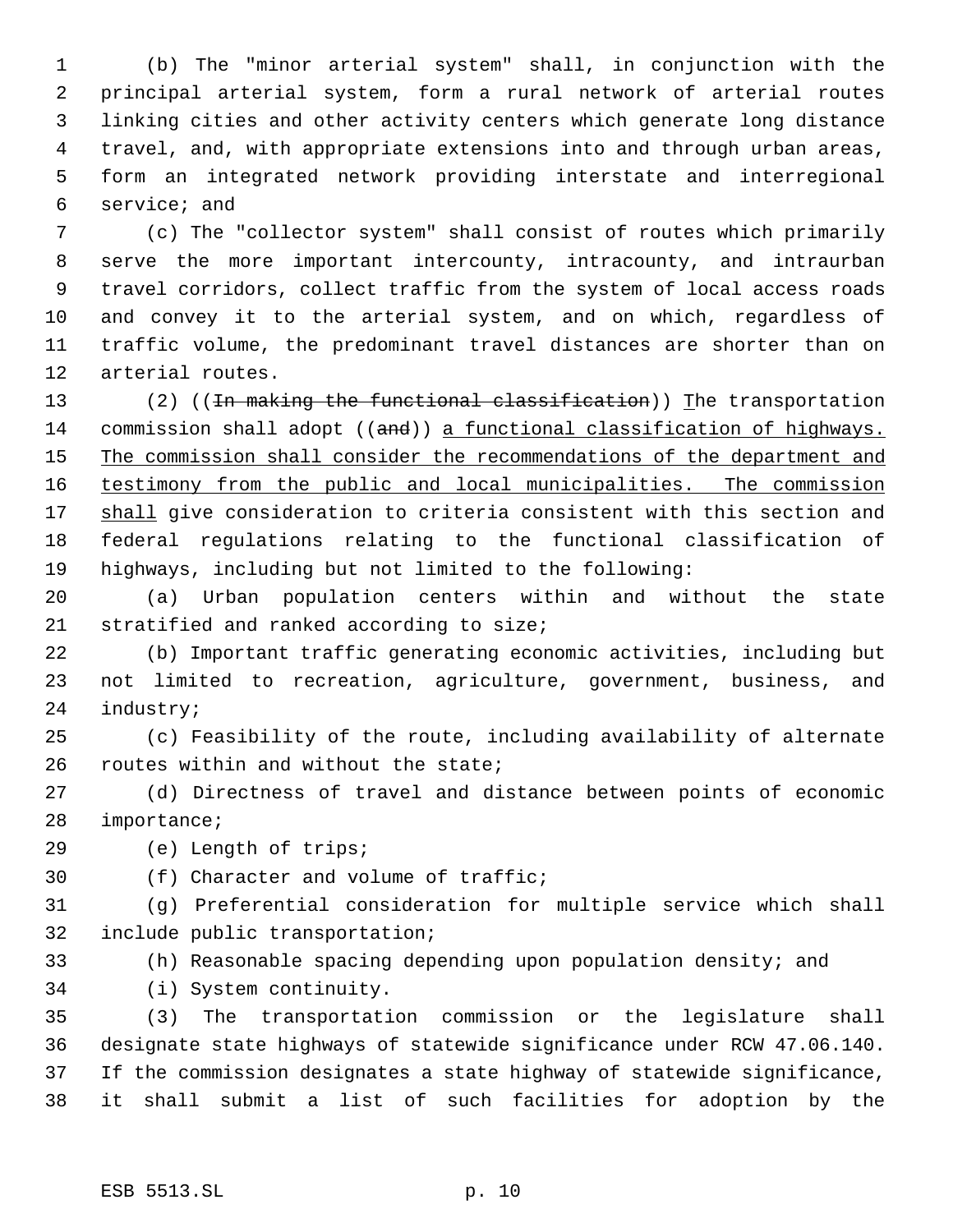legislature. This statewide system shall include at a minimum interstate highways and other statewide principal arterials that are needed to connect major communities across the state and support the state's economy.

 (4) The transportation commission shall designate a freight and goods transportation system. This statewide system shall include state highways, county roads, and city streets. The commission, in cooperation with cities and counties, shall review and make recommendations to the legislature regarding policies governing weight restrictions and road closures which affect the transportation of freight and goods.

 **Sec. 9.** RCW 47.05.030 and 2002 c 5 s 402 are each amended to read as follows:

14 The transportation commission shall adopt a comprehensive ((six-15 year)) ten-year investment program specifying program objectives and performance measures for the preservation and improvement programs 17 defined in this section. The adopted ten-year investment program must be forwarded as a recommendation to the governor and the legislature. In the specification of investment program objectives and performance measures, the transportation commission, in consultation with the Washington state department of transportation, shall define and adopt standards for effective programming and prioritization practices including a needs analysis process. The analysis process must ensure the identification of problems and deficiencies, the evaluation of alternative solutions and trade-offs, and estimations of the costs and benefits of prospective projects. The investment program must be 27 revised ((biennially, effective on July 1st of odd-numbered years)) based on directions by the office of financial management. The investment program must be based upon the needs identified in the state-owned highway component of the statewide transportation plan as defined in RCW 47.01.071(3).

 (1) The preservation program consists of those investments necessary to preserve the existing state highway system and to restore existing safety features, giving consideration to lowest life cycle costing. The preservation program must require use of the most cost-effective pavement surfaces, considering:

(a) Life-cycle cost analysis;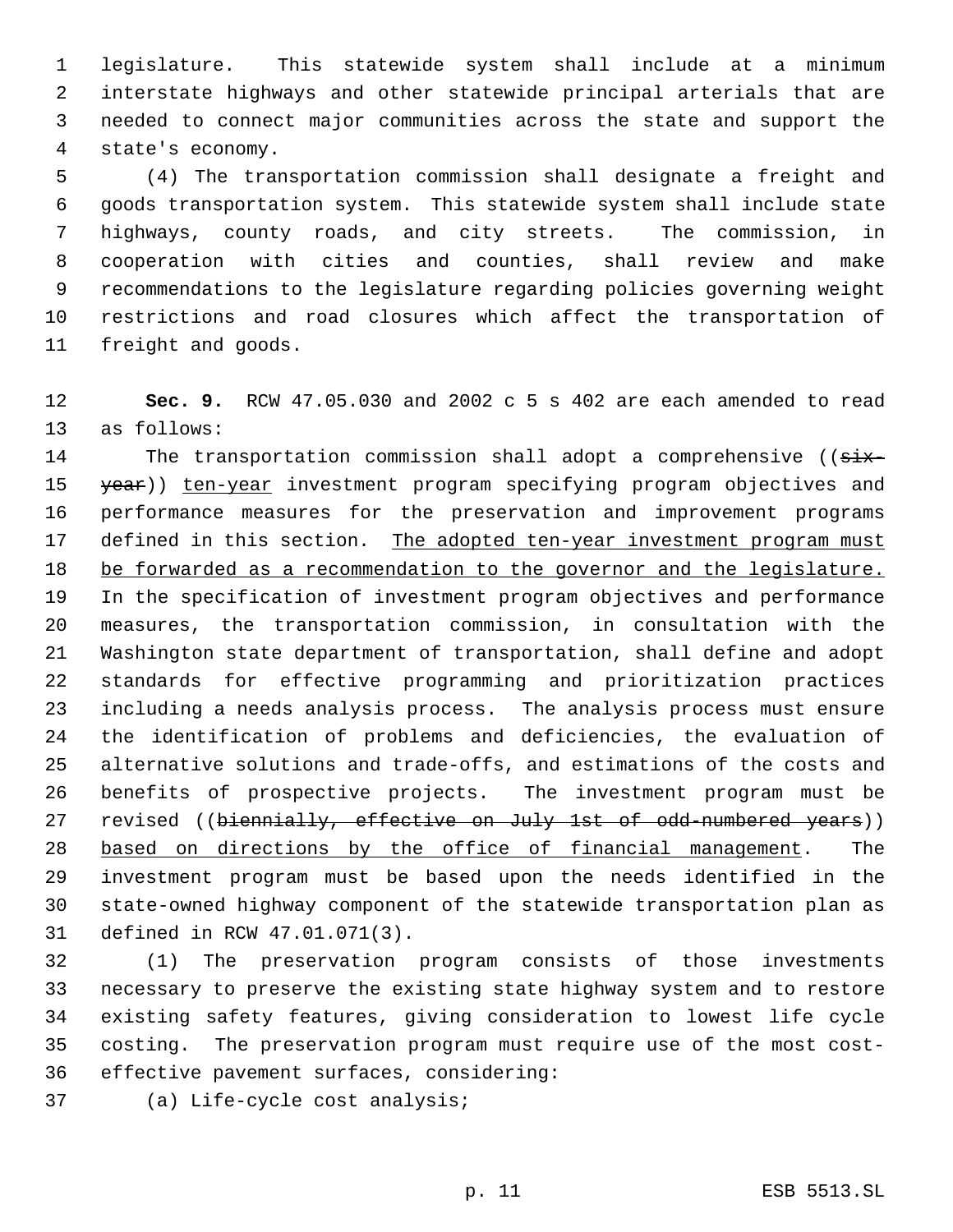- (b) Traffic volume;
- (c) Subgrade soil conditions;

(d) Environmental and weather conditions;

(e) Materials available; and

(f) Construction factors.

6 The comprehensive ((six-year)) ten-year investment program for preservation must identify projects for two years and an investment 8 plan for the remaining  $((four))$  eight years.

 (2) The improvement program consists of investments needed to address identified deficiencies on the state highway system to increase mobility, address congestion, and improve safety, support for the 12 economy, and protection of the environment. The ((six-year)) ten-year investment program for improvements must identify projects for two 14 years and major deficiencies proposed to be addressed in the  $((\text{six}-$ 15 year)) ten-year period giving consideration to relative benefits and life cycle costing. The transportation commission shall give higher priority for correcting identified deficiencies on those facilities classified as facilities of statewide significance as defined in RCW 47.06.140. Project prioritization must be based primarily upon cost-benefit analysis, where appropriate.

 The transportation commission shall approve and present the 22 comprehensive (( $\frac{1}{1}x - \frac{1}{1}$ ) ten-year investment program to the governor 23 and the legislature ((in support of the biennial budget request under RCW 44.40.070 and 44.40.080)) as directed by the office of financial management.

 **Sec. 10.** RCW 47.05.035 and 2002 c 5 s 403 are each amended to read as follows:

28 (1) The department ((and the commission)) shall use the transportation demand modeling tools developed under subsection (2) of this section to evaluate investments based on the best mode or improvement, or mix of modes and improvements, to meet current and future long-term demand within a corridor or system for the lowest cost. The end result of these demand modeling tools is to provide a 34 cost-benefit analysis by which the department ((and the commission)) can determine the relative mobility improvement and congestion relief each mode or improvement under consideration will provide and the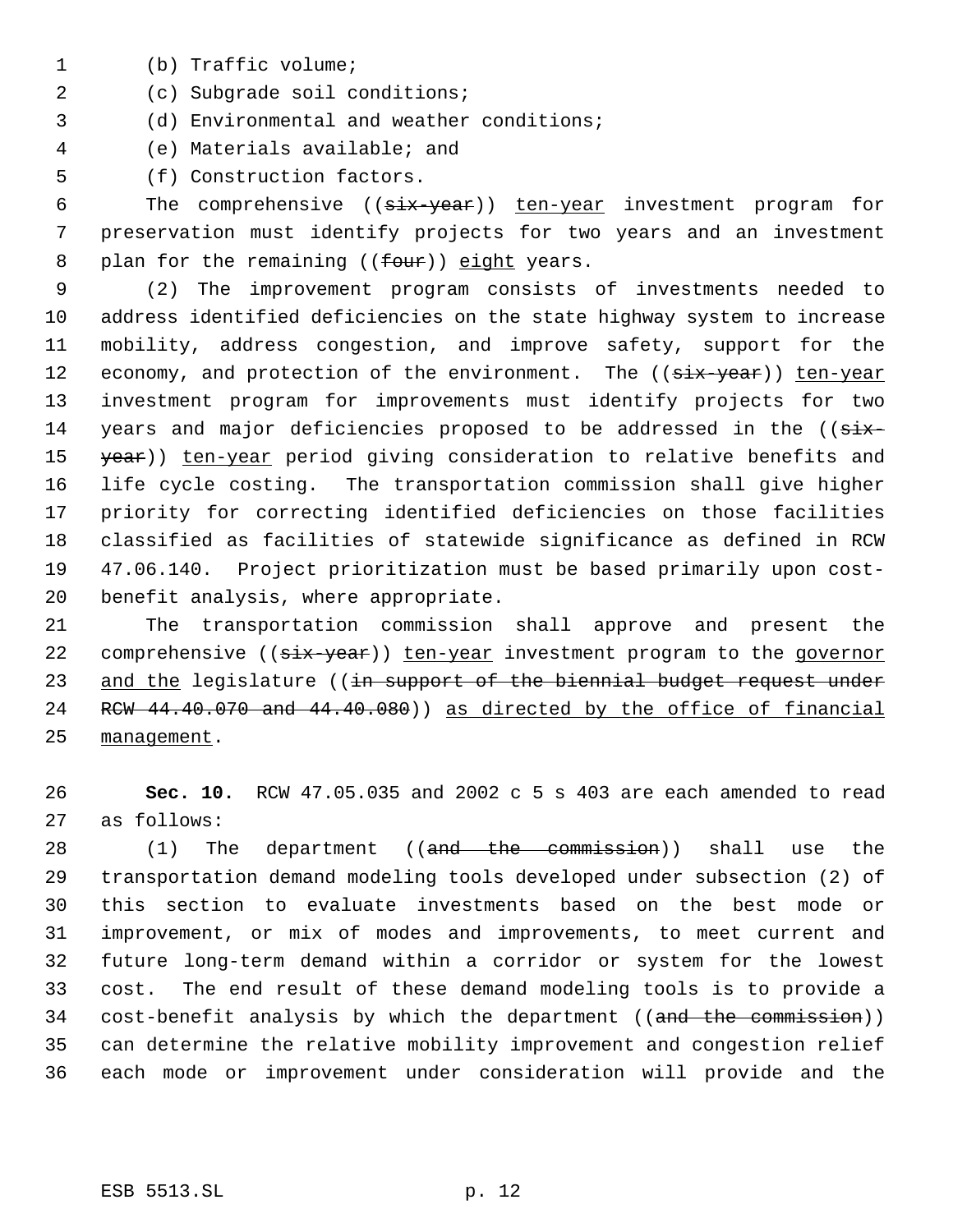relative investment each mode or improvement under consideration will need to achieve that relief.

 (2) The department will participate in the refinement, enhancement, and application of existing transportation demand modeling tools to be used to evaluate investments. This participation and use of transportation demand modeling tools will be phased in.

 (3) In developing program objectives and performance measures, the 8 ((transportation commission)) department shall evaluate investment trade-offs between the preservation and improvement programs. In 10 making these investment trade-offs, the ((commission)) department shall evaluate, using cost-benefit techniques, roadway and bridge maintenance activities as compared to roadway and bridge preservation program activities and adjust those programs accordingly.

14 (4) The ((commission)) department shall allocate the estimated revenue between preservation and improvement programs giving primary consideration to the following factors:

 (a) The relative needs in each of the programs and the system 18 performance levels that can be achieved by meeting these needs;

 (b) The need to provide adequate funding for preservation to protect the state's investment in its existing highway system;

 (c) The continuity of future transportation development with those improvements previously programmed; and

 (d) The availability of dedicated funds for a specific type of work.

 (5) The commission shall review the results of the department's findings and shall consider those findings in the development of the 27 ten-year program.

 **Sec. 11.** RCW 47.05.051 and 2002 c 189 s 3 are each amended to read as follows:

30 (1) The comprehensive (( $\frac{1}{3}$ ) ten-year investment program shall be based upon the needs identified in the state-owned highway component of the statewide multimodal transportation plan as defined in 33 RCW  $47.01.071((+3))$   $(4)$  and priority selection systems that incorporate the following criteria:

 (a) Priority programming for the preservation program shall take into account the following, not necessarily in order of importance: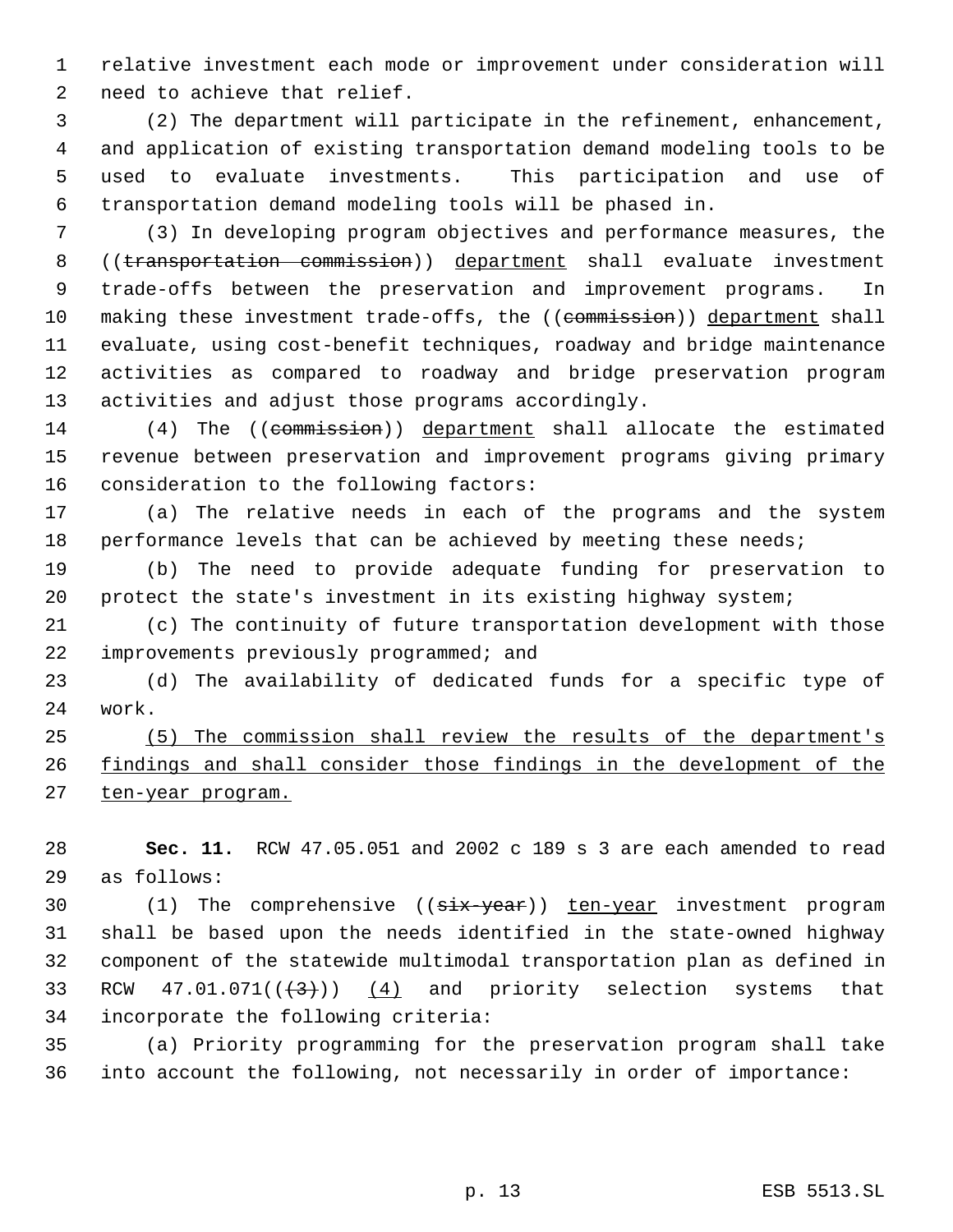- (i) Extending the service life of the existing highway system, including using the most cost-effective pavement surfaces, considering:
- (A) Life-cycle cost analysis;
- (B) Traffic volume;
- (C) Subgrade soil conditions;
- (D) Environmental and weather conditions;
- (E) Materials available; and
- 8 (F) Construction factors;

 (ii) Ensuring the structural ability to carry loads imposed upon 10 highways and bridges; and

 (iii) Minimizing life cycle costs. The transportation commission in carrying out the provisions of this section may delegate to the department of transportation the authority to select preservation 14 projects to be included in the (( $\frac{1}{x}$ -year)) ten-year program.

 (b) Priority programming for the improvement program must be based primarily upon the following, not necessarily in order of importance: (i) Traffic congestion, delay, and accidents;

(ii) Location within a heavily traveled transportation corridor;

 (iii) Except for projects in cities having a population of less than five thousand persons, synchronization with other potential transportation projects, including transit and multimodal projects, within the heavily traveled corridor; and

 (iv) Use of benefit/cost analysis wherever feasible to determine the value of the proposed project.

 (c) Priority programming for the improvement program may also take into account:

 (i) Support for the state's economy, including job creation and job preservation;

29 (ii) The cost-effective movement of people and goods;

(iii) Accident and accident risk reduction;

(iv) Protection of the state's natural environment;

 (v) Continuity and systematic development of the highway transportation network;

 (vi) Consistency with local comprehensive plans developed under chapter 36.70A RCW including the following if they have been included in the comprehensive plan:

 (A) Support for development in and revitalization of existing downtowns;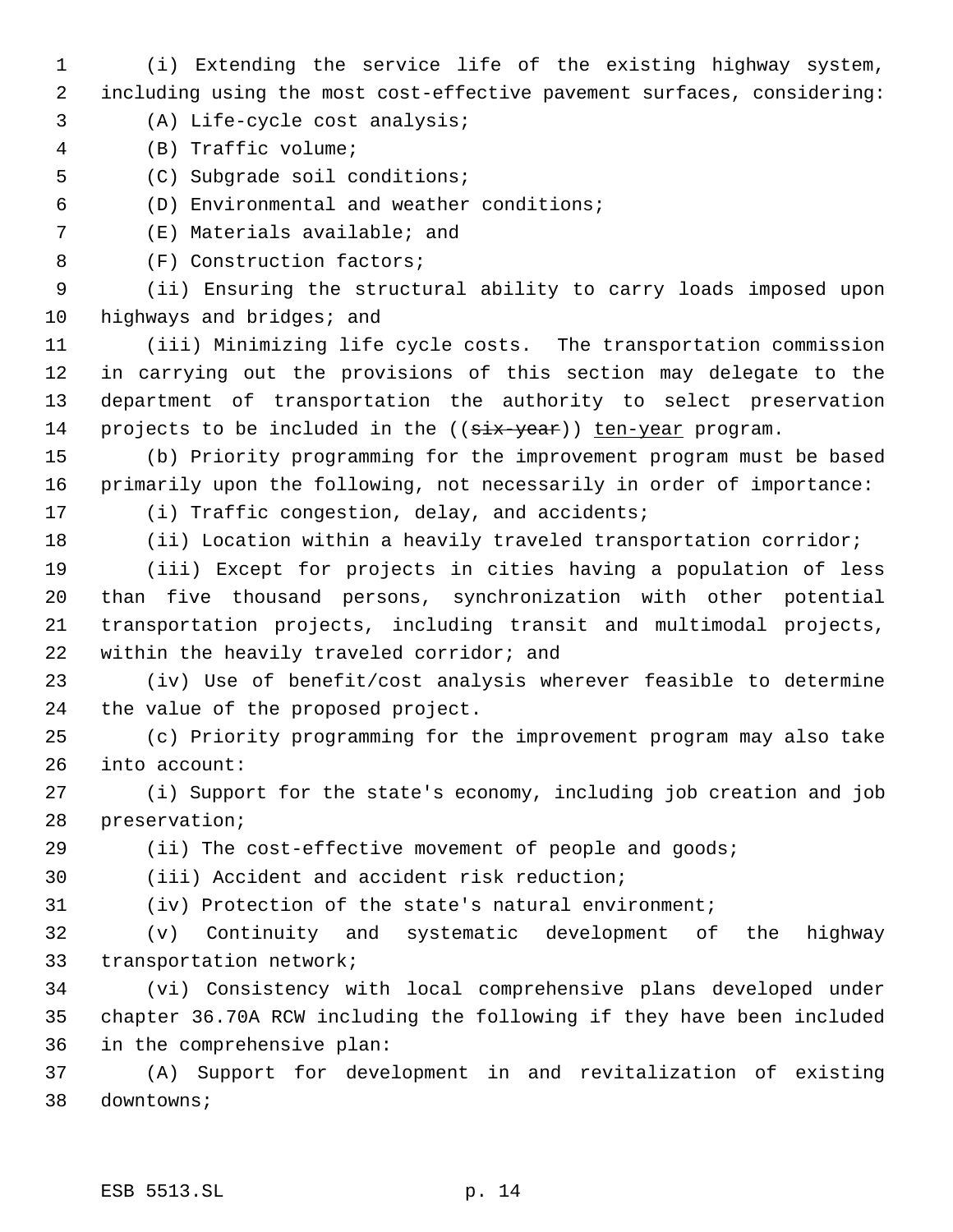(B) Extent that development implements local comprehensive plans for rural and urban residential and nonresidential densities;

 (C) Extent of compact, transit-oriented development for rural and urban residential and nonresidential densities;

(D) Opportunities for multimodal transportation; and

 (E) Extent to which the project accommodates planned growth and economic development;

 (vii) Consistency with regional transportation plans developed under chapter 47.80 RCW;

(viii) Public views concerning proposed improvements;

(ix) The conservation of energy resources;

(x) Feasibility of financing the full proposed improvement;

(xi) Commitments established in previous legislative sessions;

(xii) Relative costs and benefits of candidate programs.

 (d) Major projects addressing capacity deficiencies which prioritize allowing for preliminary engineering shall be reprioritized during the succeeding biennium, based upon updated project data. Reprioritized projects may be delayed or canceled by the transportation commission if higher priority projects are awaiting funding.

 (e) Major project approvals which significantly increase a project's scope or cost from original prioritization estimates shall include a review of the project's estimated revised priority rank and the level of funding provided. Projects may be delayed or canceled by the transportation commission if higher priority projects are awaiting funding.

 (2) The commission may depart from the priority programming established under subsection (1) of this section: (a) To the extent that otherwise funds cannot be utilized feasibly within the program; (b) as may be required by a court judgment, legally binding agreement, or state and federal laws and regulations; (c) as may be required to coordinate with federal, local, or other state agency construction projects; (d) to take advantage of some substantial financial benefit that may be available; (e) for continuity of route development; or (f) because of changed financial or physical conditions of an unforeseen or emergent nature. The commission or secretary of transportation shall maintain in its files information sufficient to show the extent to which the commission has departed from the established priority.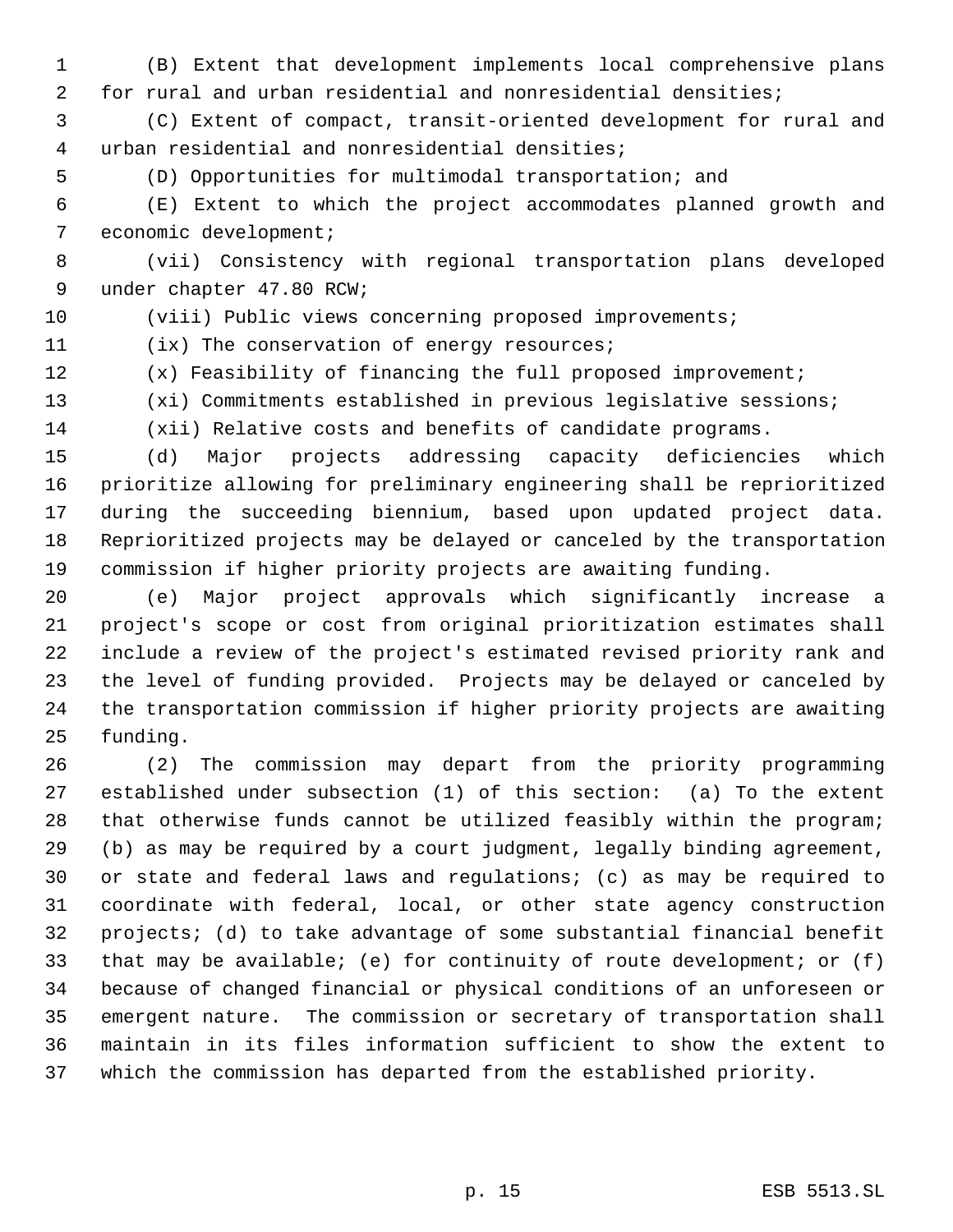(3) The commission shall identify those projects that yield freight mobility benefits or that alleviate the impacts of freight mobility upon affected communities.

## **Joint Transportation Committee**

 NEW SECTION. **Sec. 12.** The joint transportation committee is created. The executive committee of the joint committee consists of the chairs and ranking members of the house and senate transportation committees. The chairs of the house and senate transportation committees shall serve as cochairs of the joint committee. All members of the house and senate standing committees on transportation are eligible for membership of the joint committee and shall serve when appointed by the executive committee.

 The joint transportation committee shall review and research transportation programs and issues in order to educate and promote the dissemination of transportation research to state and local government policymakers, including legislators and associated staff. All four members of the executive committee shall approve the annual work plan. Membership of the committee may vary depending on the subject matter of oversight and research projects. The committee may also make recommendations for functional or performance audits to the transportation performance audit board.

 The executive committee shall adopt rules and procedures for its operations.

 NEW SECTION. **Sec. 13.** The members of the joint transportation committee will receive allowances while attending meetings of the committee or subcommittees and while engaged in other authorized business of the committees as provided in RCW 44.04.120. Subject to RCW 44.04.260, all expenses incurred by the committee must be paid upon voucher forms as provided by the office of financial management and signed by the cochairs of the joint committee, or their authorized designees, and the authority of the chair or vice chair to sign vouchers continues until their successors are selected. Vouchers may be drawn upon funds appropriated for the expenses of the committee.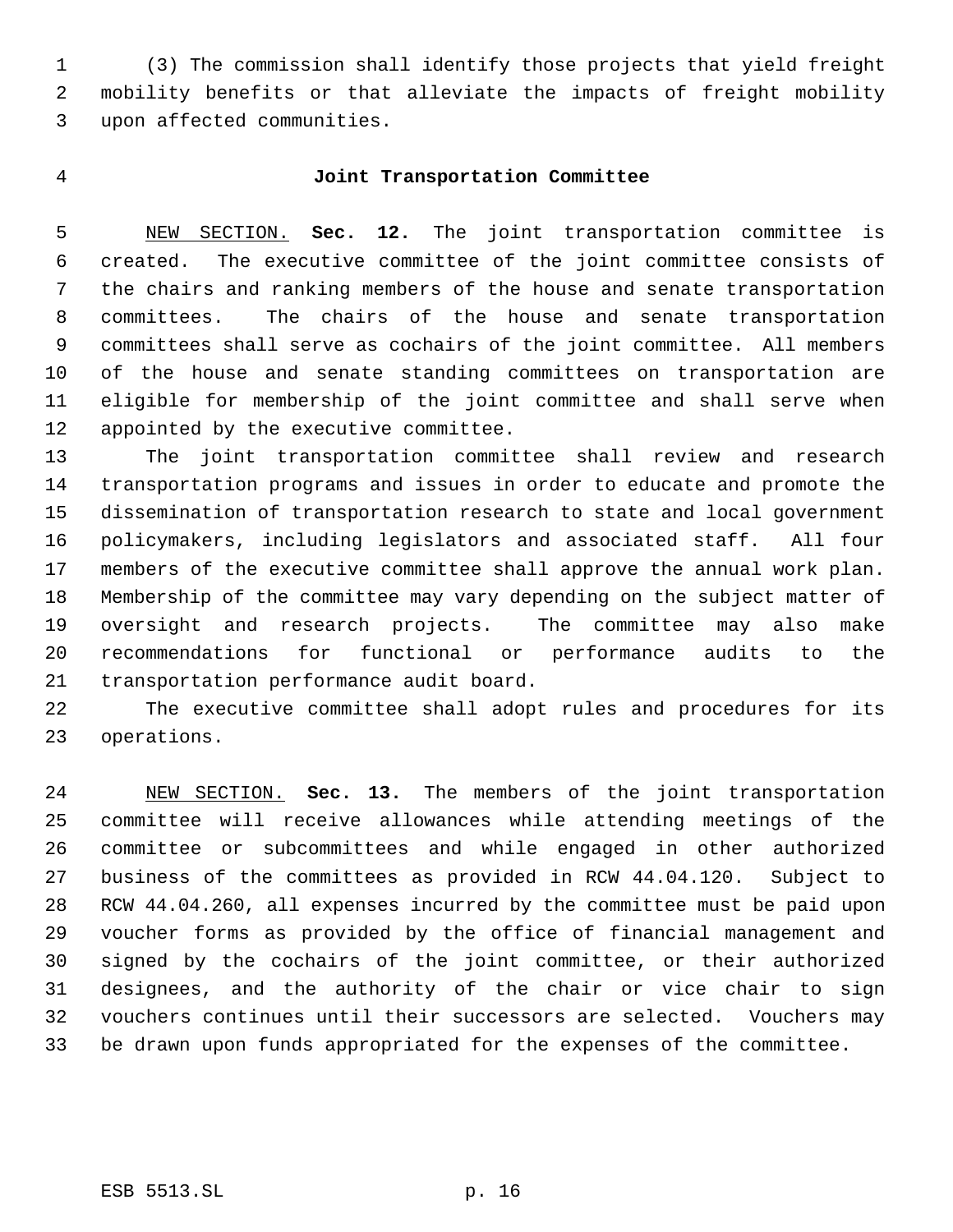*\*NEW SECTION. Sec. 14. The joint transportation committee shall conduct a review of state level governance of transportation, with a focus on the appropriate roles of the separate branches of government. The committee shall review the statutory duties, roles, and functions of the transportation commission and the department. In that review the committee shall determine which responsibilities may be transferred to the executive and which may be transferred to the legislature. By December 15, 2005, the joint transportation committee shall make its recommendations to the house and senate transportation committees. The joint transportation committee shall consult with affected agencies and other stakeholders in conducting its analysis. The committee may consult with and retain private professional and technical experts as necessary to ensure an independent review and analysis. \*Sec. 14 was vetoed. See message at end of chapter.*

#### **Transfers**

 NEW SECTION. **Sec. 15.** (1)(a) All reports, documents, surveys, books, records, files, papers, or written material relating to the conduct of performance reviews and audits in the possession of the legislative transportation committee must be delivered to the custody of the transportation commission. Any remaining documents, books, records, files, papers, and written materials must be delivered to the custody of the joint transportation committee. All funds, credits, or other assets held by the legislative transportation committee for the purposes of staffing the transportation performance audit board are assigned to the transportation commission. Any remaining funds, credits, or other assets held by the legislative transportation committee are assigned to the joint transportation committee.

 (b) If any question arises as to the transfer of any funds, books, documents, records, papers, files, equipment, or other tangible property used or held in the exercise of the powers and the performance of the duties and functions transferred, the director of financial management shall make a determination as to the proper allocation and certify the same to the state agencies concerned.

 (2) All employees of the legislative transportation committee are transferred to the jurisdiction of the transportation commission for the support of the transportation performance audit board. However,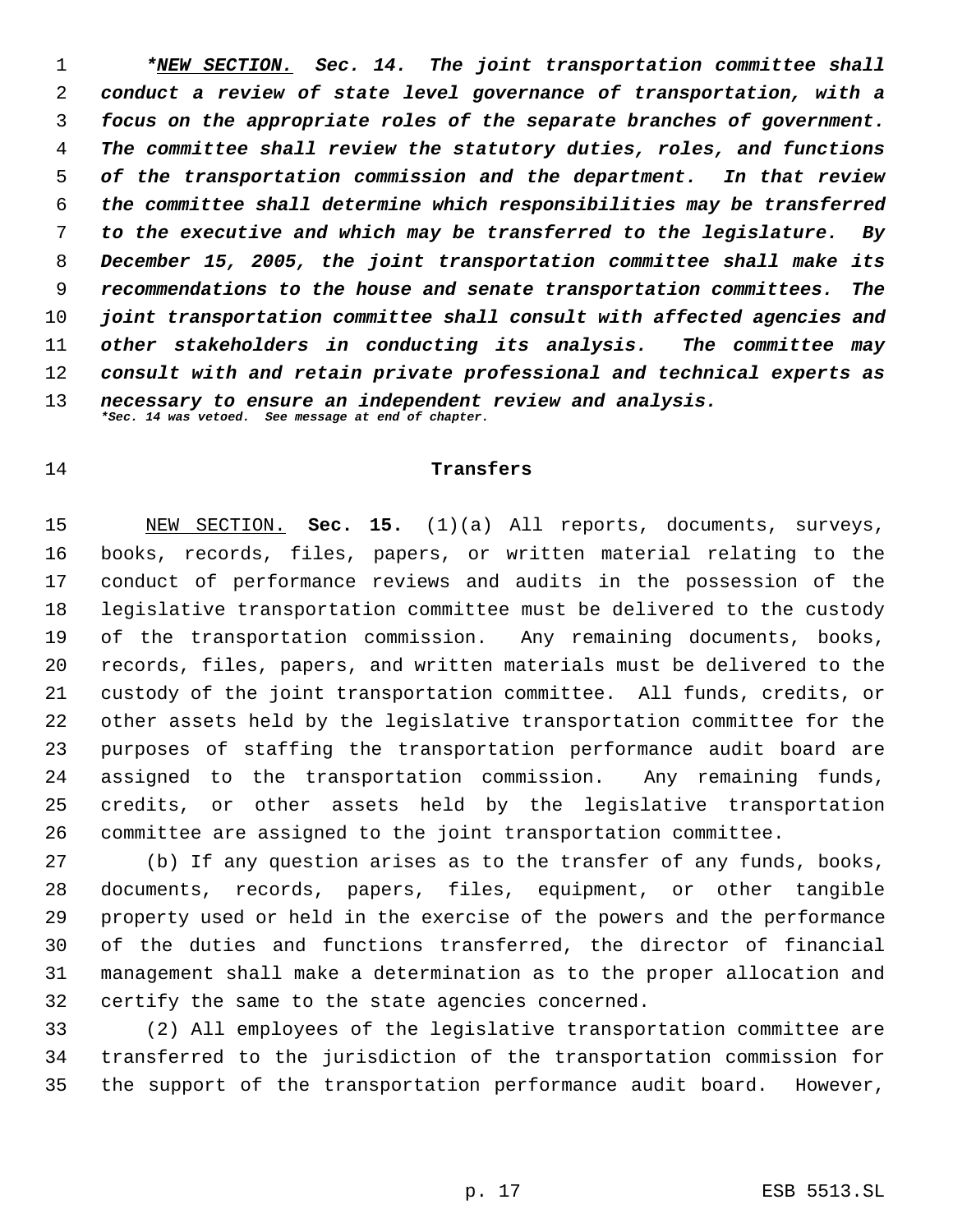the commission may, if staffing needs warrant, assign the employees to other commission functions.

# **Transportation Performance Audits**

 **Sec. 16.** RCW 44.75.020 and 2003 c 362 s 2 are each amended to read as follows: The definitions in this section apply throughout this chapter.

 (1) "Economy and efficiency audit" has the meaning contained in chapter 44.28 RCW.

 (2) "Joint legislative audit and review committee" means the agency created in chapter 44.28 RCW, or its statutory successor.

 (3) "Legislative auditor" has the meaning contained in chapter 44.28 RCW.

 (4) (("Legislative transportation committee" means the agency 14 created in chapter 44.40 RCW, or its statutory successor.

15  $(5)$ ) "Performance audit" has the meaning contained in chapter 44.28 RCW.

17 ( $(\overline{6})$ ) (5) "Performance review" means an outside evaluation of how a state agency uses its performance measures to assess the outcomes of its legislatively authorized activities.

20  $((\langle 7 \rangle)(6)$  "Program audit" has the meaning contained in chapter 44.28 RCW.

22  $((+8))$   $(7)$  "Transportation performance audit board" or "board" means the board created in RCW 44.75.030.

 $((+9))$   $(8)$  "Transportation-related agencies" or "agency" means any 25 state or local agency, board, special purpose district, or commission 26 that receives or generates funding primarily for transportation-related purposes. At a minimum, the department of transportation, the Washington state patrol, the department of licensing, the transportation improvement board or its successor entity, the county road administration board or its successor entity, and the traffic safety commission are considered transportation-related agencies.

 **Sec. 17.** RCW 44.75.030 and 2003 c 362 s 3 are each amended to read as follows:

(1) The transportation performance audit board is created.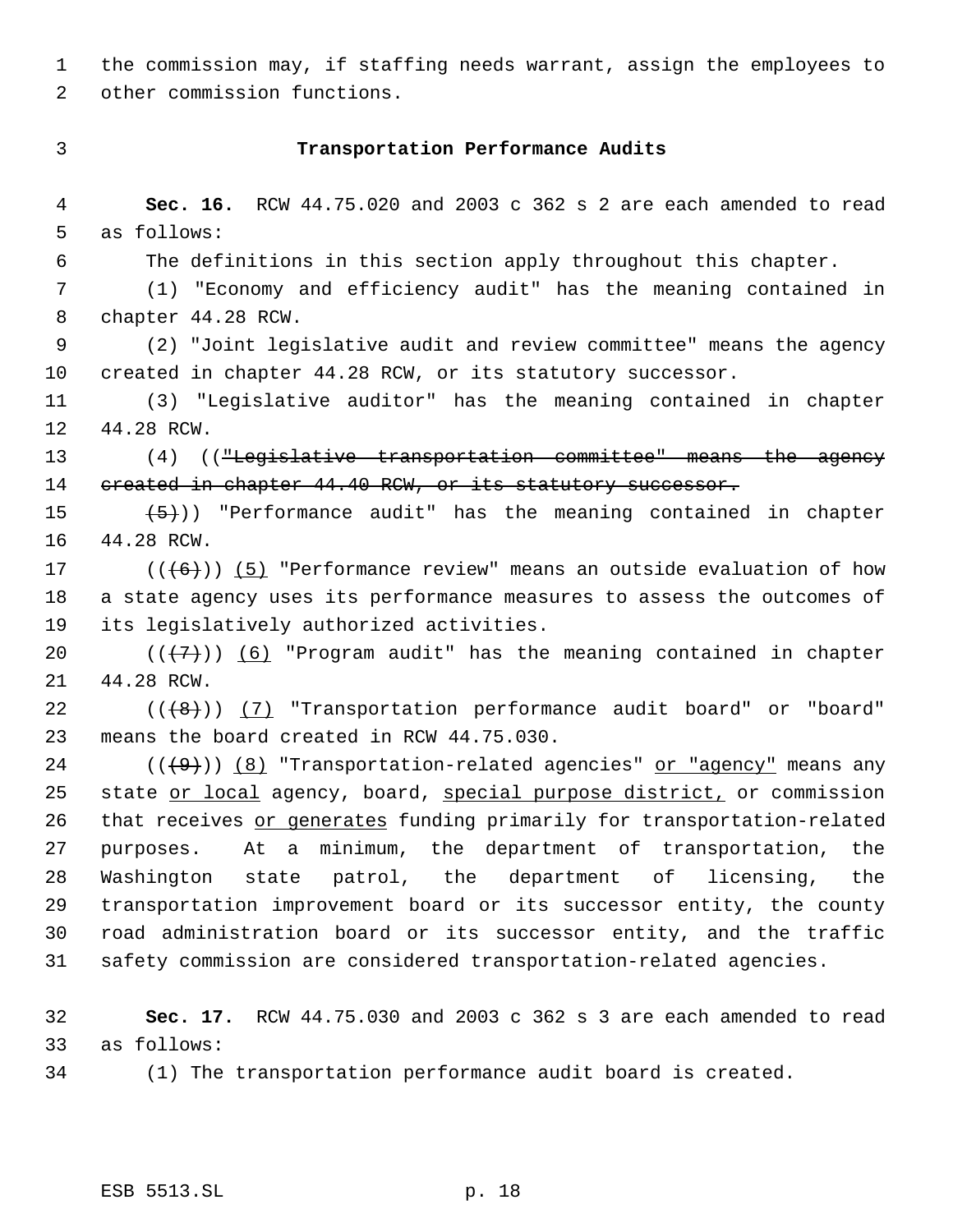1 (2) The board will consist of four legislative members, ((five)) 2 three citizen members with transportation-related expertise, two citizen members with performance measurement expertise, one member of 4 the transportation commission, one ex officio nonvoting member, and one 5 at large member. The legislative auditor is the ex officio nonvoting member. The majority and minority leaders of the house and senate transportation committees, or their designees, are the legislative members. The governor shall appoint the at large member to serve for 9 a term of four years. The citizen members must be ((nominated by professional associations chosen by the board's legislative members 11 and)) appointed by the governor for terms of four years, except that at least half the initial appointments will be for terms of two years. The citizen members may not be currently, or within one year, employed 14 by the Washington state department of transportation. The ((citizen 15 members will consist of)) governor, when appointing the citizen members with transportation-related expertise, may consult with appropriate professional associations and shall consider the following transportation-related experiences:

19 (a) ((One member with expertise in)) Construction project planning, including permitting and assuring regulatory compliance;

21 (b) ((One member with expertise in)) Construction means and methods and construction management, crafting and implementing environmental mitigation plans, and administration;

24 (c) ((One member with expertise in)) Construction engineering services, including construction management, materials testing, materials documentation, contractor payments, inspection, surveying, 27 and project oversight;

28 (d) ((One member with expertise in)) Project management, including design estimating, contract packaging, and procurement; and

30 (e) ((One member with expertise in)) Transportation planning and congestion management.

 (3) The governor may not remove members from the board before the expiration of their terms unless for cause based upon a determination of incapacity, incompetence, neglect of duty, of malfeasance in office by the Thurston county superior court, upon petition and show cause proceedings brought for that purpose in that court and directed to the board member in question.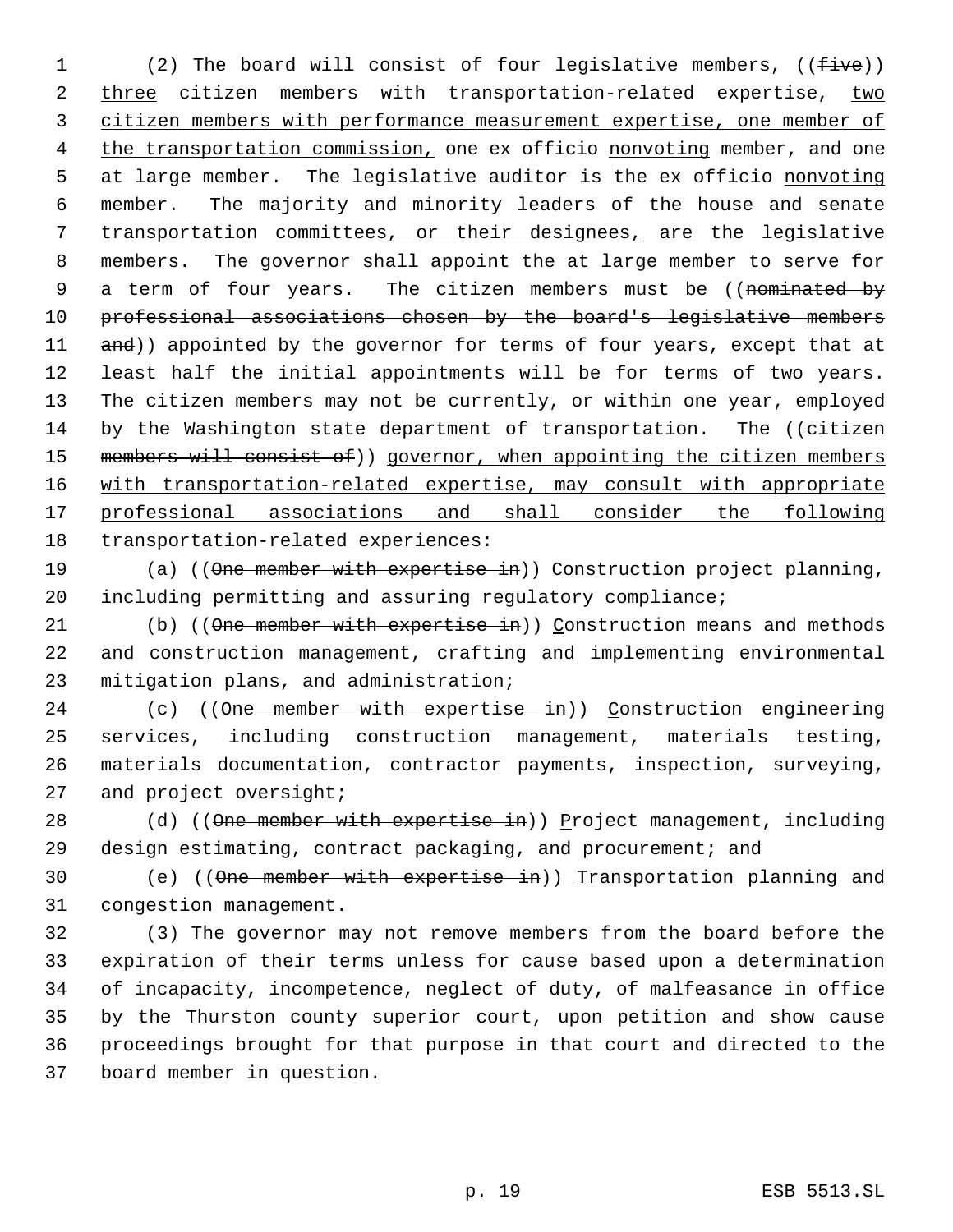(4) No member may be appointed for more than three consecutive terms.

 **Sec. 18.** RCW 44.75.040 and 2003 c 362 s 4 are each amended to read as follows:

 (1) The board shall meet periodically. It may adopt its own rules and may establish its own procedures. It shall act collectively in harmony with recorded resolutions or motions adopted by a majority vote of the members.

 (2) Each member of the transportation performance audit board will 10 be compensated from the general appropriation for the ((legislative)) 11 transportation ((committee)) commission in accordance with RCW 43.03.250 and reimbursed for actual necessary traveling and other expenses in going to, attending, and returning from meetings of the board or that are incurred in the discharge of duties requested by the chair. However, in no event may a board member be compensated in any year for more than one hundred twenty days, except the chair may be compensated for not more than one hundred fifty days. Service on the board does not qualify as a service credit for the purposes of a public retirement system.

 (3) The transportation performance audit board shall keep proper records and is subject to audit by the state auditor or other auditing entities.

 (4) Staff support to the transportation performance audit board 24 must be provided by the ((<del>legislative</del>)) transportation ((committee)) 25 commission, which shall provide professional support for the duties, functions, responsibilities, and activities of the board, including but not limited to information technology systems; data collection, processing, analysis, and reporting; project management; and office 29 space, equipment, and secretarial support. ((The legislative evaluation and accountability program will provide data and information technology support consistent with the support currently supplied to existing legislative committees.)) Additionally, the commission shall designate, subject to board approval, a staff person to serve as the board administrator. The board administrator serves as an exempt employee and at the pleasure of the board.

(5) Each member of the transportation performance audit board shall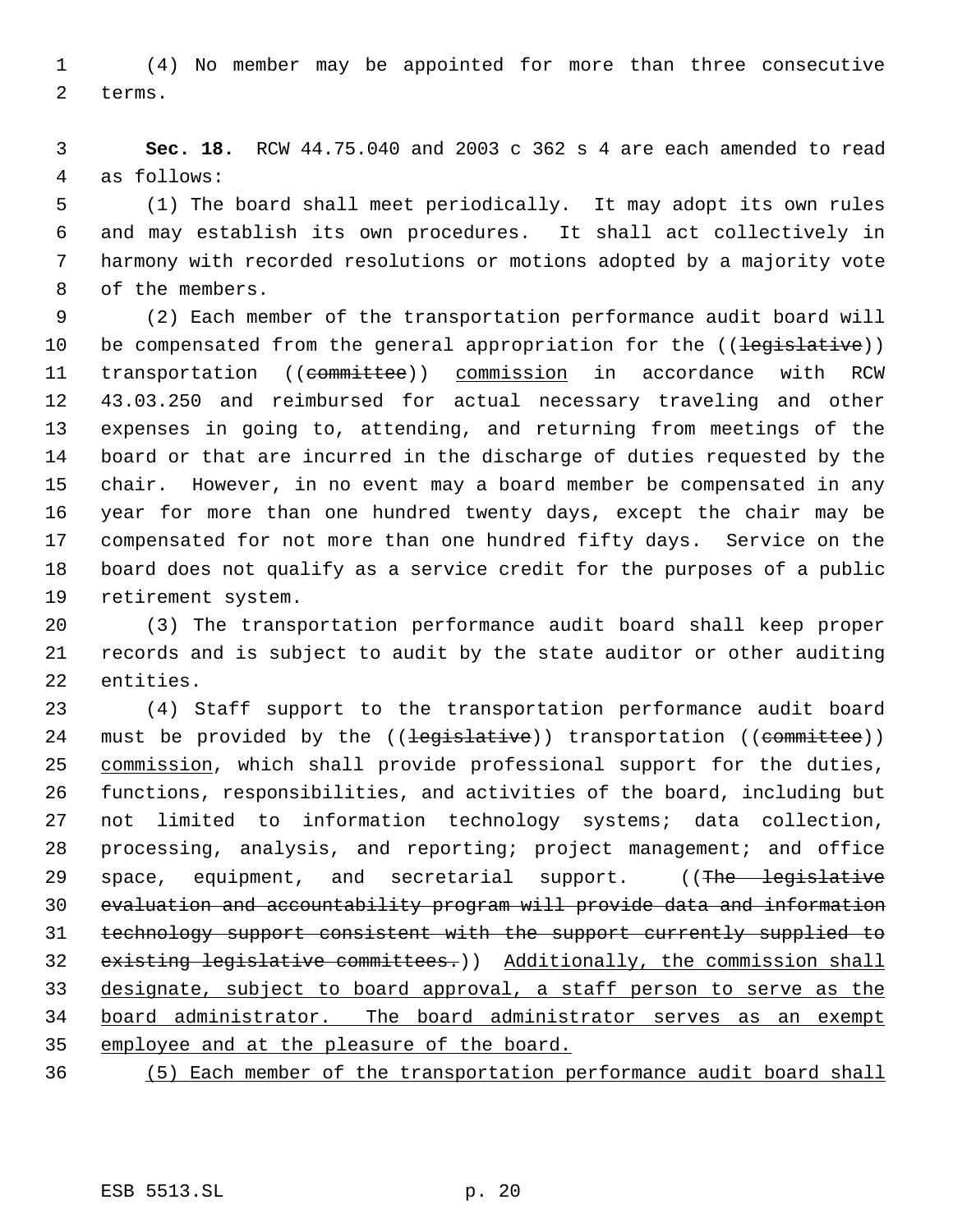disclose any actual or potential conflict of interest, if applicable under the circumstance, regarding all performance reviews and performance audits conducted under this chapter.

 **Sec. 19.** RCW 44.75.050 and 2003 c 362 s 5 are each amended to read as follows:

 (1) The transportation performance audit board may review the performance and outcome measures of transportation-related agencies. The purpose of these reviews is to ensure that the legislature has the means to adequately and accurately assess the performance and outcomes of those agencies and departments. Where two or more agencies have shared responsibility for functions or priorities of government, these reviews can also determine whether effective interagency cooperation and collaboration occurs in areas such as program coordination, administrative structures, information systems, and administration of grants and loans.

 (2) The board shall, as soon as practicable, conduct a review of 17 the comprehensive ten-year investment program process, including the required criteria, under RCW 47.05.030 and 47.05.051.

 (3) In conducting these reviews, the transportation performance 20 audit board may work in consultation with the ((<del>legislative</del> 21 transportation committee, the)) joint legislative audit and review committee, the office of financial management, and other state agencies.

 **Sec. 20.** RCW 44.75.080 and 2003 c 362 s 8 are each amended to read as follows:

 After reviewing the performance or outcome measures and benchmarks of an agency or department, or at any time it so determines, the 28 transportation performance audit board shall ((recommend to the executive committee of the legislative transportation committee whether)) direct a full performance or functional audit of the agency 31 or department, or a specific program within the agency or department( $(\tau$  is appropriate. Upon the request of the legislative transportation committee or its executive committee, the joint legislative audit and review committee shall add the full performance or functional audit to its biennial performance audit work plan. If the request duplicates or overlaps audits already in the work plan, or was performed under the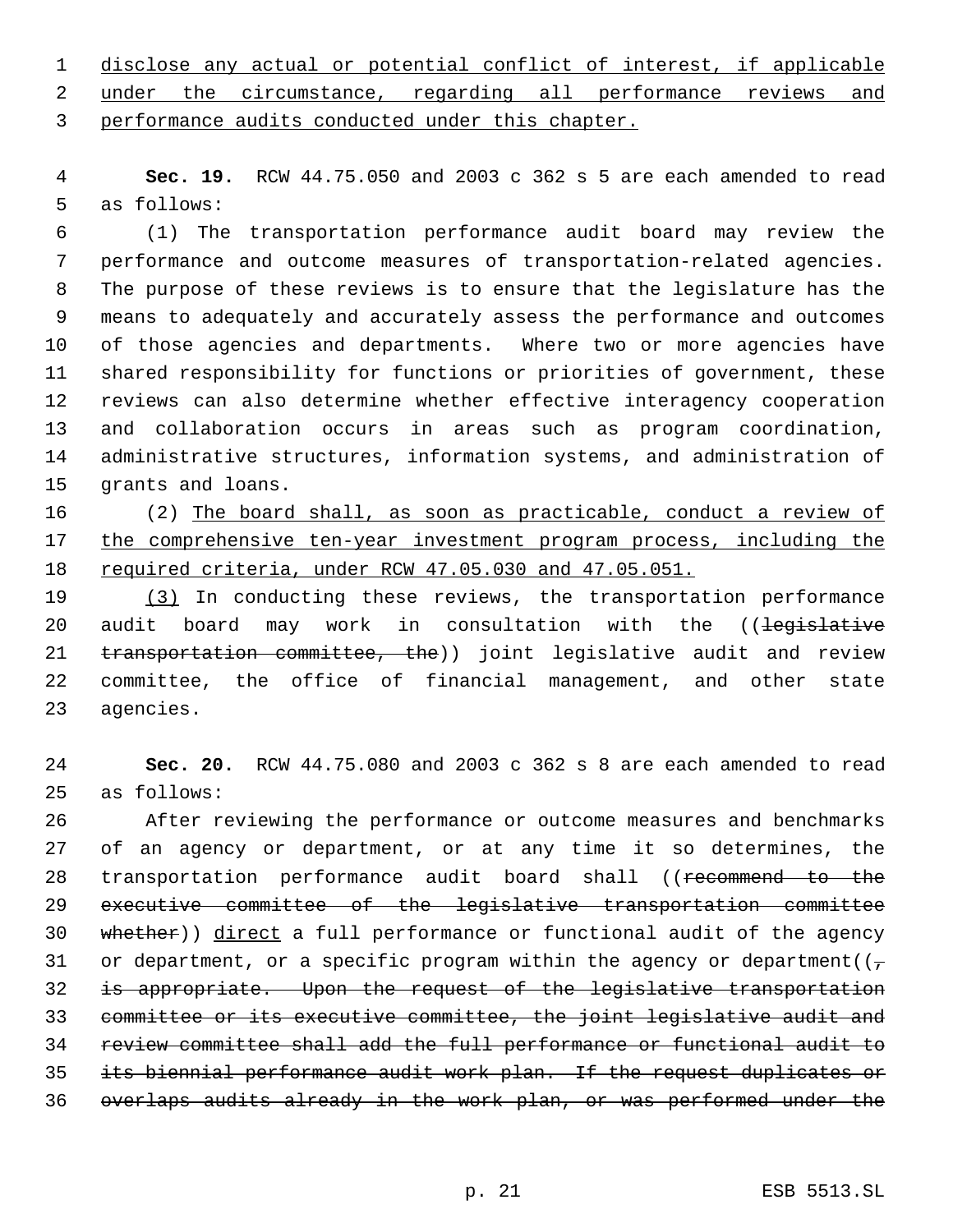previous biennial work plan, the executive committees of the legislative transportation committee and the joint legislative audit and review committee shall meet to discuss and resolve the duplication or overlap)).

 **Sec. 21.** RCW 44.75.090 and 2003 c 362 s 9 are each amended to read as follows:

7 ( $(\frac{1}{1})$ ) To the greatest extent possible, ((or when requested by the 8 executive committee of the legislative transportation committee)) and 9 to the extent funds are appropriated, the ((legislative auditor)) board 10 administrator shall, subject to board approval, contract with and consult with private independent professional and technical experts to optimize the independence of the reviews and performance audits. In determining the need to contract with private experts, the 14 ((legislative auditor)) board administrator shall consider the degree of difficulty of the review or audit, the relative cost of contracting for expertise, and the need to maintain auditor independence from the 17 subject agency or program. The board administrator may, subject to 18 board approval, contract with the legislative auditor or state auditor 19 to serve as the contract manager of the reviews and performance audits.  $((2)$  After consultation with the executive committee of the legislative transportation committee on the appropriateness of costs,

 the legislative transportation committee shall reimburse the joint legislative audit and review committee or the legislative auditor for the costs of carrying out any requested performance audits, including 25 the cost of contracts and consultant services.

 $(3)$  The executive committee of the legislative transportation committee must review and approve the methodology for performance 28 audits recommended by the transportation performance audit board.))

 **Sec. 22.** RCW 44.75.100 and 2003 c 362 s 10 are each amended to read as follows:

 (1) When the board has completed a performance audit, the board shall transmit the preliminary performance audit report to the affected 33 state agency or local government and the office of financial management for comment. The agency or local government and the office of financial management shall provide any response to the board within 36 thirty days after receipt of the preliminary report unless a different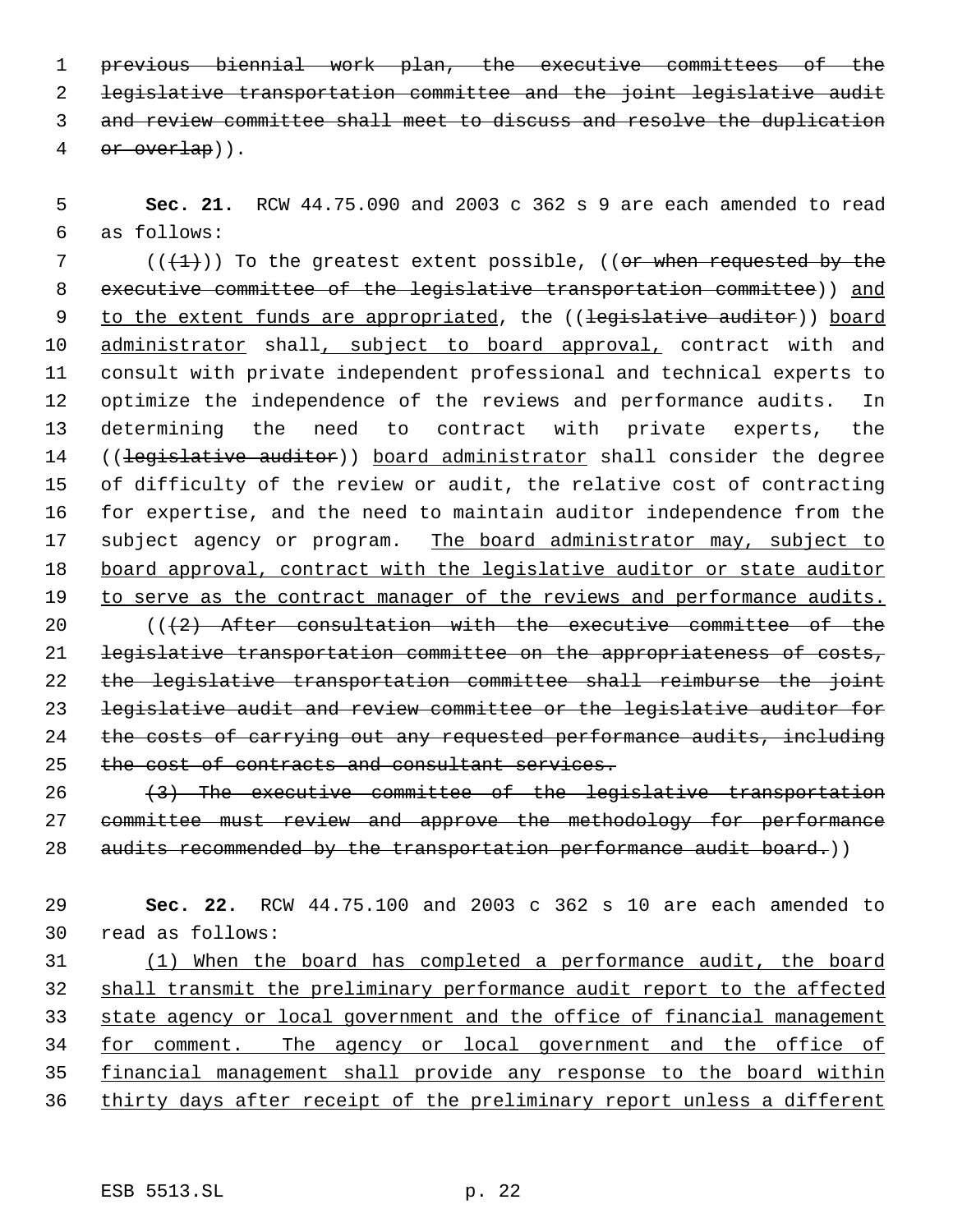1 time period is approved by the board. The board shall incorporate the 2 response of the agency or local government and the office of financial 3 management into the final performance audit report. The board may also include an addendum with board comments on the management of the audit. (2) Before releasing the results of a performance audit originally requested by the joint transportation committee to the legislature or the public, the board administrator shall submit the preliminary performance audit report to the joint committee for review and comments 9 solely on the management of the audit. Any comments by the joint committee must be included as a separate addendum to the final performance audit report.

12 (3) Completed performance audits must be presented to the 13 transportation performance audit board ((and the legislative 14 transportation committee)). Published performance audits must be made 15 available to the public through the ((legislative transportation 16 committee and the joint legislative audit and review committee's)) 17 board's web site and through customary public communications. Final 18 reports must also be transmitted to the affected agency, the director 19 of financial management, and the appropriate policy and fiscal standing 20 committees of the legislature.

21 **Sec. 23.** RCW 44.75.110 and 2003 c 362 s 11 are each amended to 22 read as follows:

23 The ((legislative auditor)) board administrator, or the legislative 24 auditor or state auditor if contracted under RCW 44.75.090, shall 25 determine in writing the scope of any performance audit ((requested)) 26 directed by the ((legislative transportation committee or its executive 27 committee)) transportation performance audit board, subject to the 28 review and approval of the final scope of the audit by the 29 transportation performance audit board( $(-$  and the legislative 30 transportation committee or its executive committee)). In doing so, 31 the  $((\text{legislative}-auditor,))$  board administrator, or legislative 32 auditor or state auditor if contracted under RCW 44.75.090, and the 33 transportation performance audit board( $(-$  and the legislative 34 transportation committee or its executive committee)) shall consider 35 inclusion of the following elements in the scope of the audit:

36 (1) Identification of potential cost savings in the agency, its 37 programs, and its services;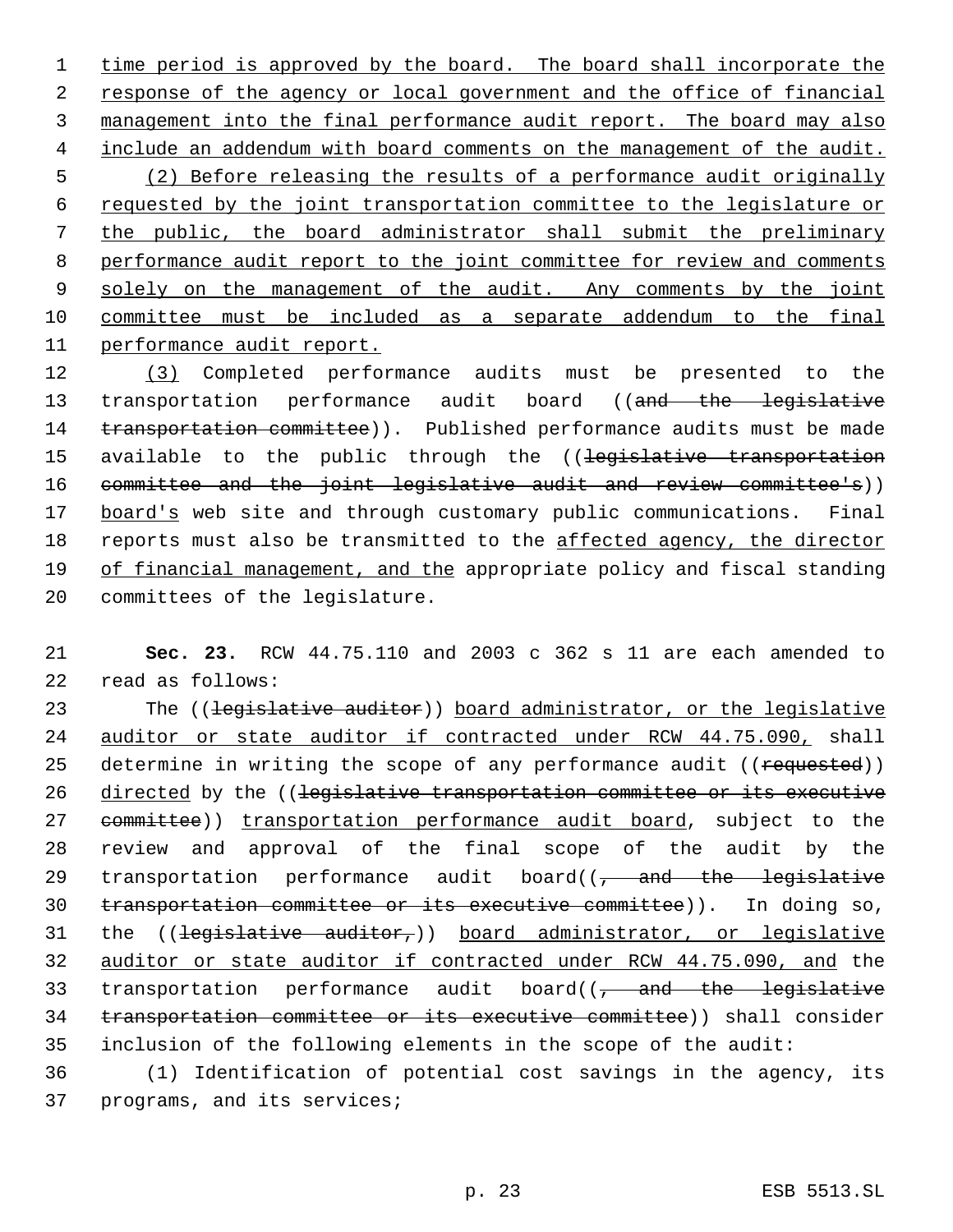(2) Identification and recognition of best practices;

 (3) Identification of funding to the agency, to programs, and to services that can be eliminated or reduced;

 (4) Identification of programs and services that can be eliminated, reduced, or transferred to the private sector;

 (5) Analysis of gaps and overlaps in programs and services and recommendations for improving, dropping, blending, or separating functions to correct gaps or overlaps;

 (6) Analysis and recommendations for pooling information technology systems;

 (7) Analysis of the roles and functions of the agency, its programs, and its services and their compliance with statutory authority and recommendations for eliminating or changing those roles 14 and functions and ensuring compliance with statutory authority;

 (8) Recommendations for eliminating or changing statutes, rules, and policy directives as may be necessary to ensure that the agency carry out reasonably and properly those functions expressly vested in 18 the department by statute; and

 (9) Verification of the reliability and validity of department performance data, self-assessments, and performance measurement systems as required under RCW 43.88.090.

 **Sec. 24.** RCW 44.75.120 and 2003 c 362 s 12 are each amended to read as follows:

 When conducting a full performance audit of an agency or department, or a specific program within an agency or department, or 26 multiple agencies, in accordance with RCW 44.75.110, the ((legislative 27 auditor)) board administrator shall solicit input from appropriate industry representatives or experts. The audit report must make recommendations regarding the continuation, abolition, consolidation, or reorganization of each affected agency, department, or program. The audit report must identify opportunities to develop government partnerships, and eliminate program redundancies that will result in increased quality, effectiveness, and efficiency of state agencies.

 **Sec. 25.** RCW 44.28.161 and 2003 c 362 s 13 are each amended to read as follows:

In addition to any other audits developed or included in the audit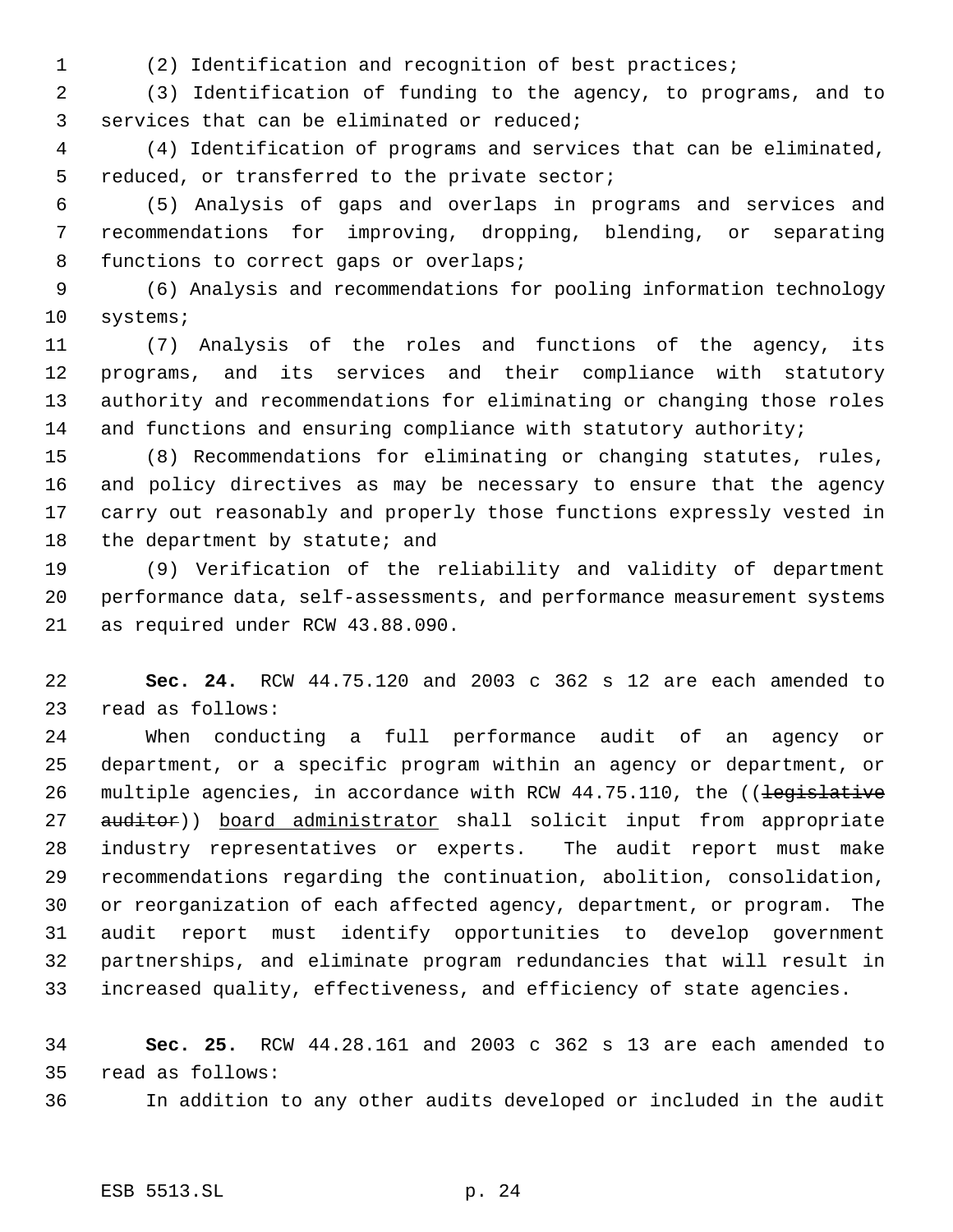work plan under this chapter, the legislative auditor shall manage 2 transportation-related performance audits ((directed by the executive committee of the legislative transportation committee under RCW 4 44.75.080. If directed to perform or contract for audit services under 5 RCW 44.75.080, the legislative auditor or joint legislative audit and review committee will receive from the legislative transportation committee an interagency reimbursement equal to the cost of the contract or audit services)) if contracted to do so under RCW 44.75.090.

## **References to LTC**

 **Sec. 101.** RCW 35.58.2796 and 1989 c 396 s 2 are each amended to read as follows:

 The department of transportation shall develop an annual report summarizing the status of public transportation systems in the state. By September 1st of each year, copies of the report shall be submitted 16 to the ((legislative transportation committee)) transportation 17 committees of the legislature and to each municipality, as defined in RCW 35.58.272, and to individual members of the municipality's 19 legislative authority. ((The department shall prepare and submit a 20 preliminary report by December 1, 1989.)

 To assist the department with preparation of the report, each municipality shall file a system report by April 1st of each year with the state department of transportation identifying its public transportation services for the previous calendar year and its objectives for improving the efficiency and effectiveness of those services. The system report shall address those items required for each public transportation system in the department's report.

 The department report shall describe individual public transportation systems, including contracted transportation services and dial-a-ride services, and include a statewide summary of public transportation issues and data. The descriptions shall include the following elements and such other elements as the department deems appropriate after consultation with the municipalities and the ((legislative transportation committee)) transportation committees of 35 the legislature: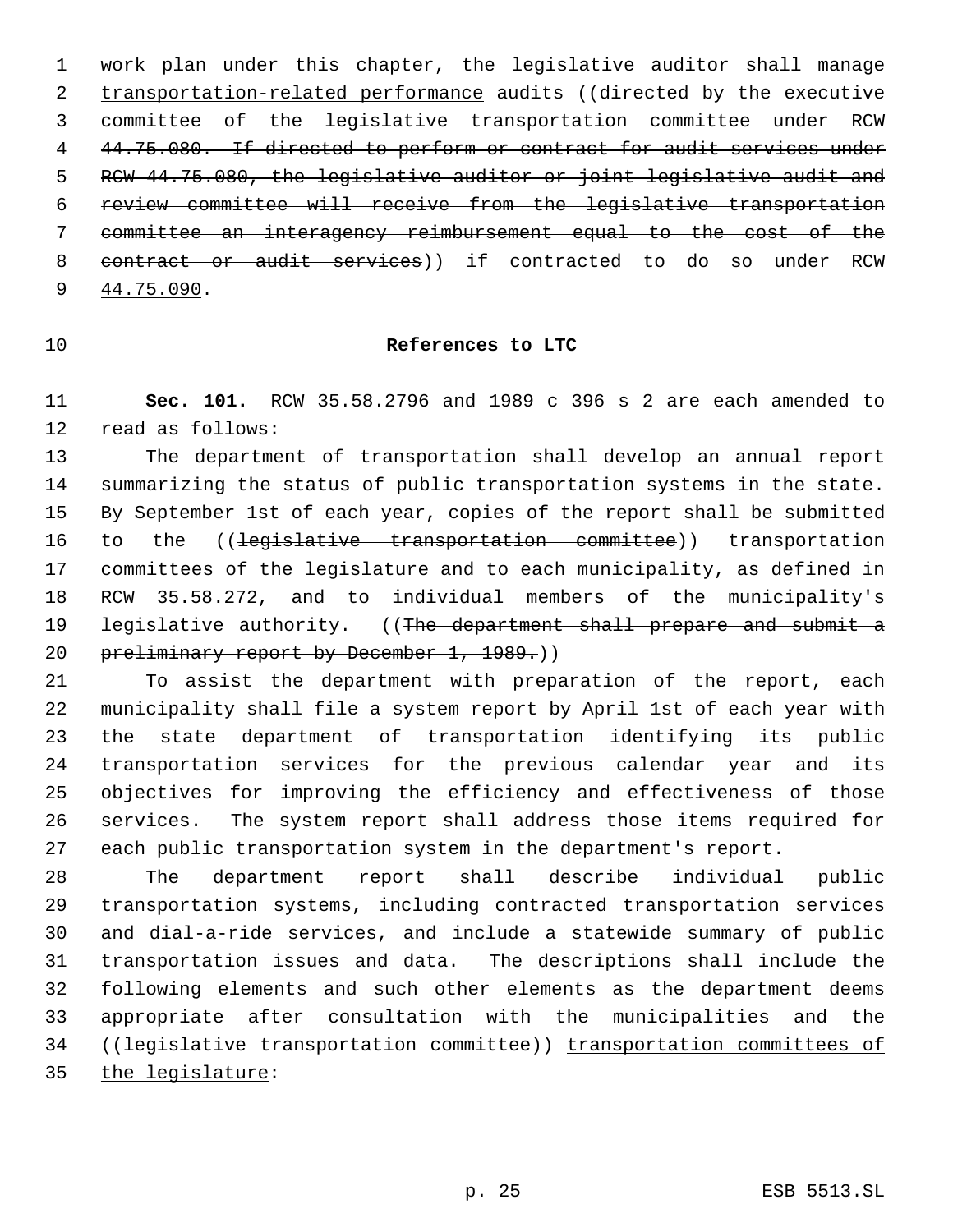(1) Equipment and facilities, including vehicle replacement standards;

(2) Services and service standards;

(3) Revenues, expenses, and ending balances, by fund source;

 (4) Policy issues and system improvement objectives, including community participation in development of those objectives and how those objectives address statewide transportation priorities;

 (5) Operating indicators applied to public transportation services, revenues, and expenses. Operating indicators shall include operating cost per passenger trip, operating cost per revenue vehicle service hour, passenger trips per revenue service hour, passenger trips per vehicle service mile, vehicle service hours per employee, and farebox revenue as a percent of operating costs.

 **Sec. 102.** RCW 36.78.070 and 1999 c 269 s 1 are each amended to read as follows:

The county road administration board shall:

 (1) Establish by rule, standards of good practice for the administration of county roads and the efficient movement of people and 19 goods over county roads;

 (2) Establish reporting requirements for counties with respect to 21 the standards of good practice adopted by the board;

 (3) Receive and review reports from counties and reports from its executive director to determine compliance with legislative directives 24 and the standards of good practice adopted by the board;

 (4) Advise counties on issues relating to county roads and the safe and efficient movement of people and goods over county roads and assist counties in developing uniform and efficient transportation-related 28 information technology resources;

 (5) Report annually before the fifteenth day of January, and throughout the year as appropriate, to the state department of 31 transportation and to the chairs of the ((legislative transportation 32 committee and the)) house and senate transportation committees, and to other entities as appropriate on the status of county road administration in each county, including one copy to the staff of each of the committees. The annual report shall contain recommendations for improving administration of the county road programs;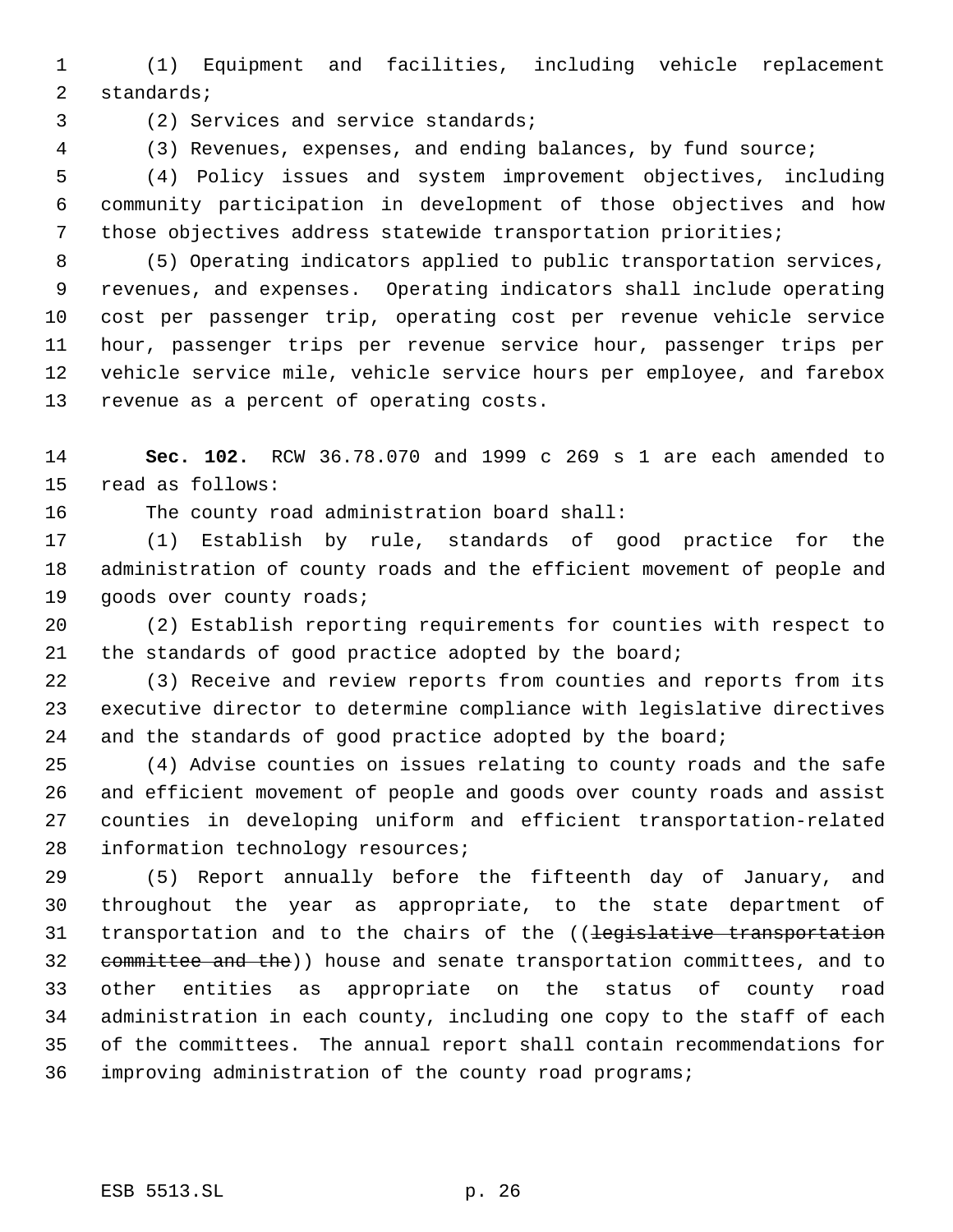(6) Administer the rural arterial program established by chapter 36.79 RCW and the program funded by the county arterial preservation account established by RCW 46.68.090, as well as any other programs provided for in law.

 **Sec. 103.** RCW 41.40.037 and 2004 c 242 s 63 are each amended to read as follows:

 (1)(a) If a retiree enters employment with an employer sooner than one calendar month after his or her accrual date, the retiree's monthly retirement allowance will be reduced by five and one-half percent for every eight hours worked during that month. This reduction will be applied each month until the retiree remains absent from employment with an employer for one full calendar month.

 (b) The benefit reduction provided in (a) of this subsection will accrue for a maximum of one hundred sixty hours per month. Any benefit reduction over one hundred percent will be applied to the benefit the retiree is eligible to receive in subsequent months.

 (2)(a) Except as provided in (b) of this subsection, a retiree from plan 1 who enters employment with an employer at least one calendar month after his or her accrual date may continue to receive pension payments while engaged in such service for up to eight hundred sixty- seven hours of service in a calendar year without a reduction of pension.

 (b) A retiree from plan 1 who enters employment with an employer at least three calendar months after his or her accrual date and:

 (i) Is hired into a position for which the employer has documented a justifiable need to hire a retiree into the position;

 (ii) Is hired through the established process for the position with the approval of: A school board for a school district; the chief executive officer of a state agency employer; the secretary of the senate for the senate; the chief clerk of the house of representatives for the house of representatives; the secretary of the senate and the chief clerk of the house of representatives jointly for the joint 33 legislative audit and review committee, ((the legislative transportation committee,)) the joint committee on pension policy, the legislative evaluation and accountability program, the legislative systems committee, and the statute law committee; or according to rules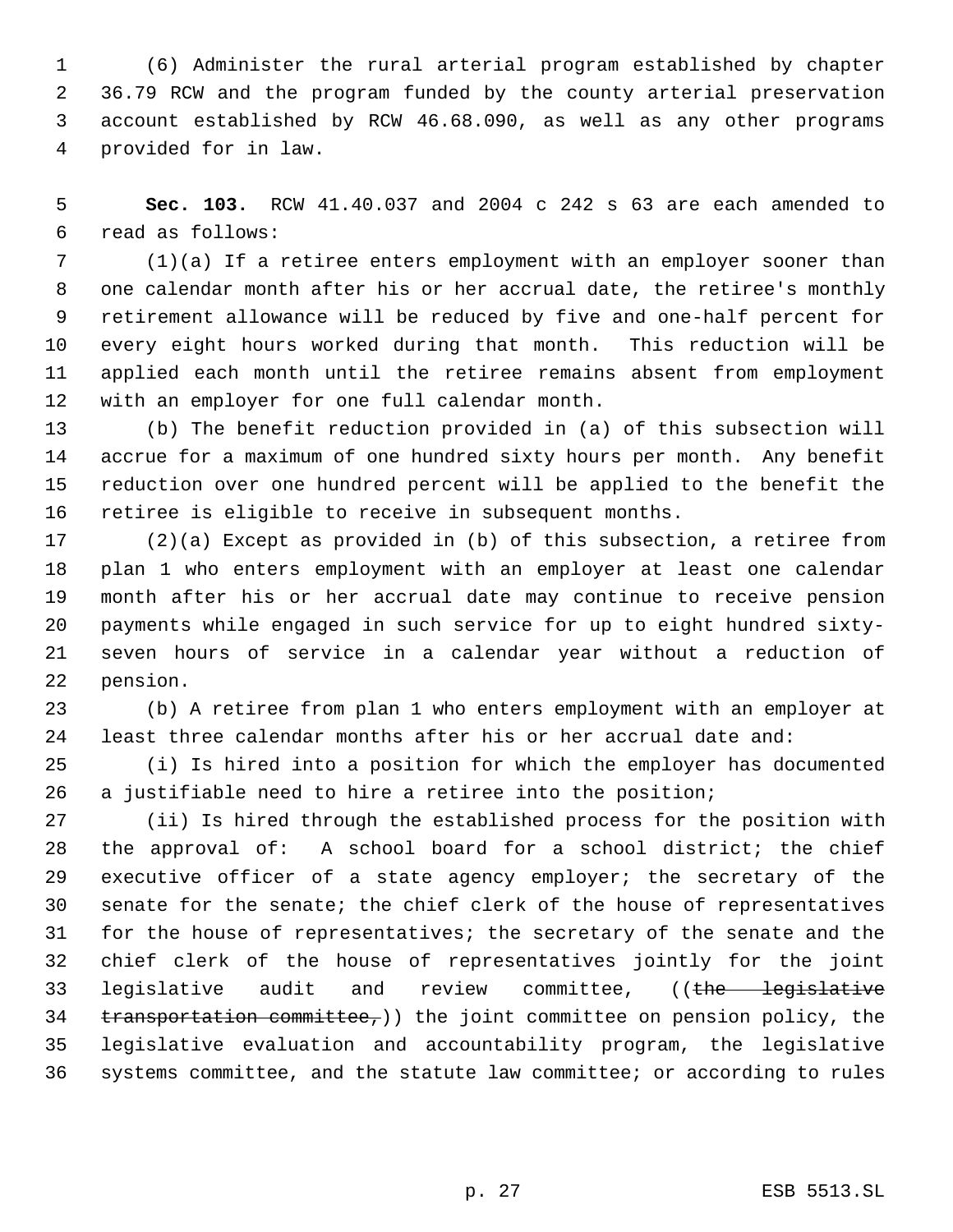adopted for the rehiring of retired plan 1 members for a local government employer;

 (iii) The employer retains records of the procedures followed and decisions made in hiring the retiree, and provides those records in the 5 event of an audit; and

 (iv) The employee has not already rendered a cumulative total of more than one thousand nine hundred hours of service while in receipt of pension payments beyond an annual threshold of eight hundred sixty- seven hours;

 shall cease to receive pension payments while engaged in that service after the retiree has rendered service for more than one thousand five hundred hours in a calendar year. The one thousand nine hundred hour cumulative total under this subsection applies prospectively to those retiring after July 27, 2003, and retroactively to those who retired prior to July 27, 2003, and shall be calculated from the date of retirement.

 (c) When a plan 1 member renders service beyond eight hundred sixty-seven hours, the department shall collect from the employer the applicable employer retirement contributions for the entire duration of the member's employment during that calendar year.

 (d) A retiree from plan 2 or plan 3 who has satisfied the break in employment requirement of subsection (1) of this section may work up to eight hundred sixty-seven hours in a calendar year in an eligible position, as defined in RCW 41.32.010, 41.35.010, 41.37.010, or 41.40.010, or as a fire fighter or law enforcement officer, as defined in RCW 41.26.030, without suspension of his or her benefit.

 (3) If the retiree opts to reestablish membership under RCW 41.40.023(12), he or she terminates his or her retirement status and becomes a member. Retirement benefits shall not accrue during the period of membership and the individual shall make contributions and receive membership credit. Such a member shall have the right to again retire if eligible in accordance with RCW 41.40.180. However, if the right to retire is exercised to become effective before the member has rendered two uninterrupted years of service, the retirement formula and survivor options the member had at the time of the member's previous retirement shall be reinstated.

(4) The department shall collect and provide the state actuary with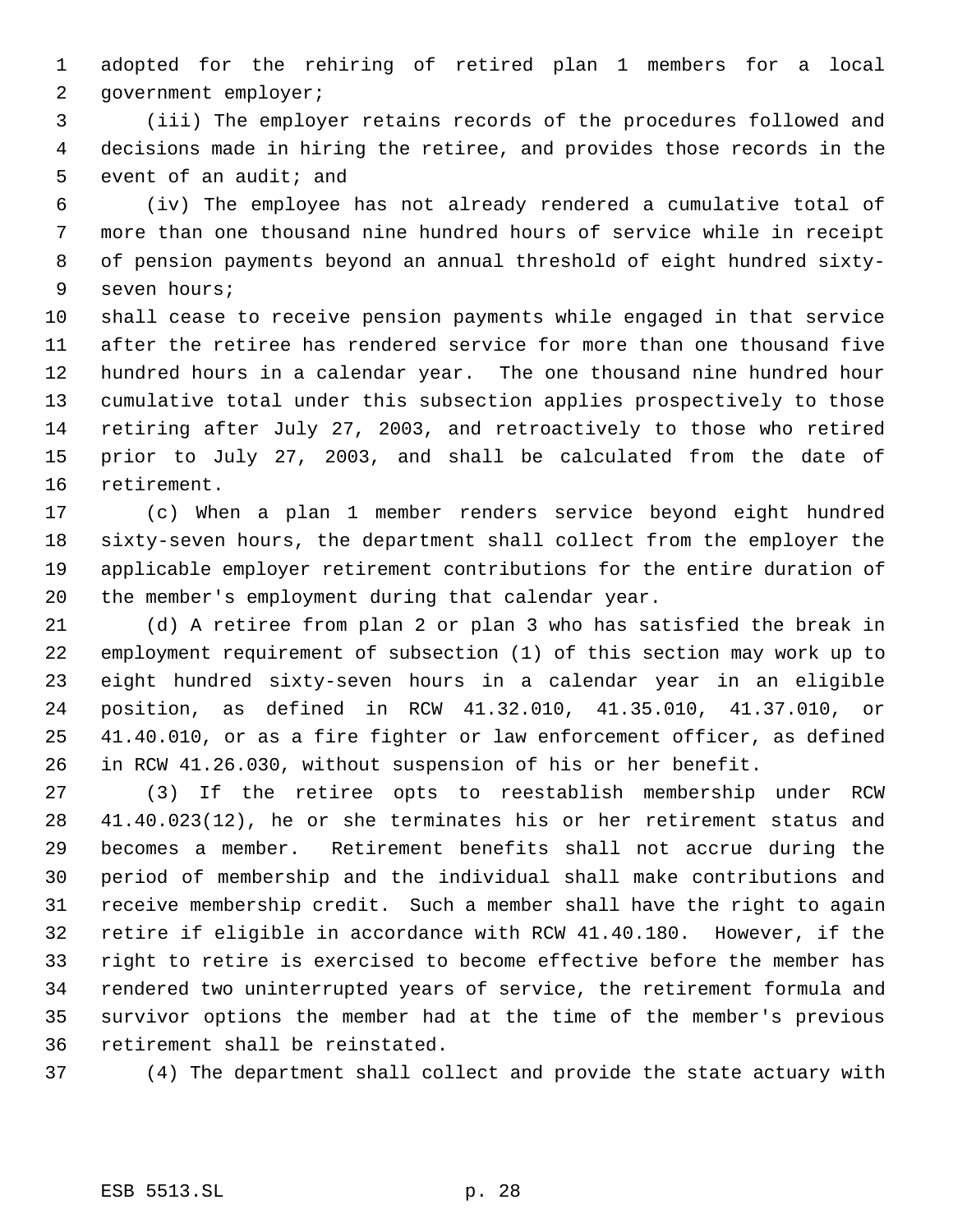information relevant to the use of this section for the select committee on pension policy.

 (5) The legislature reserves the right to amend or repeal this section in the future and no member or beneficiary has a contractual right to be employed for more than five months in a calendar year without a reduction of his or her pension.

 **Sec. 104.** RCW 43.10.101 and 1995 2nd sp.s. c 14 s 527 are each amended to read as follows:

 The attorney general shall prepare annually a report to the ((legislative transportation committee)) transportation committees of 11 the legislature, the transportation commission, and the transportation 12 performance audit board comprising a comprehensive summary of all cases involving tort claims against the department of transportation involving highways which were concluded and closed in the previous calendar year. The report shall include for each case closed:

(1) A summary of the factual background of the case;

 (2) Identification of the attorneys representing the state and the opposing parties;

 (3) A synopsis of the legal theories asserted and the defenses presented;

 (4) Whether the case was tried, settled, or dismissed, and in whose favor;

 (5) The approximate number of attorney hours expended by the state on the case, together with the corresponding dollar amount billed therefore; and

 (6) Such other matters relating to the case as the attorney general deems relevant or appropriate, especially including any comments or recommendations for changes in statute law or agency practice that might effectively reduce the exposure of the state to such tort claims.

 **Sec. 105.** RCW 43.79.270 and 1998 c 177 s 1 are each amended to read as follows:

 (1) Whenever any money, from the federal government, or from other sources, which was not anticipated in the budget approved by the legislature has actually been received and is designated to be spent for a specific purpose, the head of any department, agency, board, or commission through which such expenditure shall be made is to submit to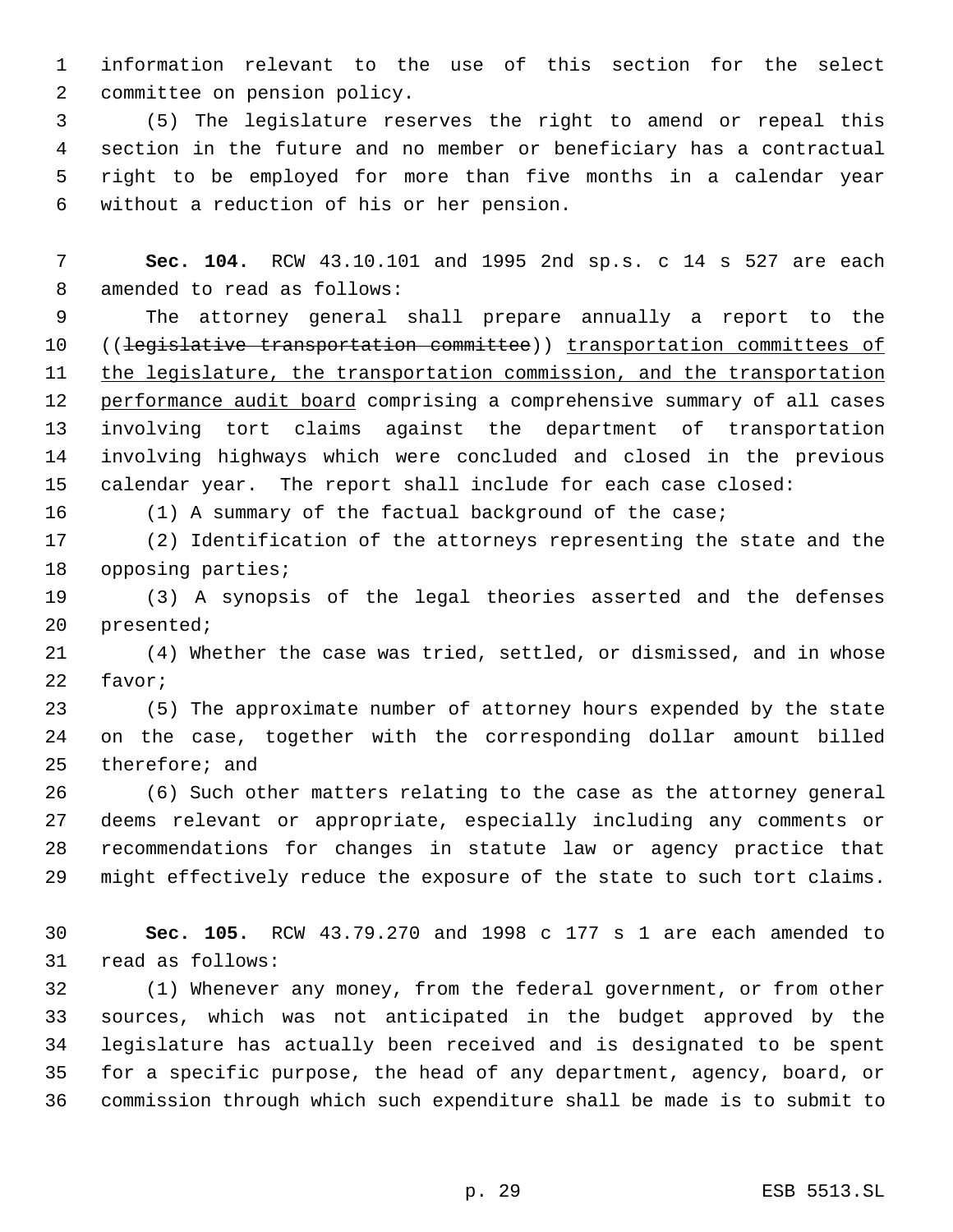the governor a statement which may be in the form of a request for an allotment amendment setting forth the facts constituting the need for such expenditure and the estimated amount to be expended: PROVIDED, That no expenditure shall be made in excess of the actual amount received, and no money shall be expended for any purpose except the specific purpose for which it was received. A copy of any proposal submitted to the governor to expend money from an appropriated fund or account in excess of appropriations provided by law which is based on the receipt of unanticipated revenues shall be submitted to the joint legislative audit and review committee and also to the standing committees on ways and means of the house and senate if the legislature is in session at the same time as it is transmitted to the governor.

 (2) Notwithstanding subsection (1) of this section, whenever money from any source that was not anticipated in the transportation budget approved by the legislature has actually been received and is designated to be spent for a specific purpose, the head of a department, agency, board, or commission through which the expenditure must be made shall submit to the governor a statement, which may be in the form of a request for an allotment amendment, setting forth the facts constituting the need for the expenditure and the estimated amount to be expended. However, no expenditure may be made in excess of the actual amount received, and no money may be expended for any purpose except the specific purpose for which it was received. A copy of any proposal submitted to the governor to expend money from an appropriated transportation fund or account in excess of appropriations provided by law that is based on the receipt of unanticipated revenues must be submitted, at a minimum, to the standing committees on 28 transportation of the house and senate( $\sqrt{t}$  if the legislature is in session,)) at the same time as it is transmitted to the governor. ((During the legislative interim, any such proposal must be submitted 31 to the legislative transportation committee.))

 **Sec. 106.** RCW 43.79.280 and 1998 c 177 s 2 are each amended to read as follows:

 (1) If the governor approves such estimate in whole or part, he shall endorse on each copy of the statement his approval, together with a statement of the amount approved in the form of an allotment amendment, and transmit one copy to the head of the department, agency,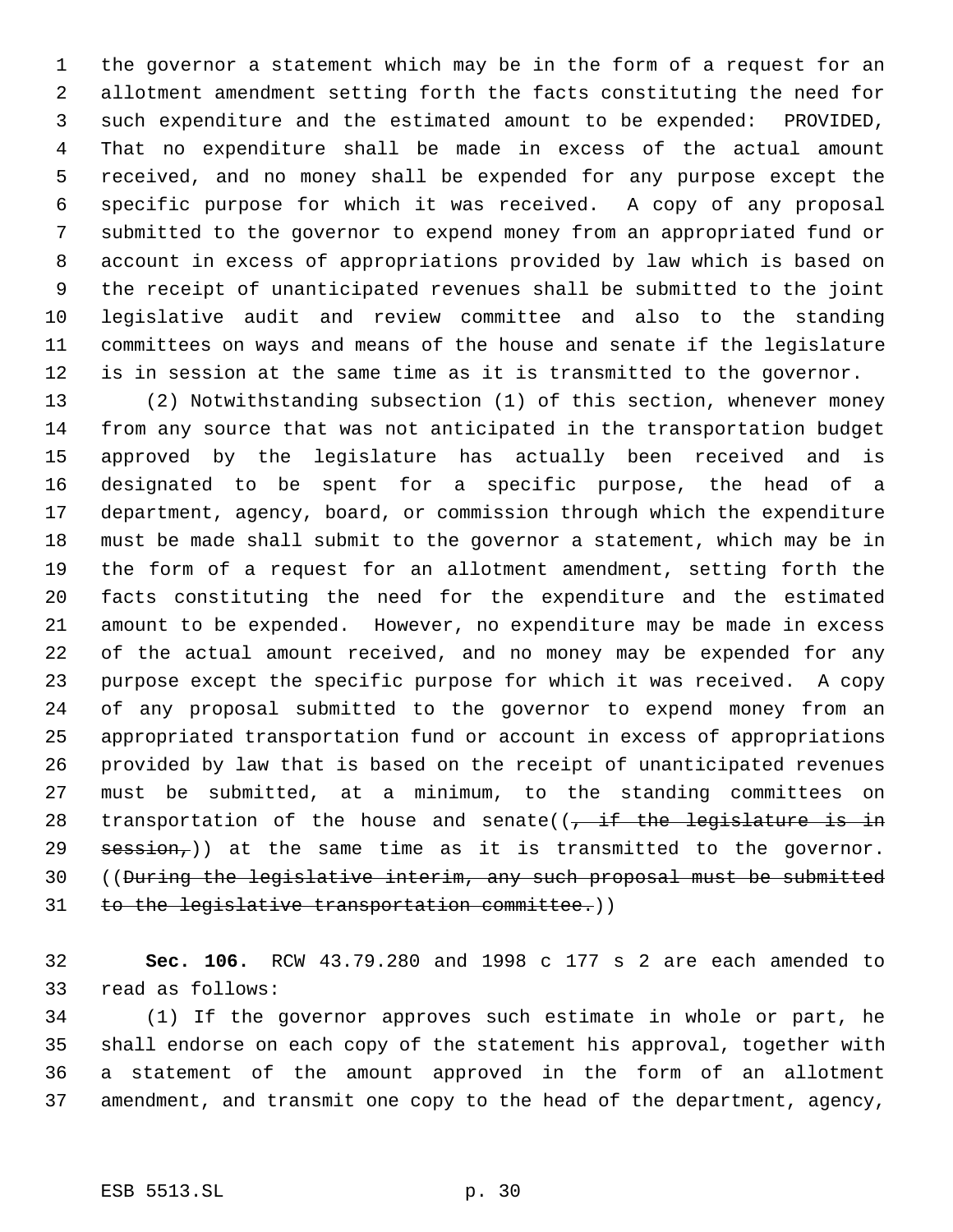board, or commission authorizing the expenditure. An identical copy of the governor's statement of approval and a statement of the amount approved for expenditure shall be transmitted simultaneously to the joint legislative audit and review committee and also to the standing committee on ways and means of the house and senate of all executive approvals of proposals to expend money in excess of appropriations provided by law.

 (2) If the governor approves an estimate with transportation funding implications, in whole or part, he shall endorse on each copy of the statement his approval, together with a statement of the amount approved in the form of an allotment amendment, and transmit one copy to the head of the department, agency, board, or commission authorizing the expenditure. An identical copy of the governor's statement of approval of a proposal to expend transportation money in excess of appropriations provided by law and a statement of the amount approved for expenditure must be transmitted simultaneously to the standing 17 committees on transportation of the house and senate. ((During the legislative interim, all estimate approvals endorsed by the governor 19 along with a statement of the amount approved in the form of an allotment amendment must be transmitted simultaneously to the 21 legislative transportation committee.))

 **Sec. 107.** RCW 43.88.020 and 2000 2nd sp.s. c 4 s 11 are each amended to read as follows:

 (1) "Budget" means a proposed plan of expenditures for a given period or purpose and the proposed means for financing these expenditures.

 (2) "Budget document" means a formal statement, either written or provided on any electronic media or both, offered by the governor to the legislature, as provided in RCW 43.88.030.

 (3) "Director of financial management" means the official appointed by the governor to serve at the governor's pleasure and to whom the governor may delegate necessary authority to carry out the governor's duties as provided in this chapter. The director of financial management shall be head of the office of financial management which shall be in the office of the governor.

(4) "Agency" means and includes every state office, officer, each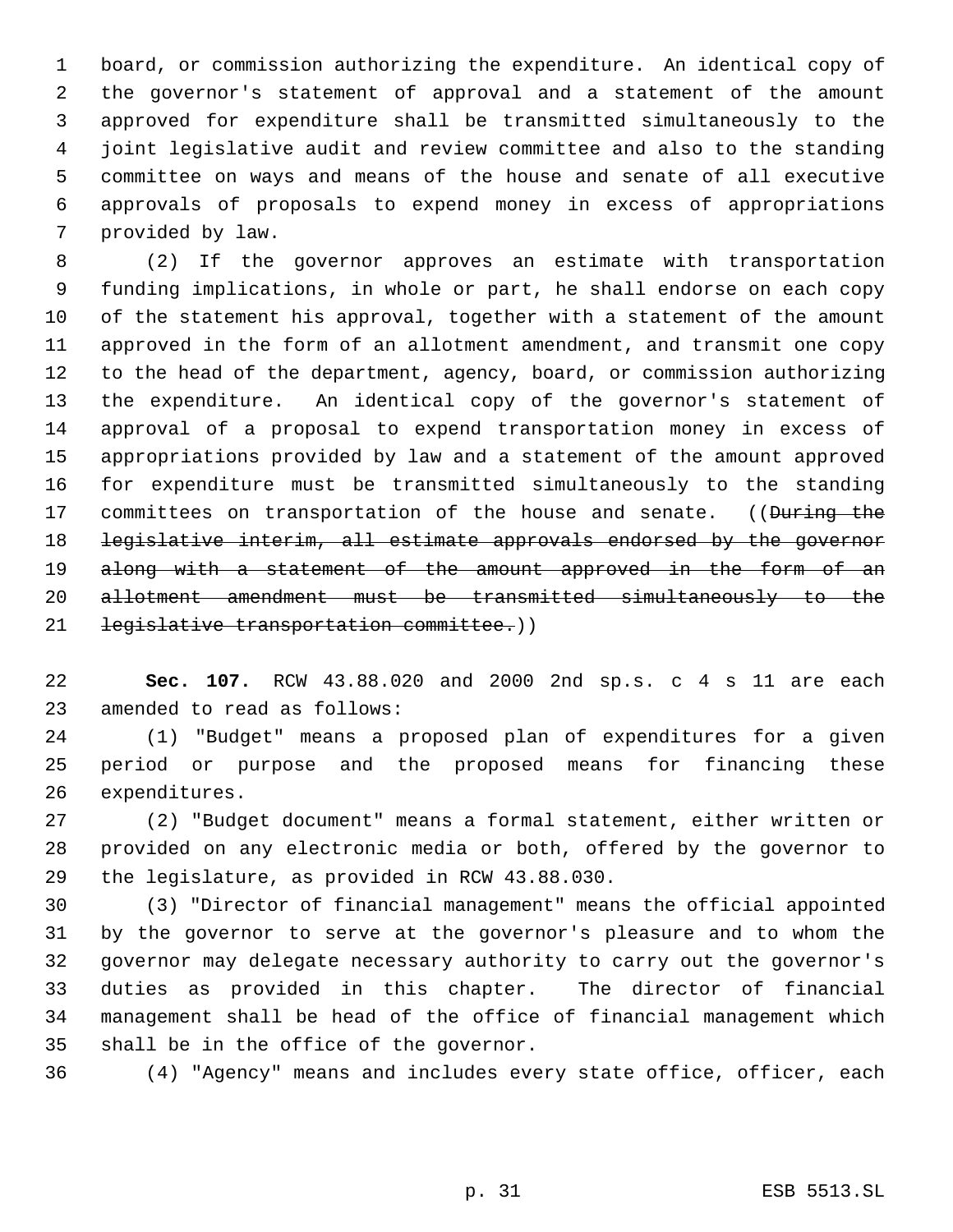institution, whether educational, correctional, or other, and every department, division, board, and commission, except as otherwise provided in this chapter.

 (5) "Public funds", for purposes of this chapter, means all moneys, including cash, checks, bills, notes, drafts, stocks, and bonds, whether held in trust, for operating purposes, or for capital purposes, and collected or disbursed under law, whether or not such funds are otherwise subject to legislative appropriation, including funds maintained outside the state treasury.

 (6) "Regulations" means the policies, standards, and requirements, stated in writing, designed to carry out the purposes of this chapter, as issued by the governor or the governor's designated agent, and which shall have the force and effect of law.

 (7) "Ensuing biennium" means the fiscal biennium beginning on July 1st of the same year in which a regular session of the legislature is held during an odd-numbered year pursuant to Article II, section 12 of the Constitution and which biennium next succeeds the current biennium.

 (8) "Dedicated fund" means a fund in the state treasury, or a separate account or fund in the general fund in the state treasury, that by law is dedicated, appropriated, or set aside for a limited object or purpose; but "dedicated fund" does not include a revolving fund or a trust fund.

 (9) "Revolving fund" means a fund in the state treasury, established by law, from which is paid the cost of goods or services furnished to or by a state agency, and which is replenished through charges made for such goods or services or through transfers from other accounts or funds.

 (10) "Trust fund" means a fund in the state treasury in which designated persons or classes of persons have a vested beneficial interest or equitable ownership, or which was created or established by a gift, grant, contribution, devise, or bequest that limits the use of the fund to designated objects or purposes.

 (11) "Administrative expenses" means expenditures for: (a) Salaries, wages, and related costs of personnel and (b) operations and maintenance including but not limited to costs of supplies, materials, services, and equipment.

 (12) "Fiscal year" means the year beginning July 1st and ending the following June 30th.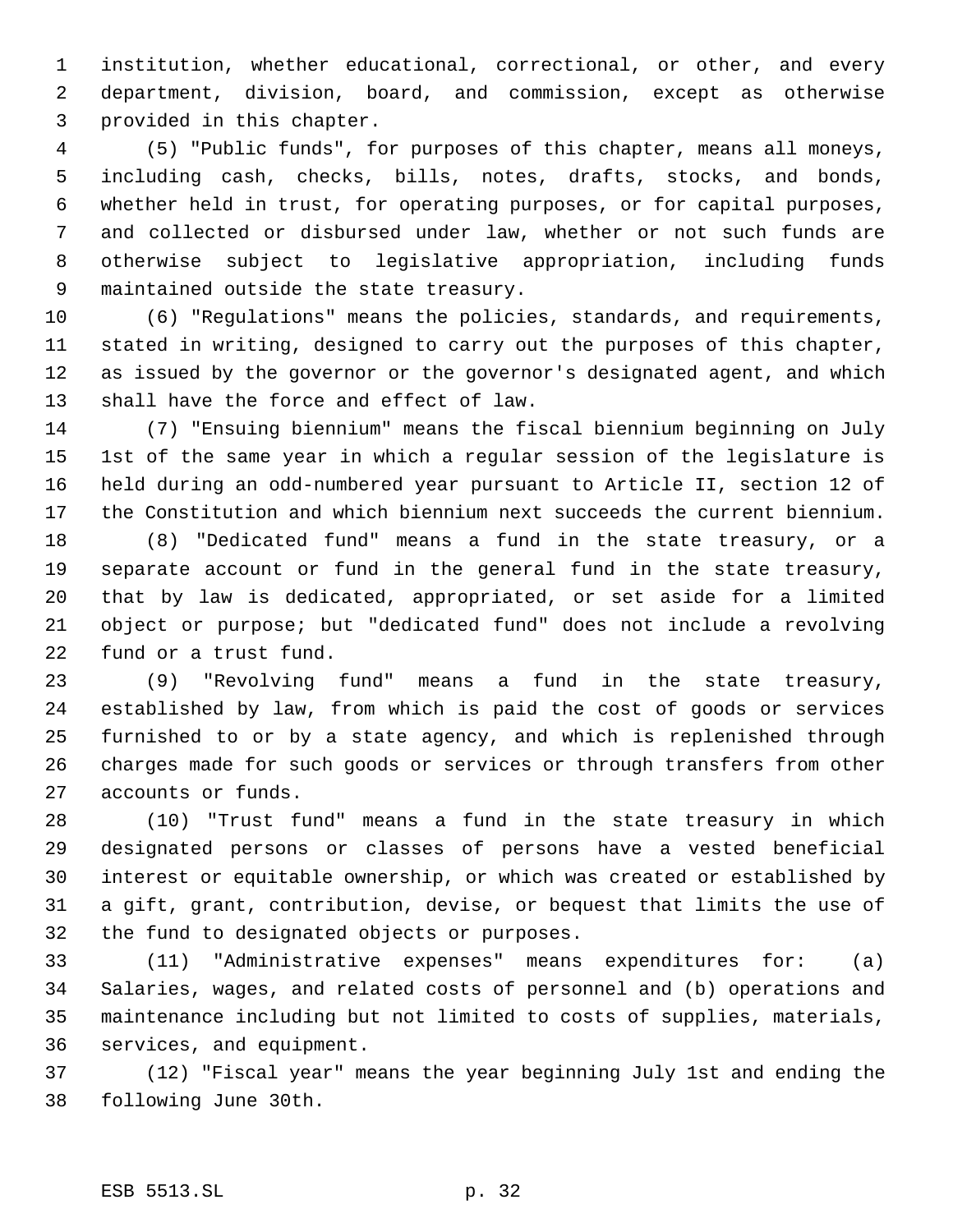(13) "Lapse" means the termination of authority to expend an appropriation.

 (14) "Legislative fiscal committees" means the joint legislative audit and review committee, the legislative evaluation and 5 accountability program committee, and the ways and means and 6 transportation committees of the senate and house of representatives( $(\tau$ 7 and, where appropriate, the legislative transportation committee)).

 (15) "Fiscal period" means the period for which an appropriation is made as specified within the act making the appropriation.

 (16) "Primary budget driver" means the primary determinant of a budget level, other than a price variable, which causes or is associated with the major expenditure of an agency or budget unit within an agency, such as a caseload, enrollment, workload, or population statistic.

 (17) "State tax revenue limit" means the limitation created by chapter 43.135 RCW.

 (18) "General state revenues" means the revenues defined by Article VIII, section 1(c) of the state Constitution.

 (19) "Annual growth rate in real personal income" means the estimated percentage growth in personal income for the state during the current fiscal year, expressed in constant value dollars, as published by the office of financial management or its successor agency.

 (20) "Estimated revenues" means estimates of revenue in the most recent official economic and revenue forecast prepared under RCW 82.33.020, and prepared by the office of financial management for those funds, accounts, and sources for which the office of the economic and revenue forecast council does not prepare an official forecast ((including estimates of revenues to support financial plans under RCW  $\{44.40.070\}$ , that are prepared by the office of financial management in consultation with the transportation revenue forecast council.

 (21) "Estimated receipts" means the estimated receipt of cash in the most recent official economic and revenue forecast prepared under RCW 82.33.020, and prepared by the office of financial management for those funds, accounts, and sources for which the office of the economic and revenue forecast council does not prepare an official forecast.

 (22) "State budgeting, accounting, and reporting system" means a system that gathers, maintains, and communicates fiscal information.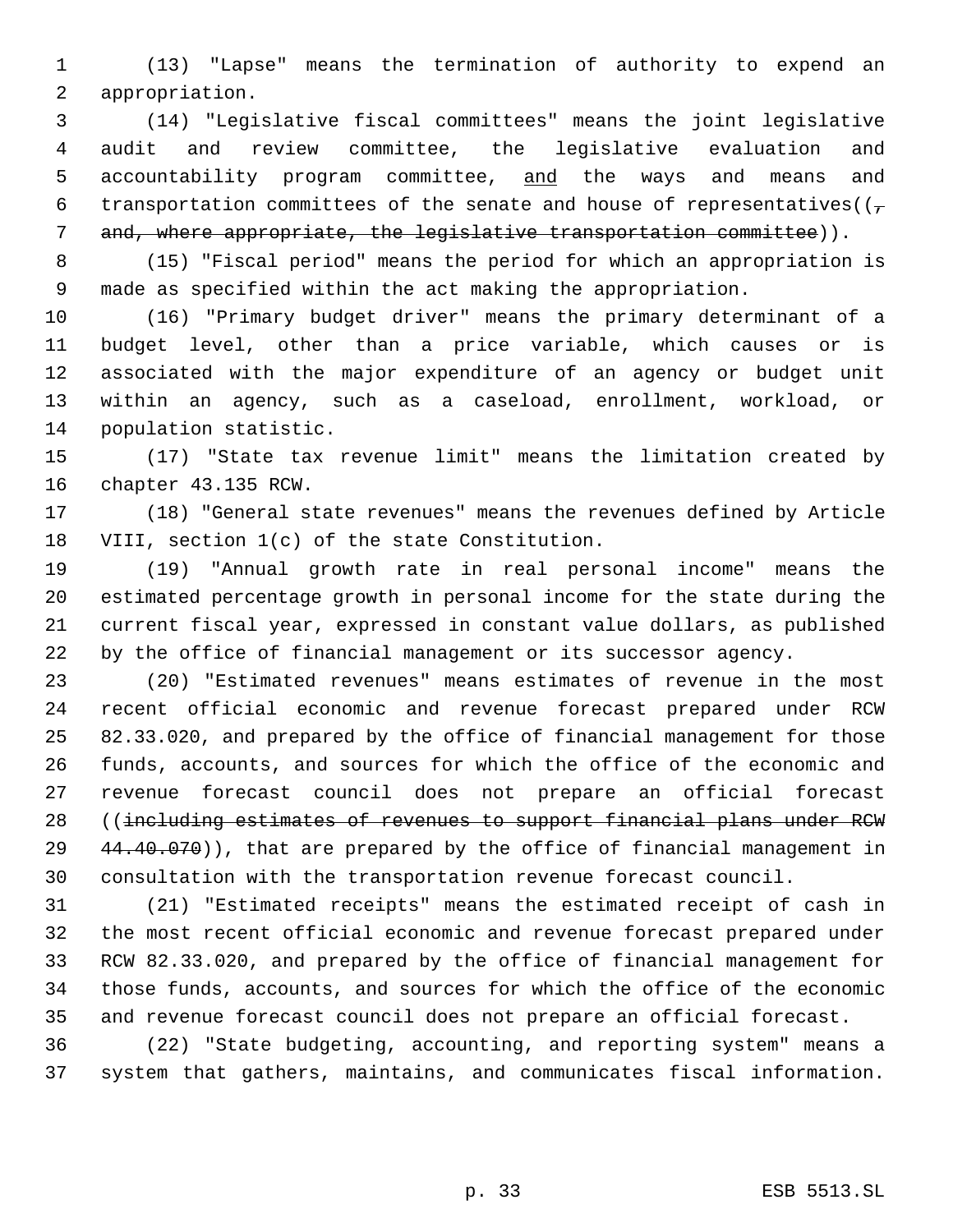The system links fiscal information beginning with development of agency budget requests through adoption of legislative appropriations to tracking actual receipts and expenditures against approved plans.

 (23) "Allotment of appropriation" means the agency's statement of proposed expenditures, the director of financial management's review of that statement, and the placement of the approved statement into the state budgeting, accounting, and reporting system.

 (24) "Statement of proposed expenditures" means a plan prepared by each agency that breaks each appropriation out into monthly detail representing the best estimate of how the appropriation will be expended.

 (25) "Undesignated fund balance (or deficit)" means unreserved and undesignated current assets or other resources available for expenditure over and above any current liabilities which are expected to be incurred by the close of the fiscal period.

 (26) "Internal audit" means an independent appraisal activity within an agency for the review of operations as a service to management, including a systematic examination of accounting and fiscal controls to assure that human and material resources are guarded against waste, loss, or misuse; and that reliable data are gathered, maintained, and fairly disclosed in a written report of the audit findings.

 (27) "Performance verification" means an analysis that (a) verifies the accuracy of data used by state agencies in quantifying intended results and measuring performance toward those results, and (b) verifies whether or not the reported results were achieved.

 (28) "Performance audit" has the same meaning as it is defined in RCW 44.28.005.

 **Sec. 108.** RCW 43.88.030 and 2004 c 276 s 908 are each amended to read as follows:

 (1) The director of financial management shall provide all agencies with a complete set of instructions for submitting biennial budget requests to the director at least three months before agency budget 34 documents are due into the office of financial management. ((The director shall provide agencies and committees that are required under RCW 44.40.070 to develop comprehensive six-year program and financial 37 plans with a complete set of instructions for submitting these program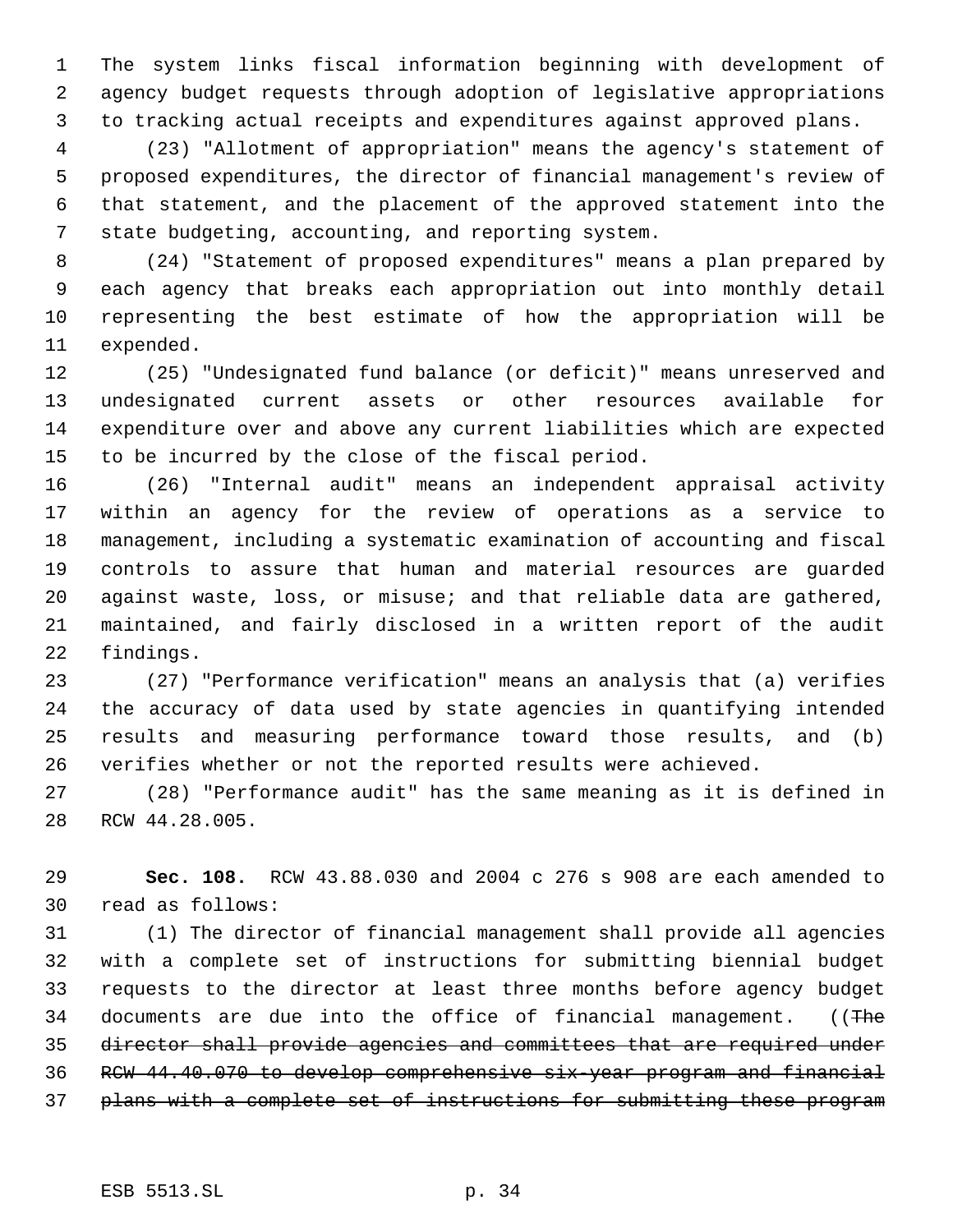and financial plans at the same time that instructions for submitting 2 other budget requests are provided.) The budget document or documents shall consist of the governor's budget message which shall be explanatory of the budget and shall contain an outline of the proposed financial policies of the state for the ensuing fiscal period, as well as an outline of the proposed six-year financial policies where applicable, and shall describe in connection therewith the important features of the budget. The message shall set forth the reasons for salient changes from the previous fiscal period in expenditure and revenue items and shall explain any major changes in financial policy. Attached to the budget message shall be such supporting schedules, exhibits and other explanatory material in respect to both current operations and capital improvements as the governor shall deem to be useful to the legislature. The budget document or documents shall set forth a proposal for expenditures in the ensuing fiscal period, or six- year period where applicable, based upon the estimated revenues and caseloads as approved by the economic and revenue forecast council and caseload forecast council or upon the estimated revenues and caseloads of the office of financial management for those funds, accounts, sources, and programs for which the forecast councils do not prepare an 21 official forecast((, including those revenues anticipated to support 22 the six-year programs and financial plans under RCW 44.40.070. In 23 estimating revenues to support financial plans under RCW 44.40.070, the office of financial management shall rely on information and advice 25 from the transportation revenue forecast council)). Revenues shall be estimated for such fiscal period from the source and at the rates existing by law at the time of submission of the budget document, including the supplemental budgets submitted in the even-numbered years of a biennium. However, the estimated revenues and caseloads for use in the governor's budget document may be adjusted to reflect budgetary revenue transfers and revenue and caseload estimates dependent upon budgetary assumptions of enrollments, workloads, and caseloads. All adjustments to the approved estimated revenues and caseloads must be set forth in the budget document. The governor may additionally submit, as an appendix to each supplemental, biennial, or six-year agency budget or to the budget document or documents, a proposal for expenditures in the ensuing fiscal period from revenue sources derived from proposed changes in existing statutes.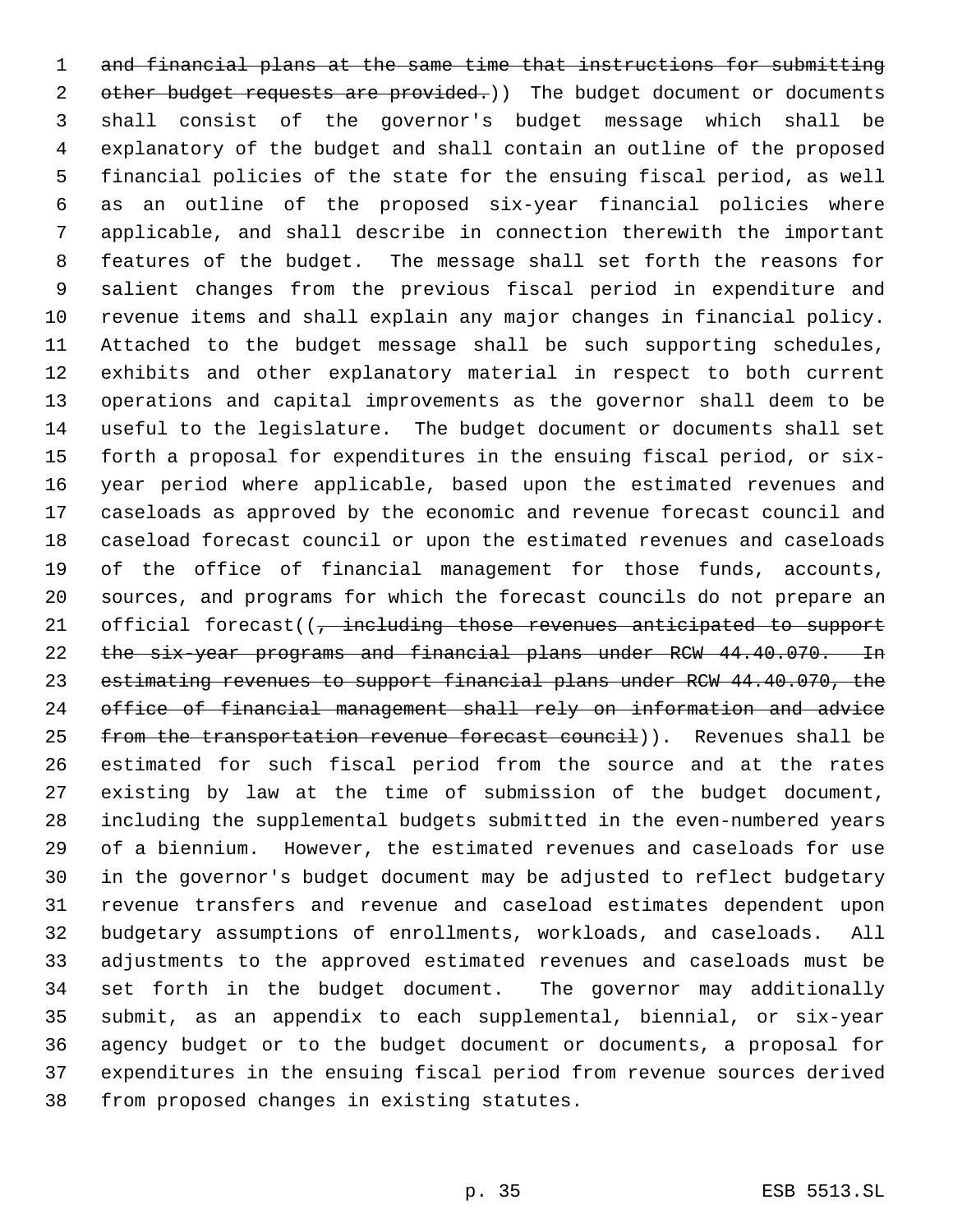Supplemental and biennial documents shall reflect a six-year expenditure plan consistent with estimated revenues from existing sources ((and at existing rates for those agencies required to submit six-year program and financial plans under RCW 44.40.070)). Any additional revenue resulting from proposed changes to existing statutes shall be separately identified within the document as well as related expenditures for the six-year period.

The budget document or documents shall also contain:

 (a) Revenues classified by fund and source for the immediately past fiscal period, those received or anticipated for the current fiscal 11 period, and those anticipated for the ensuing biennium( $\frac{1}{7}$  and those 12 anticipated for the ensuing six-year period to support the six-year 13 programs and financial plans required under RCW 44.40.070));

(b) The undesignated fund balance or deficit, by fund;

 (c) Such additional information dealing with expenditures, revenues, workload, performance, and personnel as the legislature may direct by law or concurrent resolution;

 (d) Such additional information dealing with revenues and expenditures as the governor shall deem pertinent and useful to the legislature;

 (e) Tabulations showing expenditures classified by fund, function, activity, and agency. However, documents submitted for the 2005-07 biennial budget request need not show expenditures by activity;

 (f) A delineation of each agency's activities, including those activities funded from nonbudgeted, nonappropriated sources, including funds maintained outside the state treasury;

 (g) Identification of all proposed direct expenditures to implement the Puget Sound water quality plan under chapter 90.71 RCW, shown by agency and in total; and

 (h) Tabulations showing each postretirement adjustment by retirement system established after fiscal year 1991, to include, but not be limited to, estimated total payments made to the end of the previous biennial period, estimated payments for the present biennium, and estimated payments for the ensuing biennium.

 (2) The budget document or documents shall include detailed estimates of all anticipated revenues applicable to proposed operating or capital expenditures and shall also include all proposed operating or capital expenditures. The total of beginning undesignated fund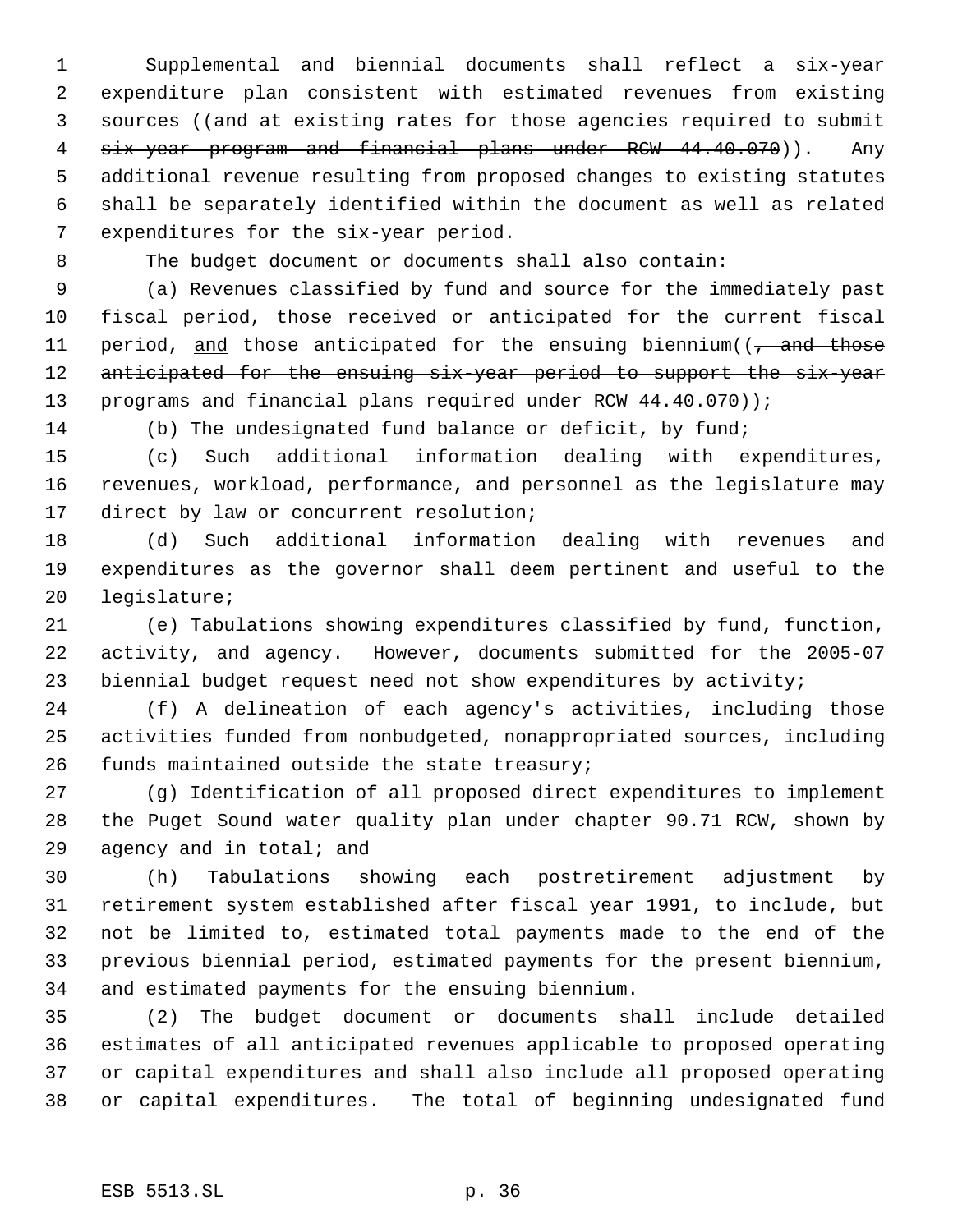balance and estimated revenues less working capital and other reserves shall equal or exceed the total of proposed applicable expenditures. The budget document or documents shall further include:

 (a) Interest, amortization and redemption charges on the state debt;

(b) Payments of all reliefs, judgments, and claims;

(c) Other statutory expenditures;

8 (d) Expenditures incident to the operation for each agency;

(e) Revenues derived from agency operations;

 (f) Expenditures and revenues shall be given in comparative form showing those incurred or received for the immediately past fiscal period and those anticipated for the current biennium and next ensuing 13 biennium((, as well as those required to support the six-year programs 14 and financial plans required under RCW 44.40.070));

 (g) A showing and explanation of amounts of general fund and other funds obligations for debt service and any transfers of moneys that otherwise would have been available for appropriation;

(h) Common school expenditures on a fiscal-year basis;

 (i) A showing, by agency, of the value and purpose of financing contracts for the lease/purchase or acquisition of personal or real property for the current and ensuing fiscal periods; and

 (j) A showing and explanation of anticipated amounts of general fund and other funds required to amortize the unfunded actuarial accrued liability of the retirement system specified under chapter 41.45 RCW, and the contributions to meet such amortization, stated in total dollars and as a level percentage of total compensation.

 (3) A separate capital budget document or schedule shall be submitted that will contain the following:

 (a) A statement setting forth a long-range facilities plan for the state that identifies and includes the highest priority needs within affordable spending levels;

 (b) A capital program consisting of proposed capital projects for the next biennium and the two biennia succeeding the next biennium consistent with the long-range facilities plan. Insomuch as is practical, and recognizing emergent needs, the capital program shall reflect the priorities, projects, and spending levels proposed in previously submitted capital budget documents in order to provide a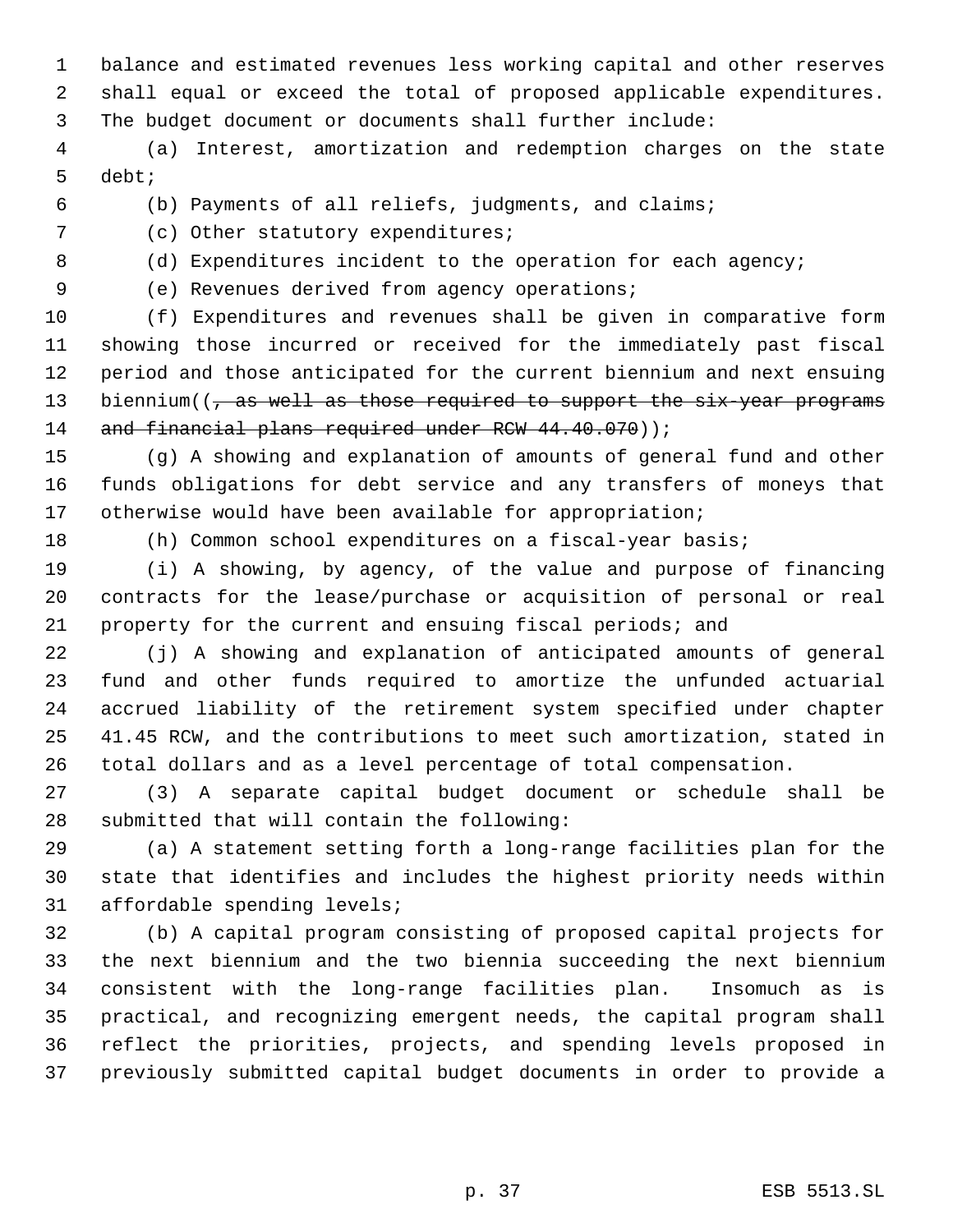reliable long-range planning tool for the legislature and state agencies;

 (c) A capital plan consisting of proposed capital spending for at least four biennia succeeding the next biennium;

 (d) A strategic plan for reducing backlogs of maintenance and repair projects. The plan shall include a prioritized list of specific facility deficiencies and capital projects to address the deficiencies for each agency, cost estimates for each project, a schedule for completing projects over a reasonable period of time, and identification of normal maintenance activities to reduce future backlogs;

(e) A statement of the reason or purpose for a project;

 (f) Verification that a project is consistent with the provisions set forth in chapter 36.70A RCW;

 (g) A statement about the proposed site, size, and estimated life of the project, if applicable;

(h) Estimated total project cost;

 (i) For major projects valued over five million dollars, estimated costs for the following project components: Acquisition, consultant services, construction, equipment, project management, and other costs included as part of the project. Project component costs shall be displayed in a standard format defined by the office of financial management to allow comparisons between projects;

 (j) Estimated total project cost for each phase of the project as defined by the office of financial management;

(k) Estimated ensuing biennium costs;

(l) Estimated costs beyond the ensuing biennium;

(m) Estimated construction start and completion dates;

(n) Source and type of funds proposed;

 (o) Estimated ongoing operating budget costs or savings resulting from the project, including staffing and maintenance costs;

 (p) For any capital appropriation requested for a state agency for the acquisition of land or the capital improvement of land in which the primary purpose of the acquisition or improvement is recreation or wildlife habitat conservation, the capital budget document, or an omnibus list of recreation and habitat acquisitions provided with the governor's budget document, shall identify the projected costs of operation and maintenance for at least the two biennia succeeding the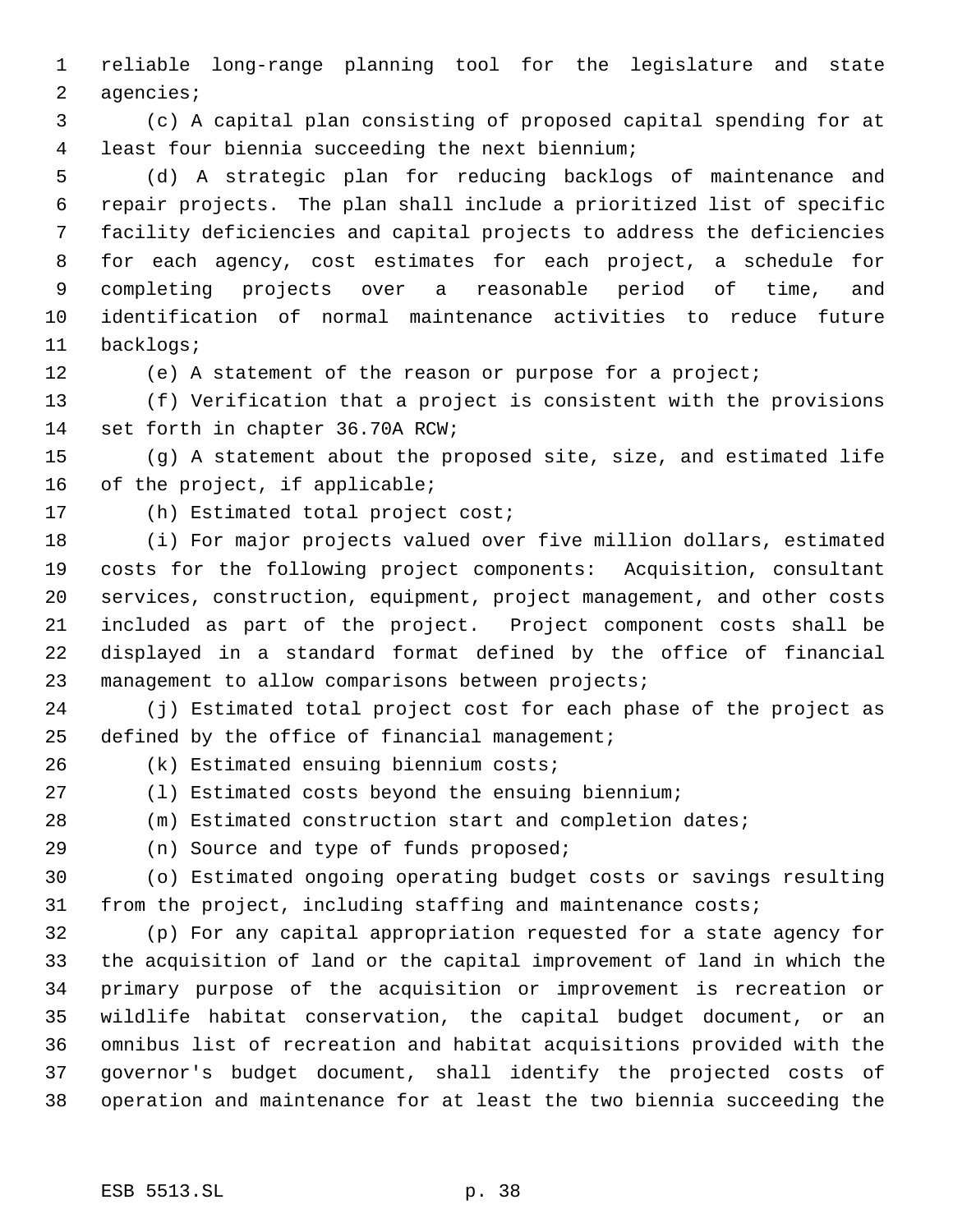next biennium. Omnibus lists of habitat and recreation land acquisitions shall include individual project cost estimates for operation and maintenance as well as a total for all state projects included in the list. The document shall identify the source of funds from which the operation and maintenance costs are proposed to be funded;

 (q) Such other information bearing upon capital projects as the 8 governor deems to be useful;

 (r) Standard terms, including a standard and uniform definition of 10 normal maintenance, for all capital projects;

 (s) Such other information as the legislature may direct by law or concurrent resolution.

 For purposes of this subsection (3), the term "capital project" shall be defined subsequent to the analysis, findings, and recommendations of a joint committee comprised of representatives from the house capital appropriations committee, senate ways and means 17 committee, ((legislative transportation committee,)) legislative evaluation and accountability program committee, and office of financial management.

 (4) No change affecting the comparability of agency or program information relating to expenditures, revenues, workload, performance and personnel shall be made in the format of any budget document or report presented to the legislature under this section or RCW 43.88.160(1) relative to the format of the budget document or report which was presented to the previous regular session of the legislature during an odd-numbered year without prior legislative concurrence. Prior legislative concurrence shall consist of (a) a favorable majority vote on the proposal by the standing committees on ways and means of both houses if the legislature is in session or (b) a favorable majority vote on the proposal by members of the legislative evaluation and accountability program committee if the legislature is not in session.

 **Sec. 109.** RCW 43.88.230 and 1996 c 288 s 40 are each amended to read as follows:

 For the purposes of this chapter, the statute law committee, the 36 joint legislative audit and review committee, the ((<del>legislative</del>)) joint transportation committee, the legislative evaluation and accountability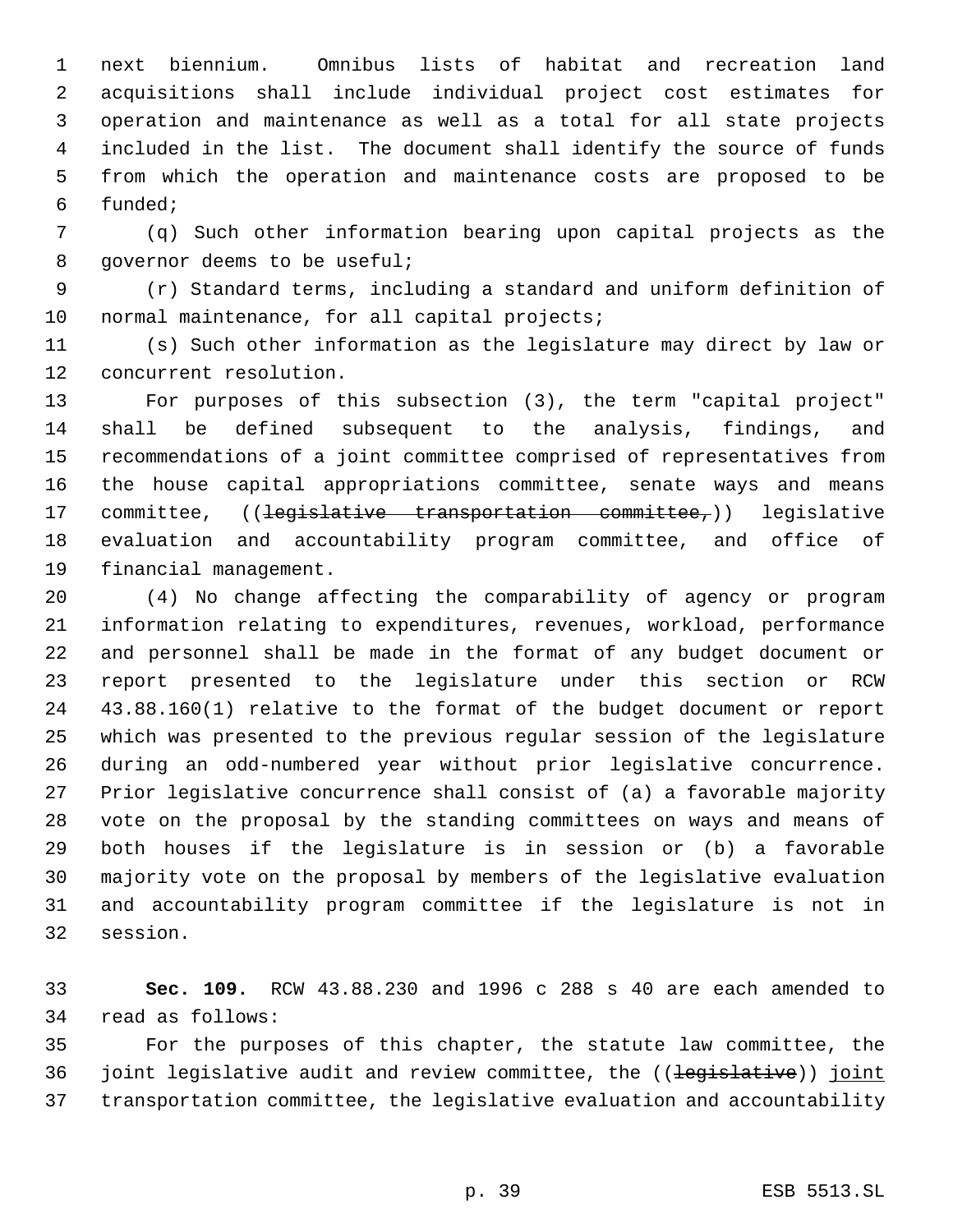program committee, the office of state actuary, and all legislative standing committees of both houses shall be deemed a part of the legislative branch of state government.

 **Sec. 110.** RCW 43.105.160 and 1999 c 80 s 9 are each amended to read as follows:

 (1) The department shall prepare a state strategic information technology plan which shall establish a statewide mission, goals, and objectives for the use of information technology, including goals for electronic access to government records, information, and services. The plan shall be developed in accordance with the standards and policies established by the board and shall be submitted to the board for review, modification as necessary, and approval. The department shall seek the advice of the board in the development of this plan.

 The plan approved under this section shall be updated as necessary 15 and submitted to the governor( $(\tau)$ ) and the chairs and ranking minority members of the appropriations committees of the senate and the house of 17 representatives((, and, during the legislative session, to the chairs and ranking minority members of the transportation committees of the 19 senate and the house of representatives. During the legislative interim, the approved plan must be submitted to the legislative transportation committee, instead of the standing transportation 22 committees)).

 (2) The department shall prepare a biennial state performance report on information technology based on agency performance reports required under RCW 43.105.170 and other information deemed appropriate by the department. The report shall include, but not be limited to:

 (a) An analysis, based upon agency portfolios, of the state's information technology infrastructure, including its value, condition, and capacity;

 (b) An evaluation of performance relating to information technology;

 (c) An assessment of progress made toward implementing the state strategic information technology plan, including progress toward electronic access to public information and enabling citizens to have two-way access to public records, information, and services;

(d) An analysis of the success or failure, feasibility, progress,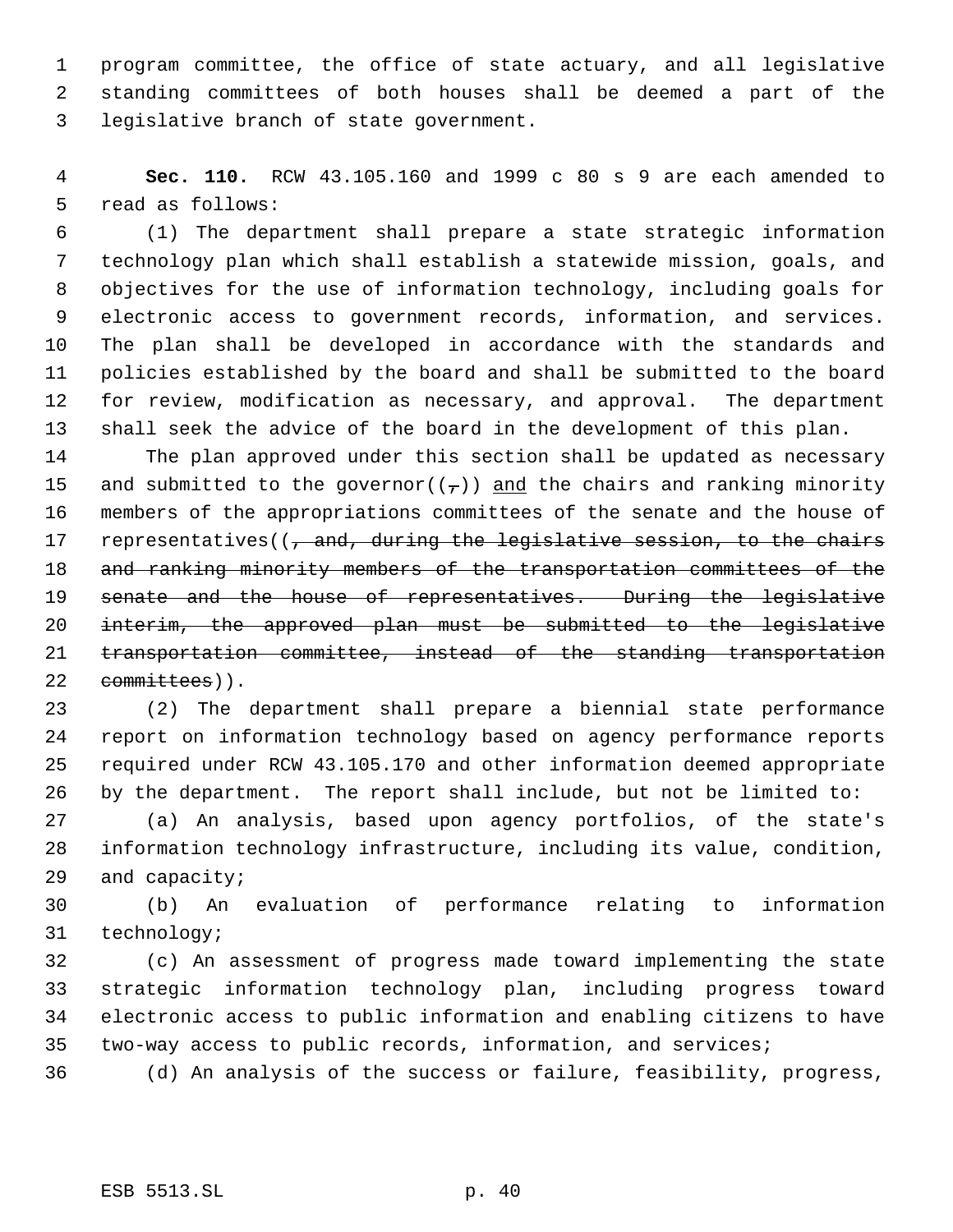costs, and timeliness of implementation of major information technology projects under RCW 43.105.190;

 (e) Identification of benefits, cost avoidance, and cost savings generated by major information technology projects developed under RCW 43.105.190; and

 (f) An inventory of state information services, equipment, and proprietary software.

 Copies of the report shall be distributed biennially to the 9 governor( $(\tau)$ ) and the chairs and ranking minority members of the appropriations committees of the senate and the house of 11 representatives((, and, during the legislative session, the chairs and 12 ranking minority members of the transportation committees of the senate 13 and the house of representatives. During the legislative interim, the 14 report must be submitted to the legislative transportation committee, 15 instead of the standing transportation committees)).

 **Sec. 111.** RCW 43.105.190 and 1999 c 80 s 12 are each amended to read as follows:

 (1) The department, with the approval of the board, shall establish standards and policies governing the planning, implementation, and evaluation of major information technology projects, including those proposed by the superintendent of public instruction, in conjunction with educational service districts, or statewide or regional providers of K-12 education information technology services. The standards and policies shall:

 (a) Establish criteria to identify projects which are subject to this section. Such criteria shall include, but not be limited to, significant anticipated cost, complexity, or statewide significance of 28 the project; and

 (b) Establish a model process and procedures which agencies shall follow in developing and implementing projects within their information technology portfolios. Agencies may propose, for approval by the department, a process and procedures unique to the agency. The department may accept or require modification of such agency proposals or the department may reject such agency proposals and require use of the model process and procedures established under this subsection. Any process and procedures developed under this subsection shall require (i) distinct and identifiable phases upon which funding may be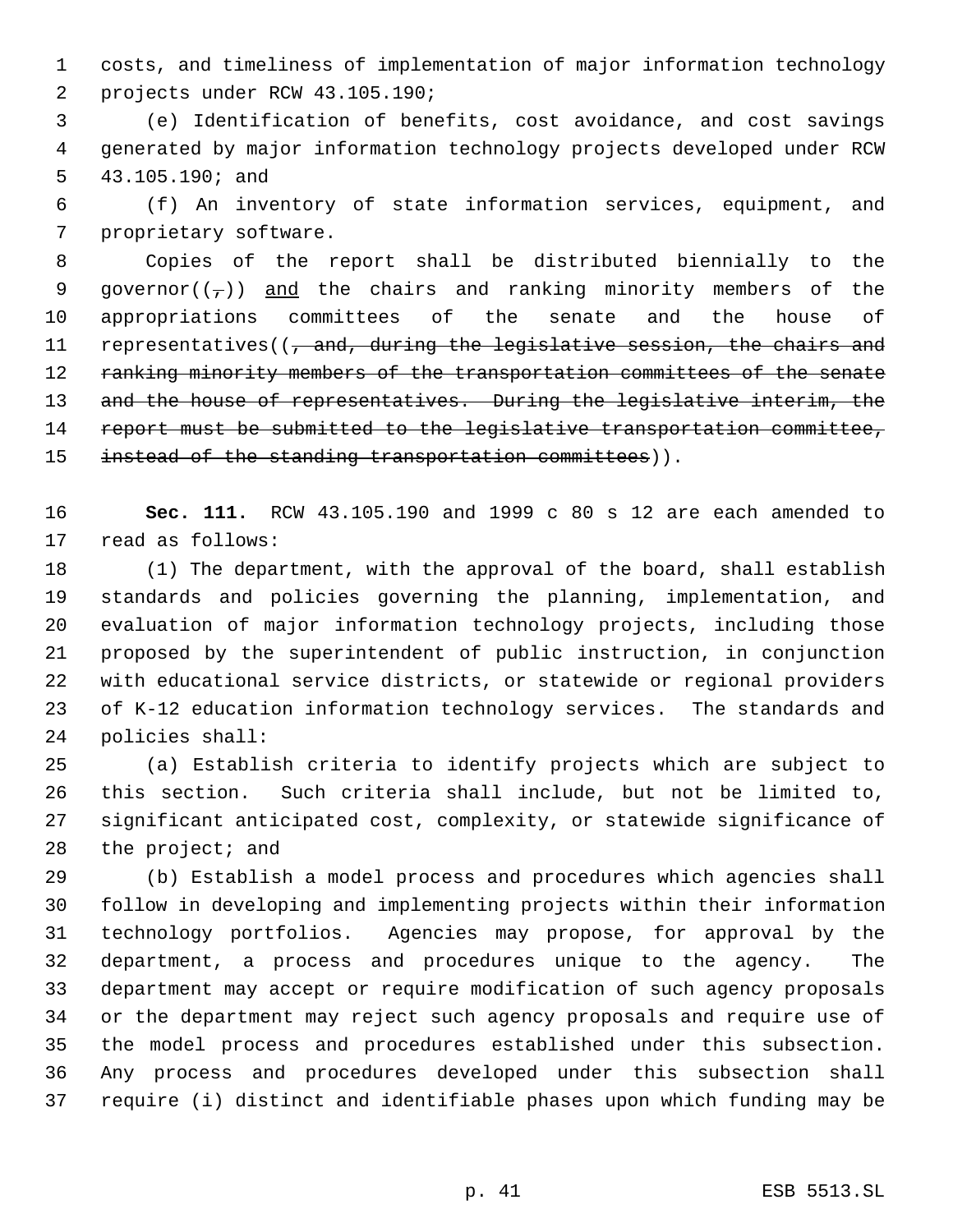based, (ii) user validation of products through system demonstrations and testing of prototypes and deliverables, and (iii) other elements identified by the board.

 The director may terminate a major project if the director determines that the project is not meeting or is not expected to meet anticipated performance standards.

 (2) The office of financial management shall establish policies and standards consistent with portfolio-based information technology management to govern the funding of projects developed under this section. The policies and standards shall provide for:

 (a) Funding of a project under terms and conditions mutually agreed to by the director, the director of financial management, and the head of the agency proposing the project. However, the office of financial management may require incremental funding of a project on a phase-by- phase basis whereby funds for a given phase of a project may be released only when the office of financial management determines, with the advice of the department, that the previous phase is satisfactorily completed;

 (b) Acceptance testing of products to assure that products perform satisfactorily before they are accepted and final payment is made; and

 (c) Other elements deemed necessary by the office of financial management.

 (3) The department shall evaluate projects based on the demonstrated business needs and benefits; cost; technology scope and feasibility; impact on the agency's information technology portfolio and on the statewide infrastructure; and final project implementation plan based upon available funding.

 Copies of project evaluations conducted under this subsection shall be submitted to the office of financial management and the chairs, ranking minority members, and staff coordinators of the appropriations committees of the senate and house of representatives.

 If there are projects that receive funding from a transportation fund or account, copies of those projects' evaluations conducted under 34 this subsection must be submitted( $\left( \frac{1}{f} \frac{1}{f} \frac{1}{f} \frac{1}{f} \frac{1}{f} \frac{1}{f} \frac{1}{f} \frac{1}{f} \frac{1}{f} \frac{1}{f} \frac{1}{f} \frac{1}{f} \frac{1}{f} \frac{1}{f} \frac{1}{f} \frac{1}{f} \frac{1}{f} \frac{1}{f} \frac{1}{f} \frac{1}{f} \frac{1}{f} \frac{1}{f} \frac{1}{f} \frac{1}{f} \frac{1}{f} \frac{1}{$  to the chairs and ranking minority members of the transportation 36 committees of the senate and the house of representatives. ((During the legislative interim, the project evaluations must be submitted to the legislative transportation committee.))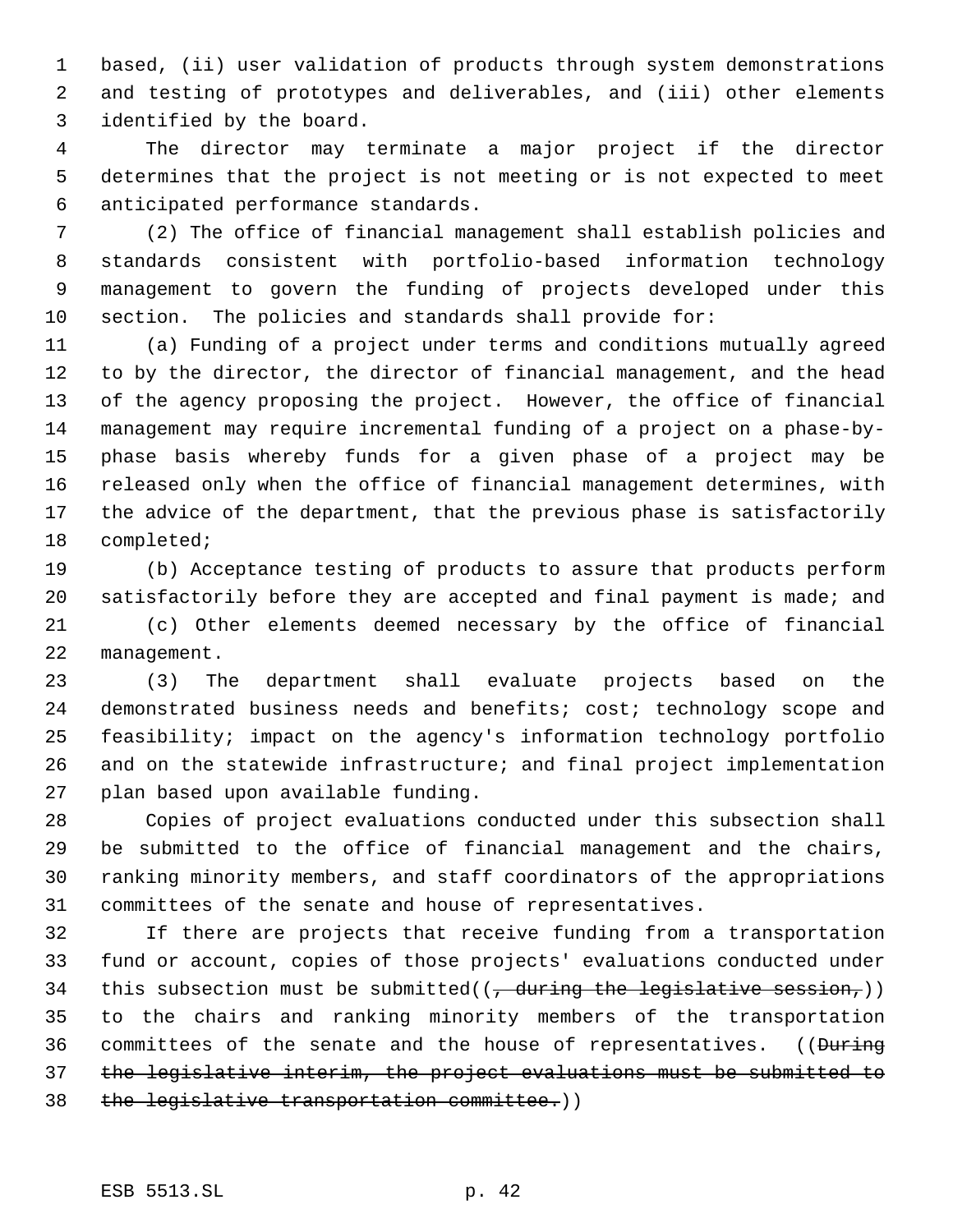**Sec. 112.** RCW 44.04.260 and 2003 c 295 s 12 are each amended to read as follows:

 The joint legislative audit and review committee, the 4 ((legislative)) joint transportation committee, the select committee on pension policy, the legislative evaluation and accountability program committee, and the joint legislative systems committee are subject to such operational policies, procedures, and oversight as are deemed necessary by the facilities and operations committee of the senate and the executive rules committee of the house of representatives to ensure operational adequacy of the agencies of the legislative branch. As used in this section, "operational policies, procedures, and oversight" includes the development process of biennial budgets, contracting procedures, personnel policies, and compensation plans, selection of a chief administrator, facilities, and expenditures. This section does not grant oversight authority to the facilities and operations committee of the senate over any standing committee of the house of representatives or oversight authority to the executive rules committee of the house of representatives over any standing committee of the senate.

 **Sec. 113.** RCW 44.28.088 and 2003 c 362 s 14 are each amended to read as follows:

 (1) When the legislative auditor has completed a performance audit authorized in the performance audit work plan, the legislative auditor shall transmit the preliminary performance audit report to the affected state agency or local government and the office of financial management for comment. The agency or local government and the office of financial management shall provide any response to the legislative auditor within thirty days after receipt of the preliminary performance audit report unless a different time period is approved by the joint committee. The legislative auditor shall incorporate the response of the agency or local government and the office of financial management into the final performance audit report.

 (2) Except as provided in subsection (3) of this section, before releasing the results of a performance audit to the legislature or the public, the legislative auditor shall submit the preliminary performance audit report to the joint committee for its review, comments, and final recommendations. Any comments by the joint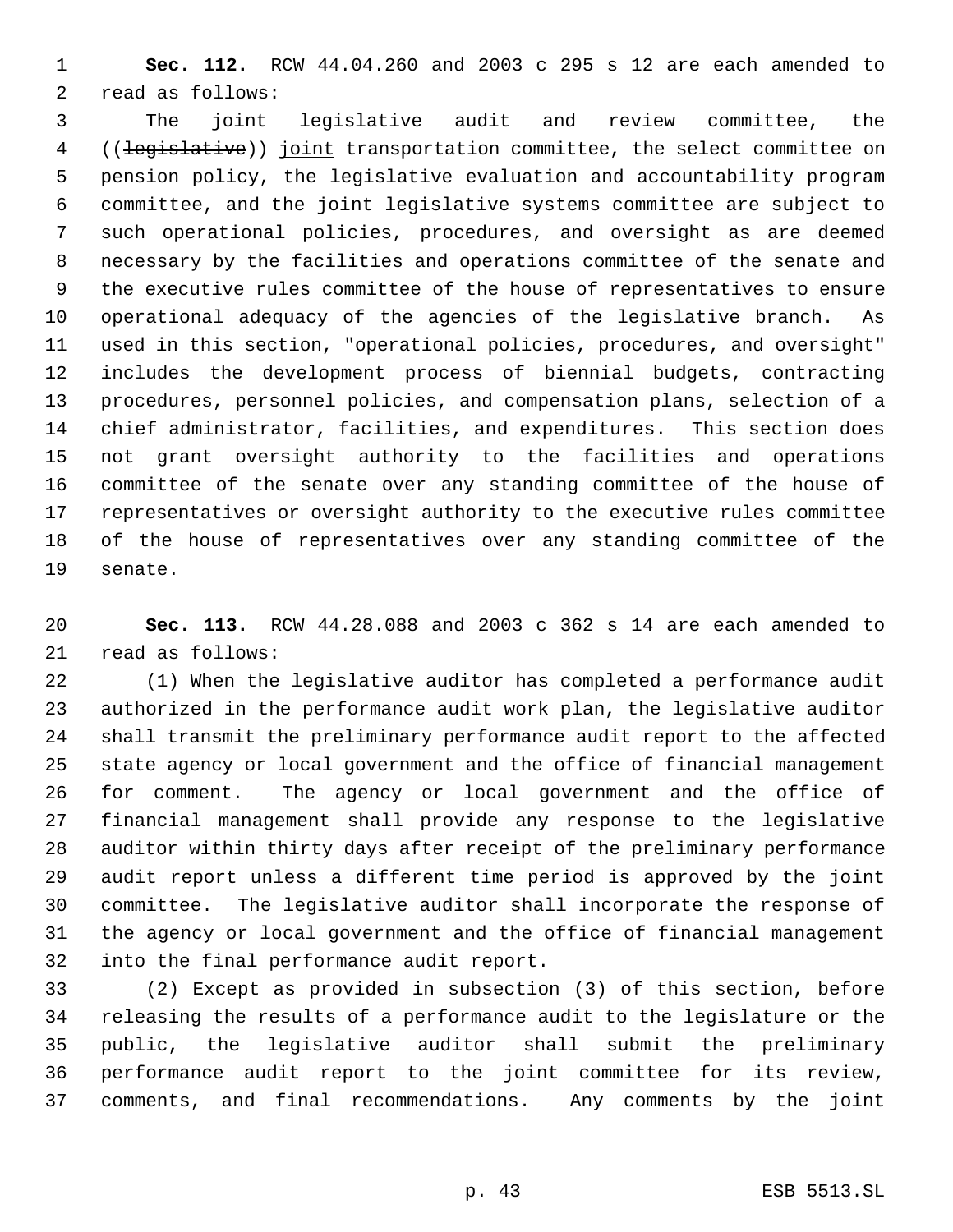committee must be included as a separate addendum to the final performance audit report. Upon consideration and incorporation of the review, comments, and recommendations of the joint committee, the legislative auditor shall transmit the final performance audit report to the affected agency or local government, the director of financial management, the leadership of the senate and the house of representatives, and the appropriate standing committees of the house of representatives and the senate and shall publish the results and make the report available to the public. For purposes of this section, "leadership of the senate and the house of representatives" means the speaker of the house, the majority leaders of the senate and the house of representatives, the minority leaders of the senate and the house of representatives, the caucus chairs of both major political parties of the senate and the house of representatives, and the floor leaders of both major political parties of the senate and the house of representatives.

 (3) If contracted to manage a transportation-related performance audit under RCW 44.75.090, before releasing the results of a 19 performance audit originally ((requested)) directed by the ((executive 20 committee of the legislative transportation committee)) transportation performance audit board to the legislature or the public, the legislative auditor shall submit the preliminary performance audit 23 report to the ((executive committee of the joint committee and the executive committee of the legislative transportation committee)) 25 transportation performance audit board for review and comments solely 26 on the management of the audit. Any comments by the ((executive committee of the joint committee and executive committee of the 28 legislative transportation committee) (transportation performance audit 29 board must be included as a separate addendum to the final performance audit report. Upon consideration and incorporation of the review and 31 comments of the ((executive committee of the joint committee and executive committee of the legislative transportation committee)) transportation performance audit board, the legislative auditor shall transmit the final performance audit report to the affected agency or local government, the director of financial management, the leadership of the senate and the house of representatives, and the appropriate standing committees of the house of representatives and the senate and shall publish the results and make the report available to the public.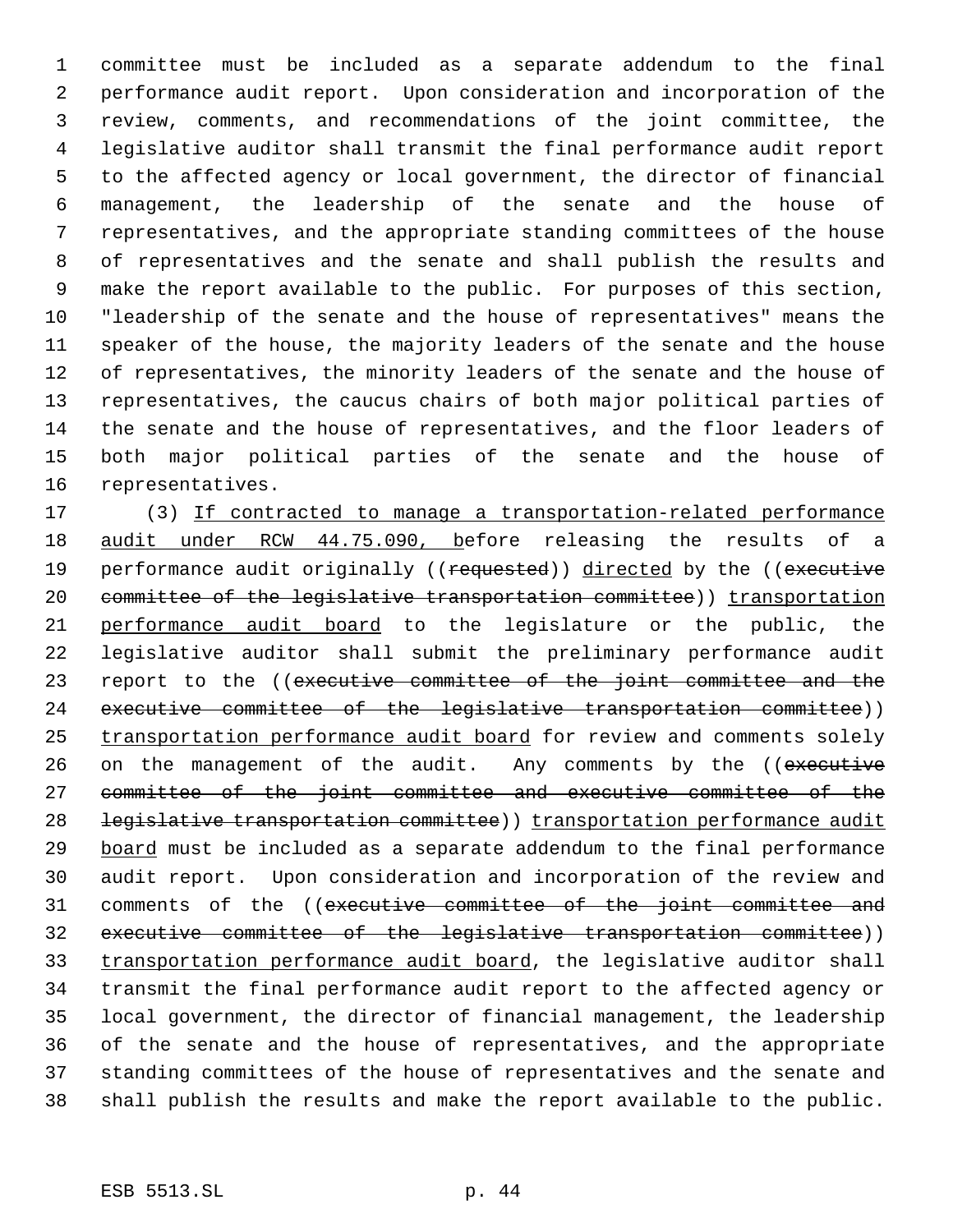**Sec. 114.** RCW 44.40.025 and 1996 c 288 s 49 are each amended to read as follows:

 ((In addition to the powers and duties authorized in RCW 44.40.020, 4 the committee and)) The standing committees on transportation of the house and senate shall, in coordination with the joint legislative audit and review committee, the legislative evaluation and accountability program committee, and the ways and means committees of 8 the senate and house of representatives, ascertain, study,  $((and/or))$ 9 and analyze all available facts and matters relating or pertaining to sources of revenue, appropriations, expenditures, and financial condition of the motor vehicle fund and accounts thereof, the highway safety fund, and all other funds or accounts related to transportation programs of the state.

 The joint legislative audit and review committee, the legislative evaluation and accountability program committee, and the ways and means committees of the senate and house of representatives shall coordinate 17 their activities with the ((legislative)) transportation committees of 18 the legislature in carrying out the committees' powers and duties under chapter 43.88 RCW in matters relating to the transportation programs of the state.

 **Sec. 115.** RCW 46.01.320 and 1996 c 315 s 2 are each amended to read as follows:

 The title and registration advisory committee is created within the department. The committee consists of the director or a designee, who shall serve as chair, the assistant director for vehicle services, the administrator of title and registration services, two members from each of the house and senate transportation committees, two county auditors nominated by the Washington association of county officials, and two representatives of subagents nominated by an association of vehicle subagents. The committee shall meet at least twice a year, and may meet as often as is necessary.

 The committee's purpose is to foster communication between the legislature, the department, county auditors, and subagents. The 34 committee shall make recommendations ((when requested by the 35 <del>legislative transportation committee, or on its own initiative,</del>)) about revisions to fee structures, implications of fee revisions on cost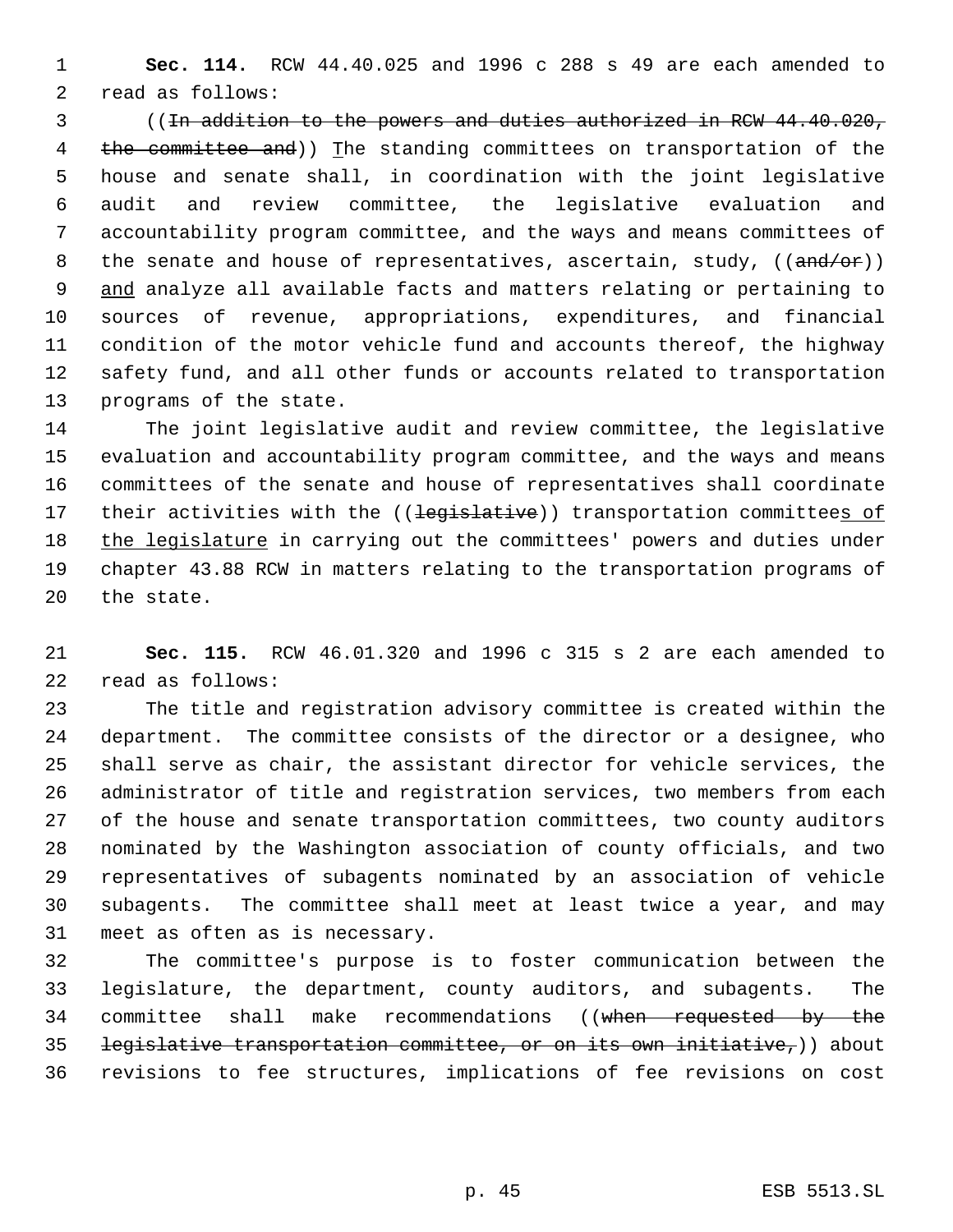sharing, and the development of standard contracts provided for in RCW 46.01.140(3).

 **Sec. 116.** RCW 46.01.325 and 1996 c 315 s 3 are each amended to read as follows:

 (1) The director shall prepare, with the advice of the title and registration advisory committee, an annual comprehensive analysis and evaluation of agent and subagent fees. The director shall make recommendations for agent and subagent fee revisions approved by the 9 title and registration advisory committee to the ((<del>legislative</del>)) senate 10 and house transportation committees by January 1st of every third year starting with 1996. Fee revision recommendations may be made more frequently when justified by the annual analysis and evaluation, and requested by the title and registration advisory committee.

 (2) The annual comprehensive analysis and evaluation must consider, but is not limited to:

 (a) Unique and significant financial, legislative, or other 17 relevant developments that may impact fees;

 (b) Current funding for ongoing operating and maintenance automation project costs affecting revenue collection and service delivery;

 (c) Future system requirements including an appropriate sharing of 22 costs between the department, agents, and subagents;

 (d) Beneficial mix of customer service delivery options based on a 24 fee structure commensurate with quality performance standards;

 (e) Appropriate indices projecting state and national growth in business and economic conditions prepared by the United States department of commerce, the department of revenue, and the revenue forecast council for the state of Washington.

 **Sec. 117.** RCW 46.16.705 and 2003 c 196 s 101 are each amended to read as follows:

(1) The special license plate review board is created.

 (2) The board will consist of seven members: One member appointed by the governor and who will serve as chair of the board; four members of the legislature, one from each caucus of the house of representatives and the senate; a department of licensing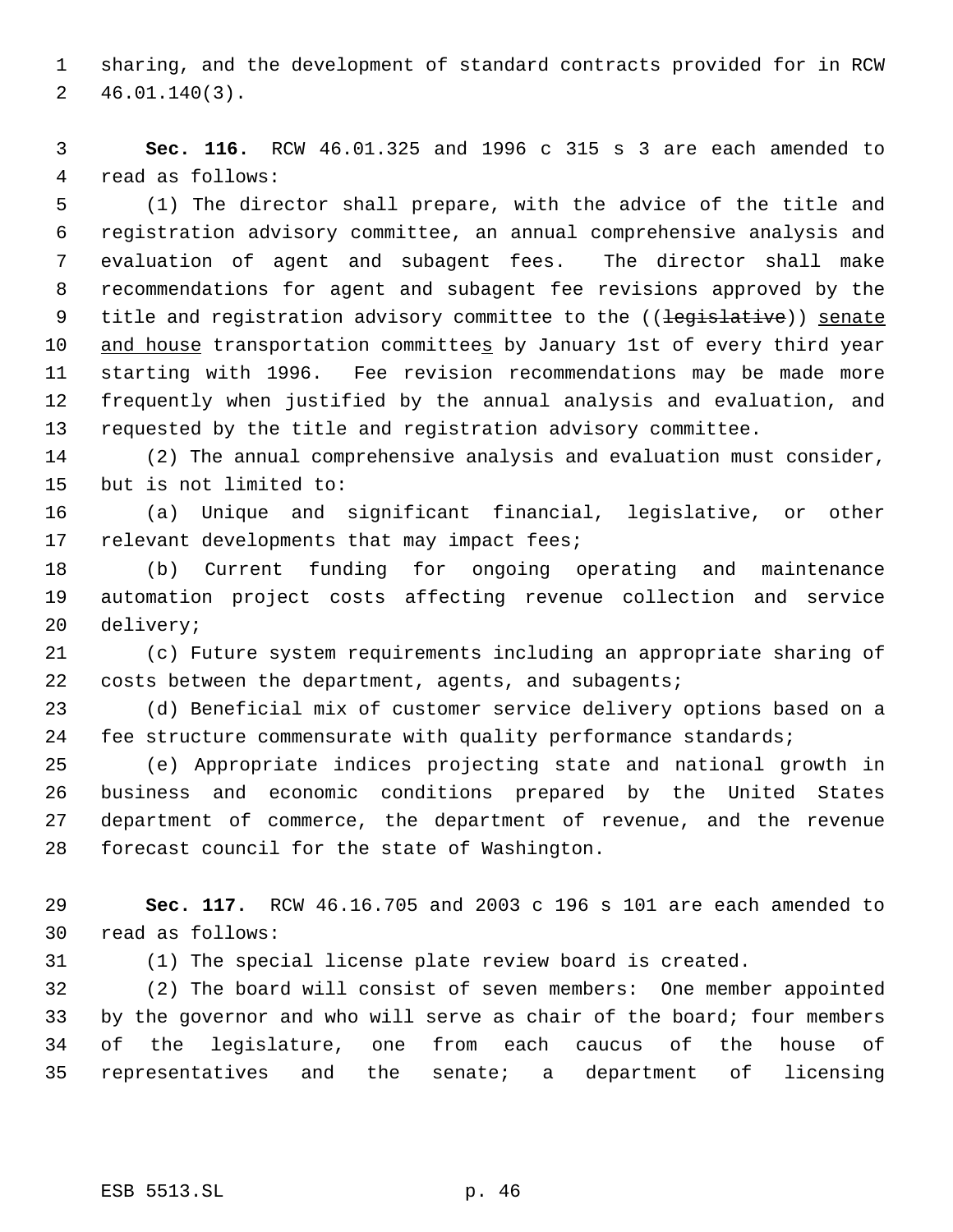representative appointed by the director; and a Washington state patrol representative appointed by the chief.

 (3) Members shall serve terms of four years, except that four of the members initially appointed will be appointed for terms of two years. No member may be appointed for more than three consecutive terms.

7 (4) The ((legislative transportation committee)) respective 8 appointing authority may remove members from the board before the expiration of their terms only for cause based upon a determination of incapacity, incompetence, neglect of duty, or malfeasance in office as ordered by the Thurston county superior court, upon petition and show cause proceedings brought for that purpose in that court and directed to the board member in question.

 **Sec. 118.** RCW 46.16.715 and 2003 c 196 s 102 are each amended to read as follows:

 (1) The board shall meet periodically at the call of the chair, but must meet at least one time each year within ninety days before an upcoming regular session of the legislature. The board may adopt its own rules and may establish its own procedures. It shall act collectively in harmony with recorded resolutions or motions adopted by a majority vote of the members, and it must have a quorum present to take a vote on a special license plate application.

 (2) The board will be compensated from the general appropriation 24 for the ((<del>legislative transportation committee</del>)) department of licensing in accordance with RCW 43.03.250. Each board member will be compensated in accordance with RCW 43.03.250 and reimbursed for actual necessary traveling and other expenses in going to, attending, and returning from meetings of the board or that are incurred in the discharge of duties requested by the chair. However, in no event may a board member be compensated in any year for more than one hundred twenty days, except the chair may be compensated for not more than one hundred fifty days. Service on the board does not qualify as a service credit for the purposes of a public retirement system.

 (3) The board shall keep proper records and is subject to audit by the state auditor or other auditing entities.

 (4) The department of licensing shall provide administrative support to the board, which must include at least the following: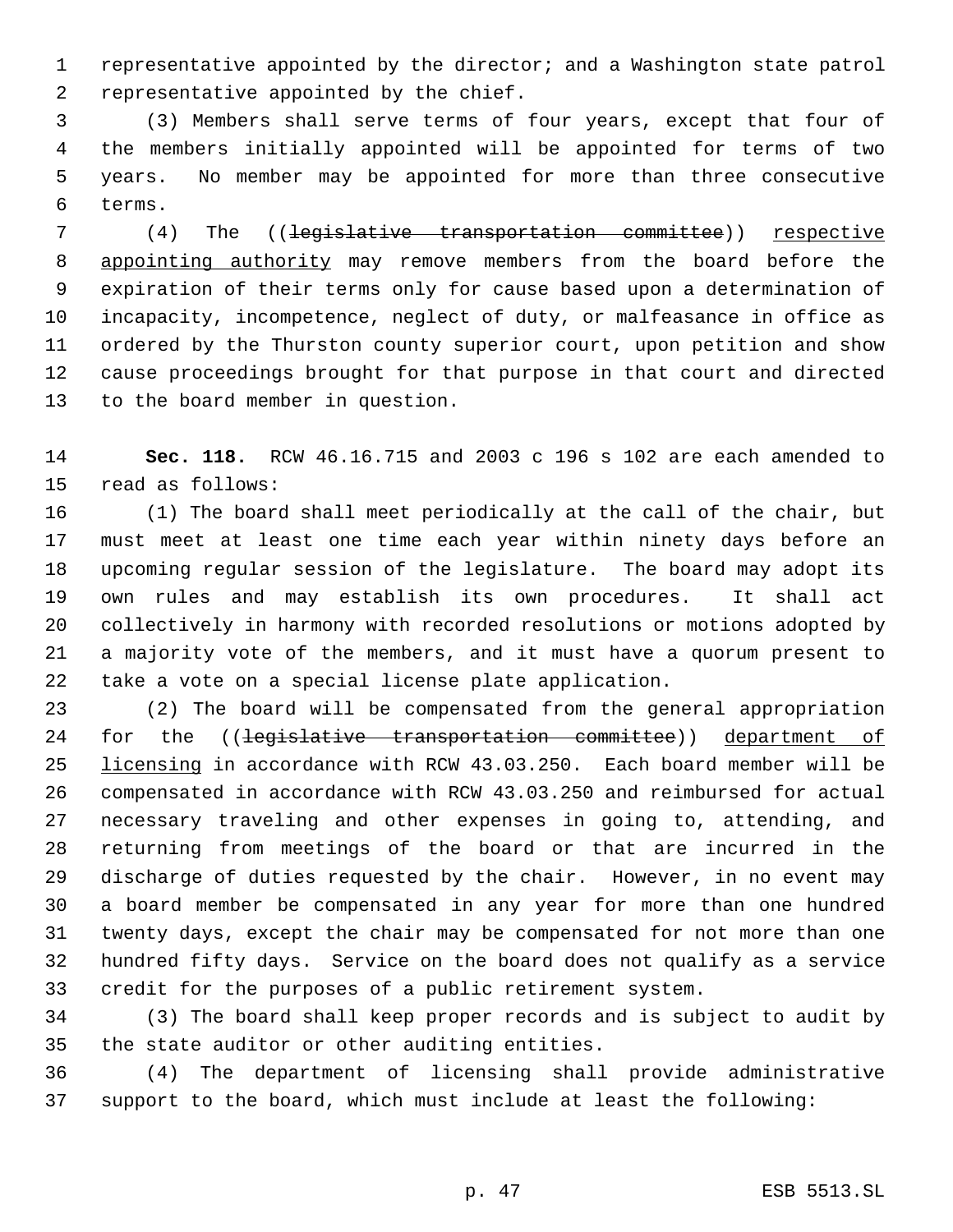(a) Provide general staffing to meet the administrative needs of 2 the board;

 (b) Report to the board on the reimbursement status of any new special license plate series for which the state had to pay the start- up costs;

 (c) Process special license plate applications and confirm that the sponsoring organization has submitted all required documentation. If an incomplete application is received, the department must return it to the sponsoring organization;

 (d) Compile the annual financial reports submitted by sponsoring organizations with active special license plate series and present those reports to the board for review and approval.

 (((5) The legislative transportation committee shall provide general oversight of the board, which must include at least the 15 following:

16 (a) Process and approve board member compensation requests;

 (b) Review the annual financial reports submitted to the board by 18 sponsoring organizations;

19 (c) Review annually the list of the board's approved and rejected special license plate proposals submitted by sponsoring 21 organizations.))

 **Sec. 119.** RCW 46.16.725 and 2003 c 196 s 103 are each amended to read as follows:

 (1) The creation of the board does not in any way preclude the authority of the legislature to independently propose and enact special license plate legislation.

 (2) The board must review and either approve or reject special license plate applications submitted by sponsoring organizations.

 (3) Duties of the board include but are not limited to the following:

 (a) Review and approve the annual financial reports submitted by sponsoring organizations with active special license plate series and 33 present those annual financial reports to the ((<del>legislative</del>)) senate 34 and house transportation committees;

35 (b) Report annually to the ((legislative)) senate and house transportation committees on the special license plate applications that were considered by the board;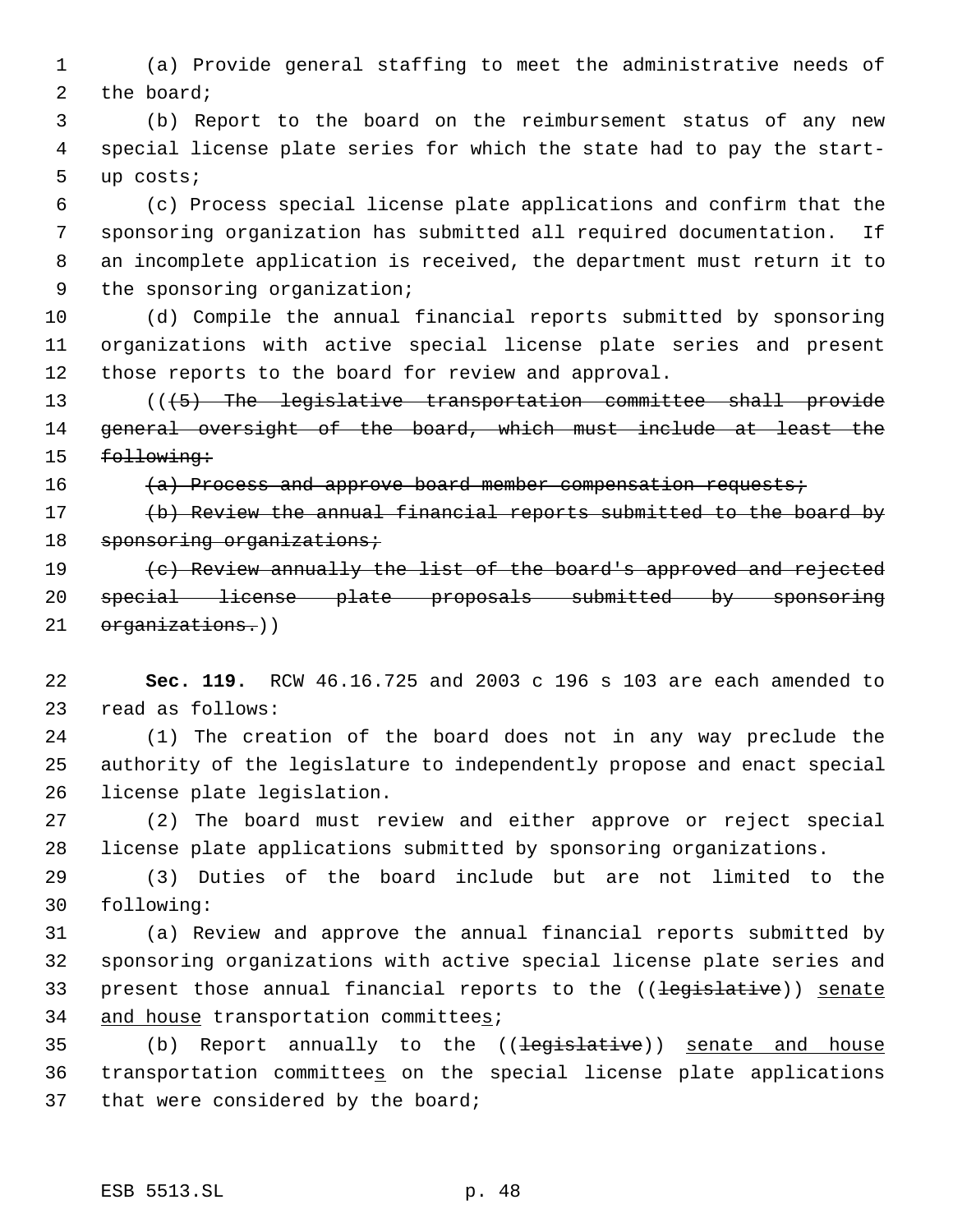(c) Issue approval and rejection notification letters to sponsoring organizations, the department, the chairs of the senate and house of representatives transportation committees, and the legislative sponsors identified in each application. The letters must be issued within seven days of making a determination on the status of an application;

 (d) Review annually the number of plates sold for each special license plate series created after January 1, 2003. The board may submit a recommendation to discontinue a special plate series to the chairs of the senate and house of representatives transportation committees.

 **Sec. 120.** RCW 46.73.010 and 1985 c 333 s 1 are each amended to read as follows:

 The Washington state patrol may adopt rules establishing standards for qualifications and hours of service of drivers for private carriers as defined by RCW 81.80.010(6). Such standards shall correlate with and, as far as reasonable, conform to the regulations contained in Title 49 C.F.R., Chapter 3, Subchapter B, Parts 391 and 395, on July 18 28, 1985. ((At least thirty days before filing notice of the proposed 19 rules with the code reviser, the state patrol shall submit them to the 20 legislative transportation committee for review.))

 **Sec. 121.** RCW 47.01.280 and 1999 c 94 s 10 are each amended to read as follows:

 (1) Upon receiving an application for improvements to an existing state highway or highways pursuant to RCW 43.160.074 from the community economic revitalization board, the transportation commission shall, in a timely manner, determine whether or not the proposed state highway improvements:

 (a) Meet the safety and design criteria of the department of transportation;

 (b) Will impair the operational integrity of the existing highway system;

 (c) Will affect any other improvements planned by the department; and

 (d) Will be consistent with its policies developed pursuant to RCW 47.01.071.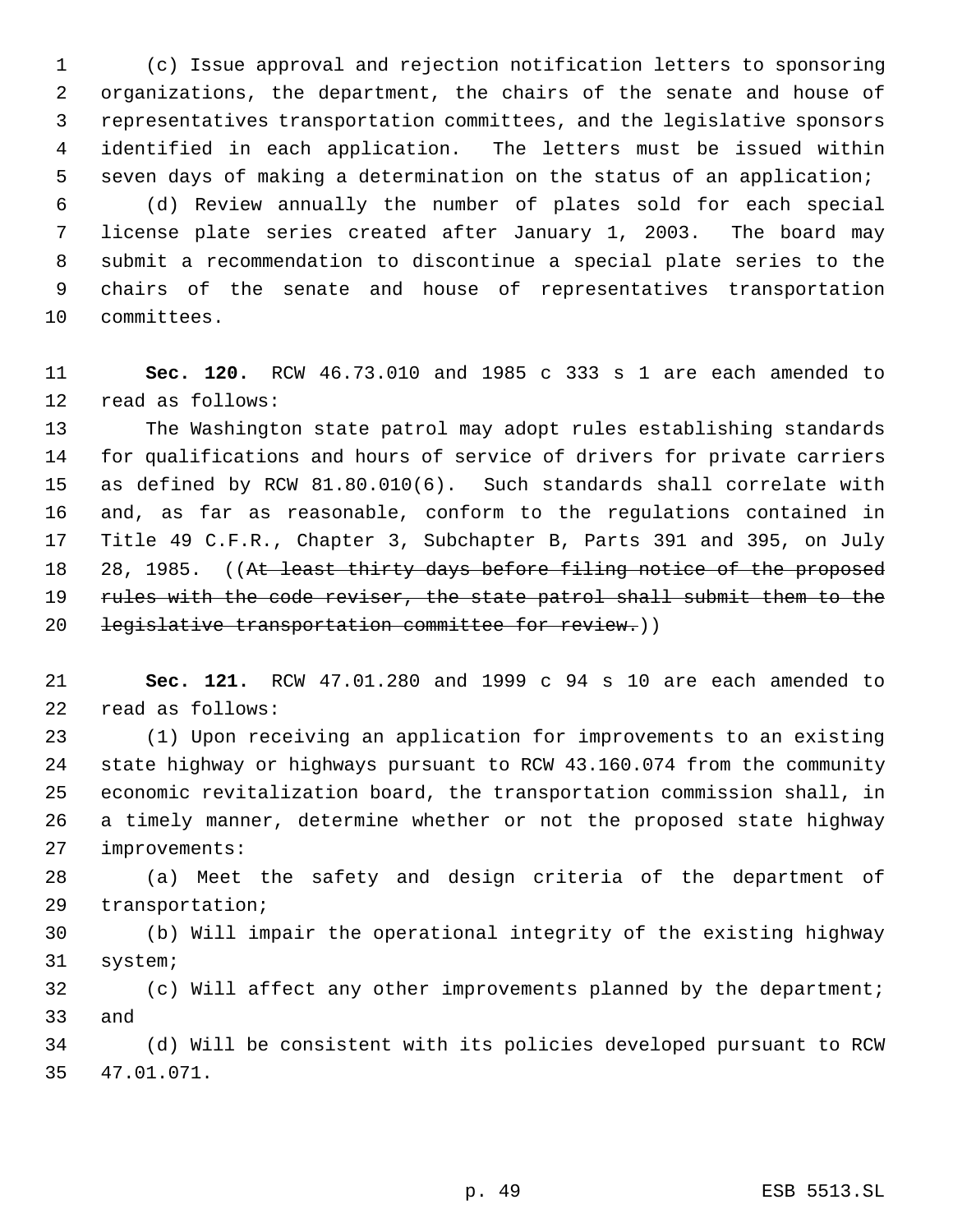(2) Upon completion of its determination of the factors contained in subsection (1) of this section and any other factors it deems pertinent, the transportation commission shall forward its approval, as submitted or amended or disapproval of the proposed improvements to the board, along with any recommendation it may wish to make concerning the desirability and feasibility of the proposed development. If the transportation commission disapproves any proposed improvements, it shall specify its reasons for disapproval.

 (3) Upon notification from the board of an application's approval pursuant to RCW 43.160.074, the transportation commission shall direct the department of transportation to carry out the improvements in coordination with the applicant.

 (((4) The transportation commission shall notify the legislative transportation committee of all state highway improvements to be 15 carried out pursuant to RCW 43.160.074 and this section.))

 **Sec. 122.** RCW 47.04.210 and 2001 2nd sp.s. c 14 s 601 are each amended to read as follows:

 Federal funds that are administered by the department of transportation and are passed through to municipal corporations or political subdivisions of the state and moneys that are received as total reimbursement for goods, services, or projects constructed by the department of transportation are removed from the transportation budget. To process and account for these expenditures a new treasury trust account is created to be used for all department of transportation one hundred percent federal and local reimbursable transportation expenditures. This new account is nonbudgeted and nonappropriated. At the same time, federal and private local appropriations and full-time equivalents in subprograms R2, R3, T6, Y6, and Z2 processed through this new account are removed from the department of transportation's 1997-99 budget.

 The department of transportation may make expenditures from the account before receiving federal and local reimbursements. However, at the end of each biennium, the account must maintain a zero or positive cash balance. In the twenty-fourth month of each biennium the department of transportation shall calculate and transfer sufficient cash from either the motor vehicle fund or the multimodal transportation account to cover any negative cash balances. The amount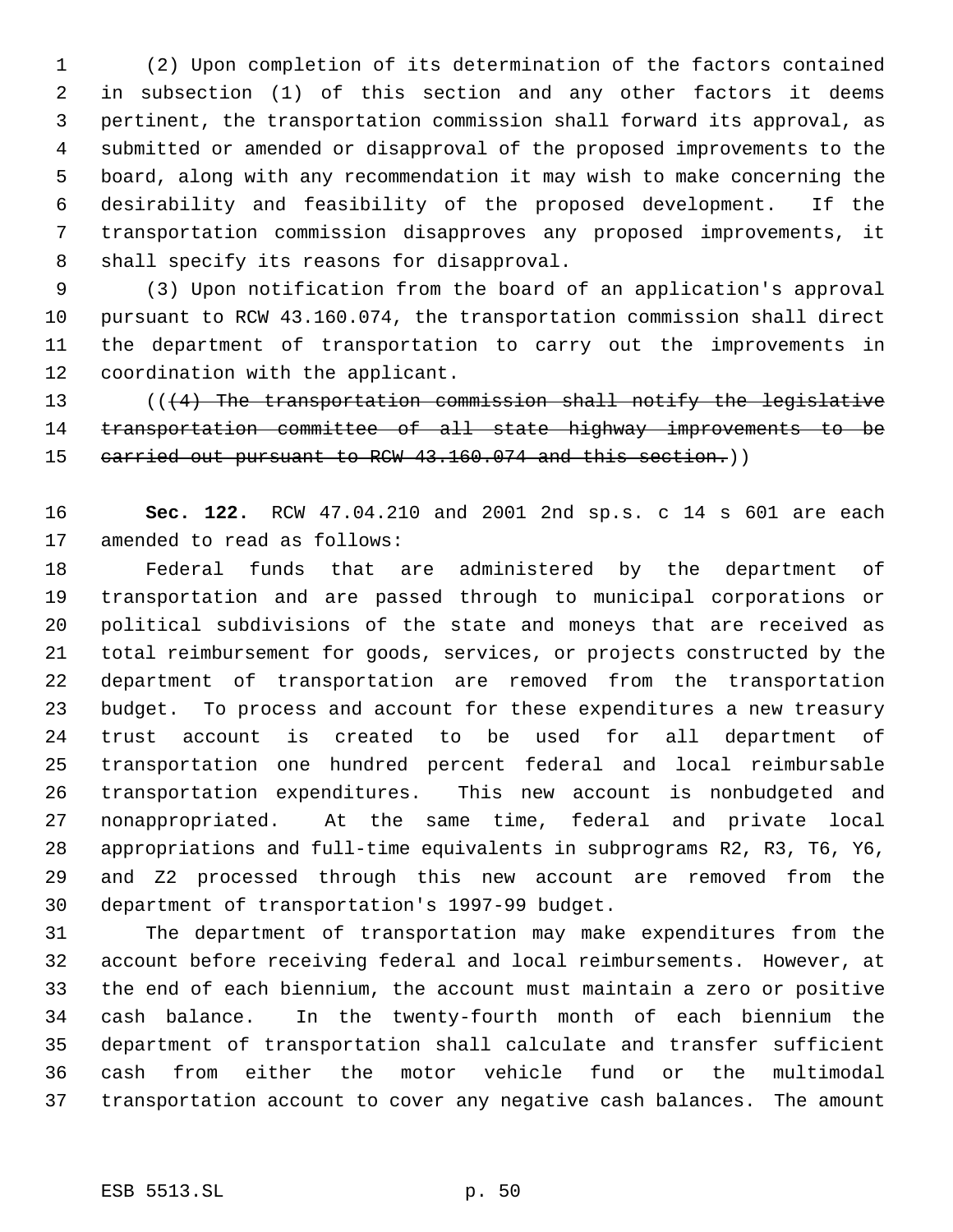transferred is calculated based on expenditures from each fund. In addition, any interest charges accruing to the new account must be distributed to the motor vehicle fund and the multimodal transportation account.

 The department of transportation shall provide an annual report to 6 the ((legislative)) senate and house transportation committees and the office of financial management on expenditures and full-time equivalents processed through the new account. The report must also include recommendations for process changes, if needed.

 **Sec. 123.** RCW 47.04.220 and 2001 2nd sp.s. c 14 s 602 are each amended to read as follows:

 (1) The miscellaneous transportation programs account is created in the custody of the state treasurer.

(2) Moneys from the account may be used only for the costs of:

 (a) Miscellaneous transportation services provided by the 16 department that are reimbursed by other public and private entities;

 (b) Local transportation projects for which the department is a conduit for federal reimbursement to a municipal corporation or political subdivision; or

 (c) Other reimbursable activities as recommended by the 21 ((legislative)) senate and house transportation committees and approved by the office of financial management.

 (3) Moneys received as reimbursement for expenditures under subsection (2) of this section must be deposited into the account.

 (4) No appropriation is required for expenditures from this account. This fund is not subject to allotment procedures provided under chapter 43.88 RCW.

 (5) Only the secretary of transportation or the secretary's designee may authorize expenditures from the account.

 (6) It is the intent of the legislature that this account maintain a zero or positive cash balance at the end of each biennium. Toward this purpose the department may make expenditures from the account before receiving reimbursements under subsection (2) of this section. Before the end of the biennium, the department shall transfer sufficient cash to cover any negative cash balances from the motor vehicle fund and the multimodal transportation account to the miscellaneous transportation programs account for unrecovered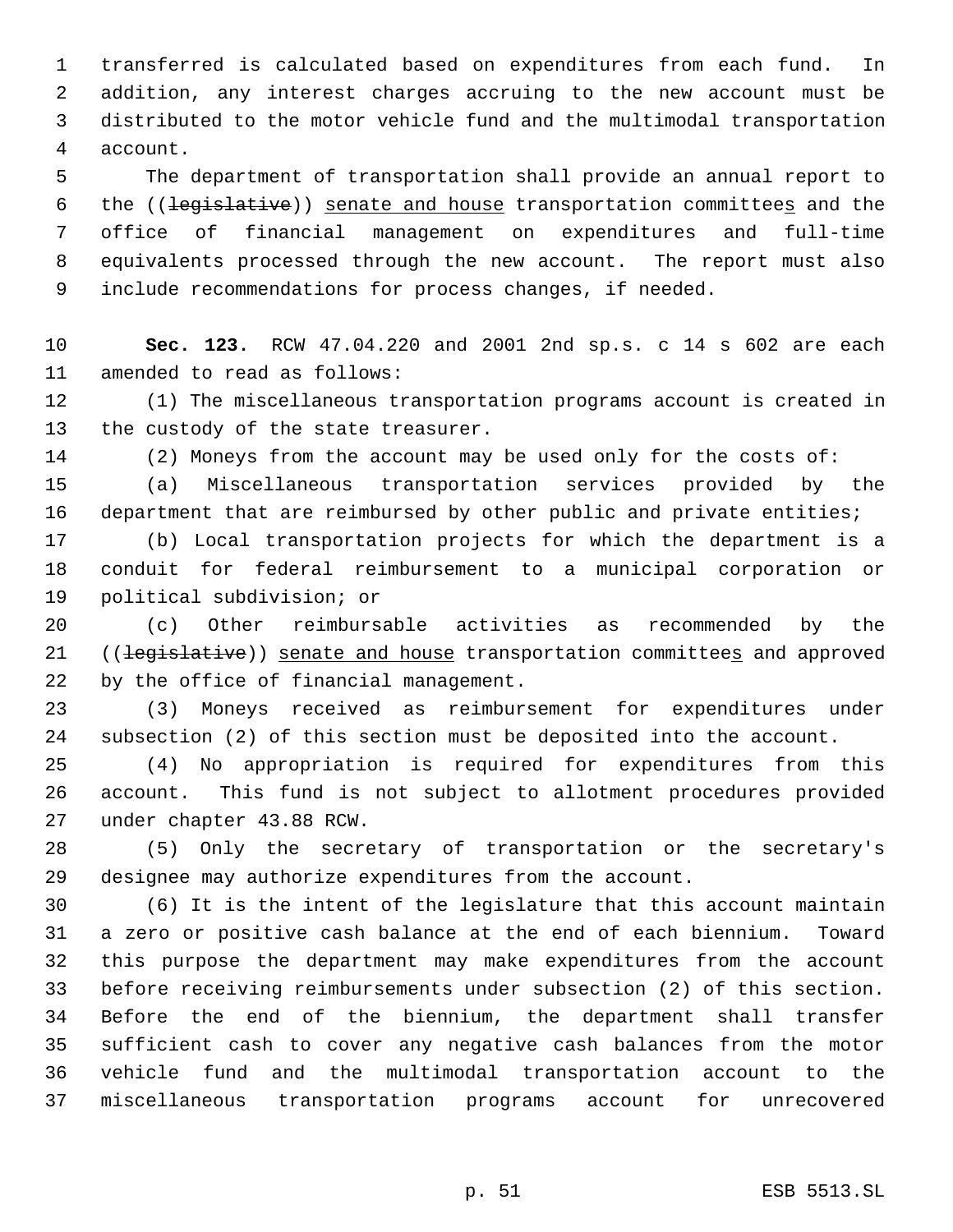reimbursements. The department shall calculate the distribution of this transfer based on expenditures. In the ensuing biennium the department shall transfer the reimbursements received in the miscellaneous transportation programs account back to the motor vehicle fund and the multimodal transportation account to the extent of the cash transferred at biennium end. The department shall also distribute any interest charges accruing to the miscellaneous transportation programs account to the motor vehicle fund and the multimodal transportation account. Adjustments for any indirect cost recoveries may also be made at this time.

 (7) The department shall provide an annual report to the 12 ((<del>legislative</del>)) senate and house transportation committees and the office of financial management on the expenditures and full-time equivalents processed through the miscellaneous transportation programs account. The report must also include recommendations for changes to the process, if needed.

 **Sec. 124.** RCW 47.06.110 and 1996 c 186 s 512 are each amended to read as follows:

 The state-interest component of the statewide multimodal transportation plan shall include a state public transportation plan that:

 (1) Articulates the state vision of an interest in public transportation and provides quantifiable objectives, including benefits indicators;

 (2) Identifies the goals for public transit and the roles of 26 federal, state, regional, and local entities in achieving those goals; (3) Recommends mechanisms for coordinating state, regional, and local planning for public transportation;

 (4) Recommends mechanisms for coordinating public transportation with other transportation services and modes;

 (5) Recommends criteria, consistent with the goals identified in subsection (2) of this section and with RCW 82.44.180 (2) and (3), for existing federal authorizations administered by the department to transit agencies; and

 (6) Recommends a statewide public transportation facilities and equipment management system as required by federal law.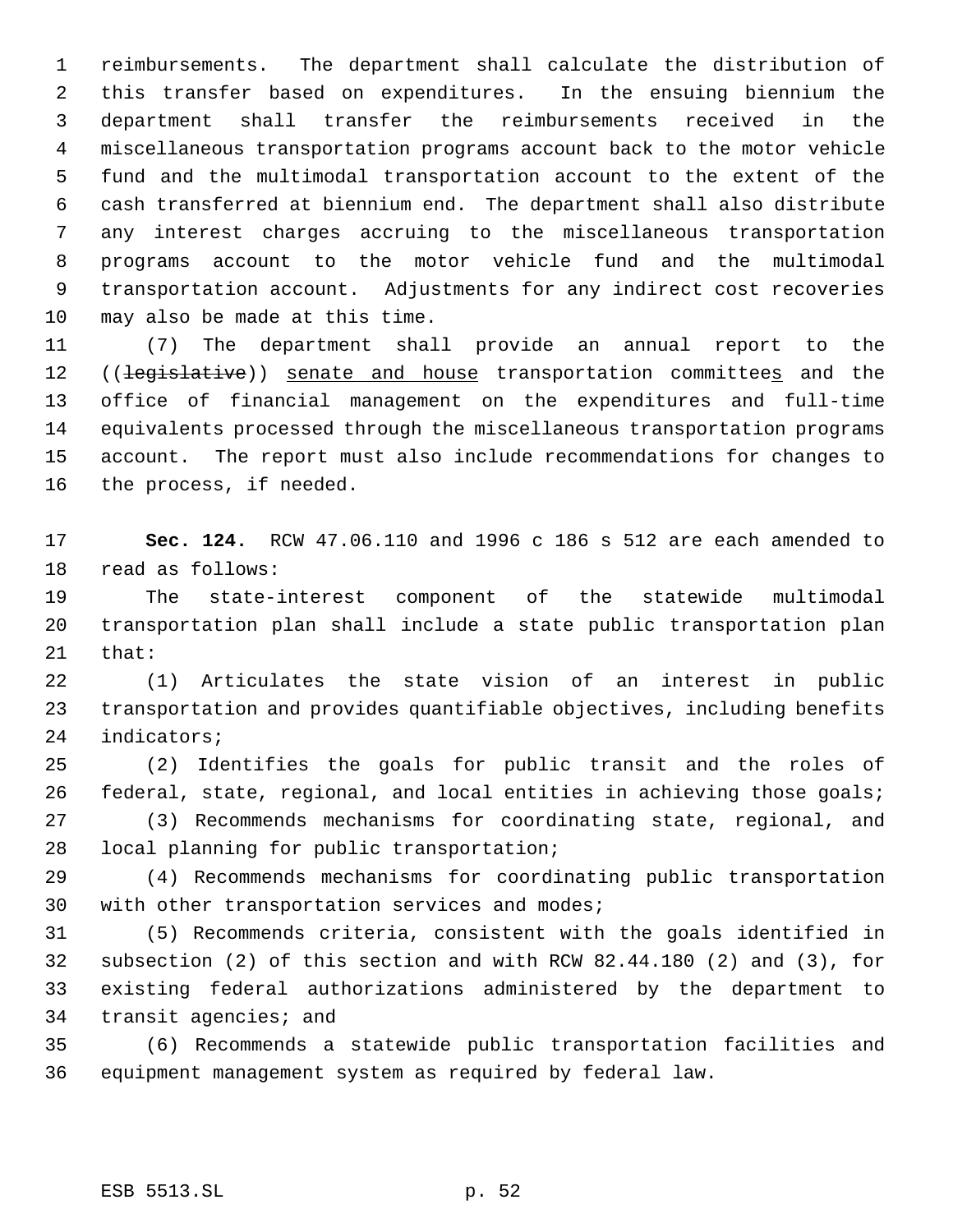In developing the state public transportation plan, the department shall involve local jurisdictions, public and private providers of transportation services, nonmotorized interests, and state agencies with an interest in public transportation, including but not limited to the departments of community, trade, and economic development, social and health services, and ecology, the office of the superintendent of public instruction, the office of the governor, and the office of financial management.

9 The department shall submit ((<del>an initial report</del>)) to the 10 ((legislative)) senate and house transportation committees by December 11 ((1, 1993, and shall provide annual)) 1st of each year, reports 12 summarizing the plan's progress ((each year thereafter)).

 **Sec. 125.** RCW 47.06A.020 and 1999 c 216 s 1 are each amended to read as follows:

(1) The board shall:

 (a) Adopt rules and procedures necessary to implement the freight mobility strategic investment program;

 (b) Solicit from public entities proposed projects that meet eligibility criteria established in accordance with subsection (4) of this section; and

 (c) Review and evaluate project applications based on criteria established under this section, and prioritize and select projects comprising a portfolio to be funded in part with grants from state funds appropriated for the freight mobility strategic investment program. In determining the appropriate level of state funding for a project, the board shall ensure that state funds are allocated to leverage the greatest amount of partnership funding possible. After selecting projects comprising the portfolio, the board shall submit them as part of its budget request to the office of financial management and the legislature. The board shall ensure that projects submitted as part of the portfolio are not more appropriately funded with other federal, state, or local government funding mechanisms or programs. The board shall reject those projects that appear to improve overall general mobility with limited enhancement for freight mobility. The board shall provide periodic progress reports on its activities 36 to the office of financial management and the ((legislative)) senate 37 and house transportation committees.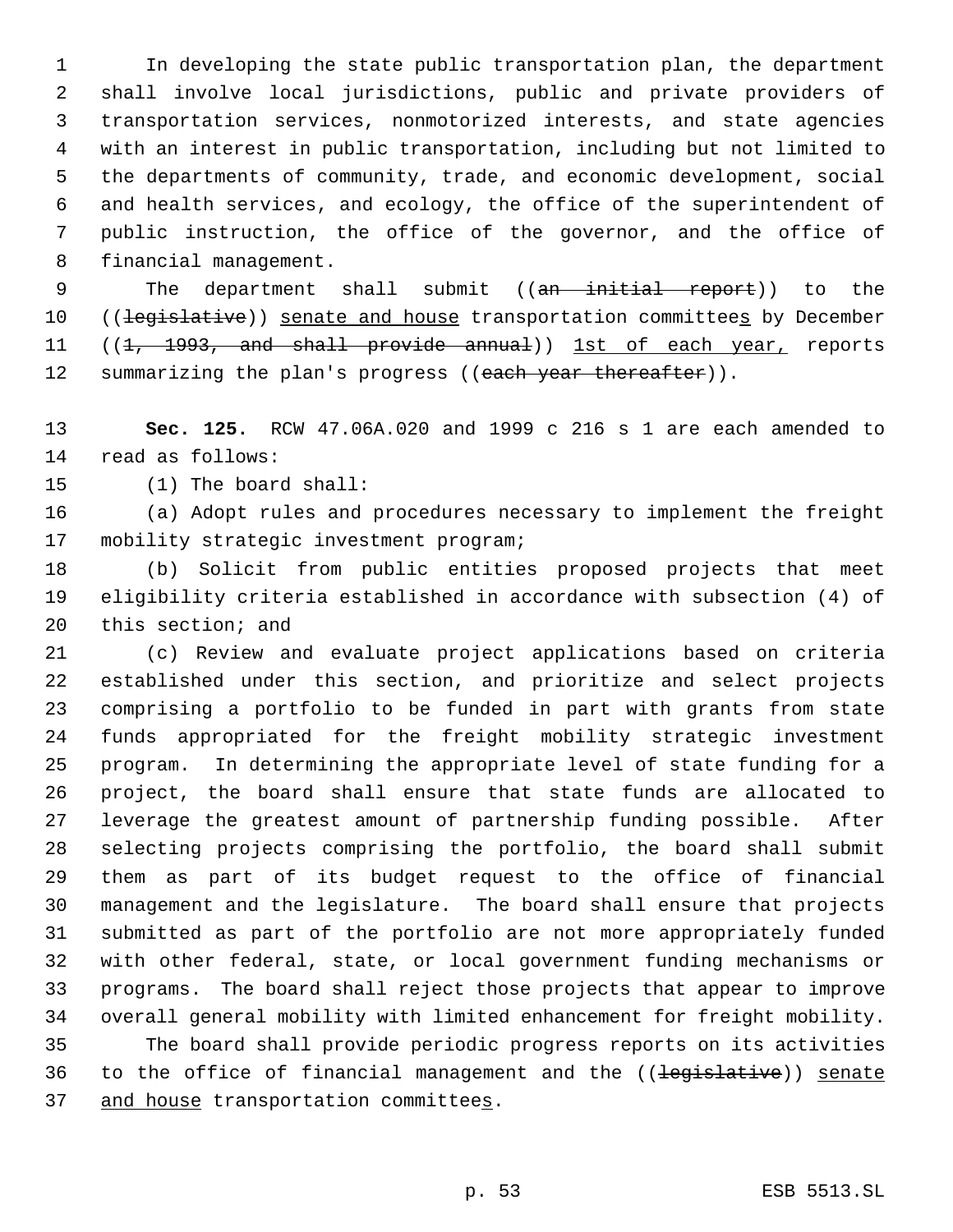- 
- 1 (2) The board may:

 (a) Accept from any state or federal agency, loans or grants for the financing of any transportation project and enter into agreements with any such agency concerning the loans or grants;

(b) Provide technical assistance to project applicants;

 (c) Accept any gifts, grants, or loans of funds, property, or financial, or other aid in any form from any other source on any terms 8 and conditions which are not in conflict with this chapter;

 (d) Adopt rules under chapter 34.05 RCW as necessary to carry out 10 the purposes of this chapter; and

 (e) Do all things necessary or convenient to carry out the powers expressly granted or implied under this chapter.

 (3) The board shall designate strategic freight corridors within the state. The board shall update the list of designated strategic corridors not less than every two years, and shall establish a method of collecting and verifying data, including information on city and county-owned roadways.

 (4) ((From June 11, 1998, through the biennium ending June 30, 19  $2001<sub>7</sub>$ )) The board shall utilize threshold project eligibility criteria that, at a minimum, includes the following:

(a) The project must be on a strategic freight corridor;

(b) The project must meet one of the following conditions:

 (i) It is primarily aimed at reducing identified barriers to freight movement with only incidental benefits to general or personal mobility; or

 (ii) It is primarily aimed at increasing capacity for the movement of freight with only incidental benefits to general or personal mobility; or

 (iii) It is primarily aimed at mitigating the impact on communities 30 of increasing freight movement, including roadway/railway conflicts; and

 (c) The project must have a total public benefit/total public cost ratio of equal to or greater than one.

 (5) From June 11, 1998, through the biennium ending June 30, 2001, the board shall use the multicriteria analysis and scoring framework for evaluating and ranking eligible freight mobility and freight mitigation projects developed by the freight mobility project prioritization committee and contained in the January 16, 1998, report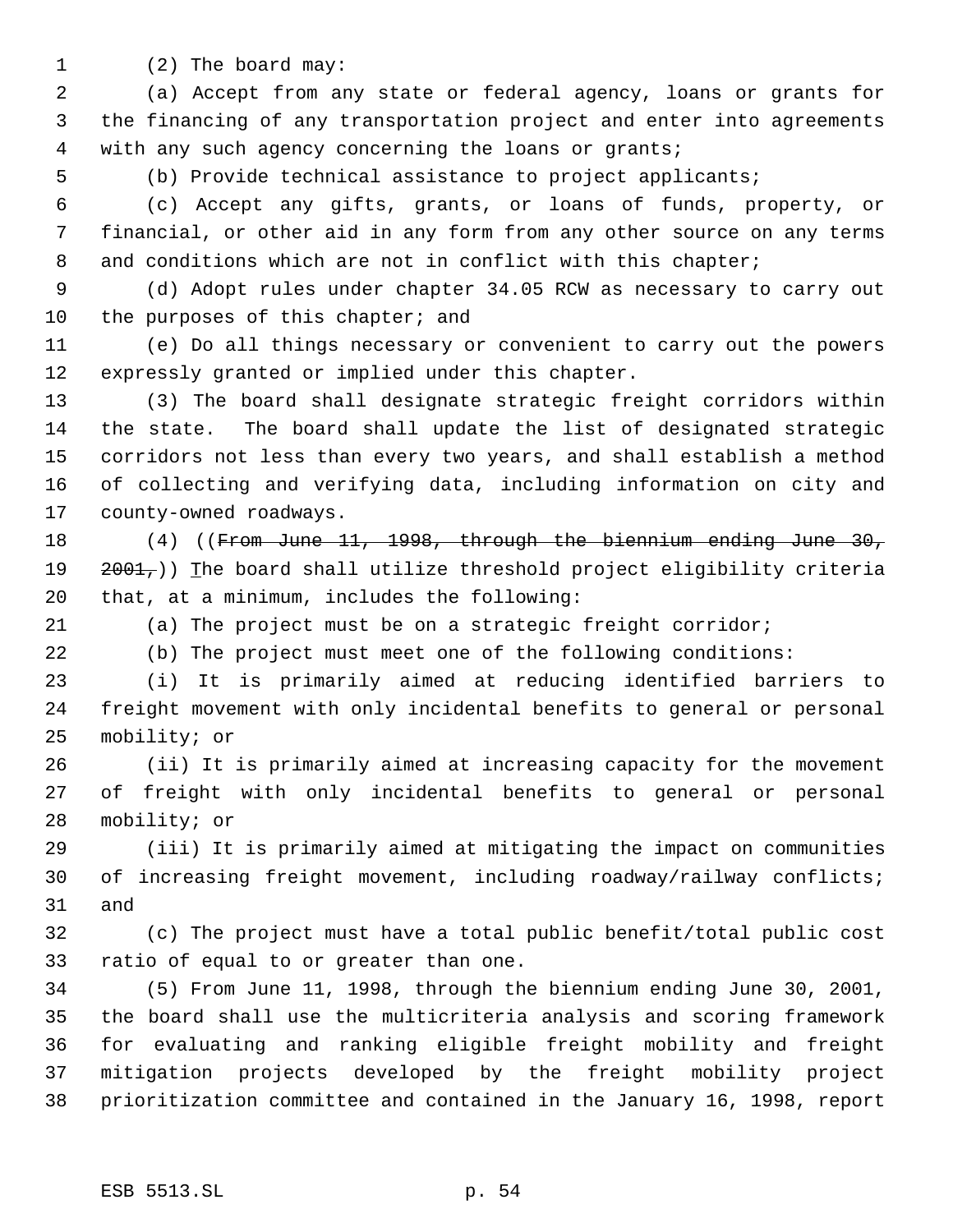entitled "Project Eligibility, Priority and Selection Process for a Strategic Freight Investment Program." The prioritization process shall measure the degree to which projects address important program objectives and shall generate a project score that reflects a project's priority compared to other projects. The board shall assign scoring points to each criterion that indicate the relative importance of the criterion in the overall determination of project priority. After June 30, 2001, the board may supplement and refine the initial project priority criteria and scoring framework developed by the freight mobility project prioritization committee as expertise and experience is gained in administering the freight mobility program.

 (6) It is the intent of the legislature that each freight mobility project contained in the project portfolio submitted by the board utilize the greatest amount of nonstate funding possible. The board shall adopt rules that give preference to projects that contain the greatest levels of financial participation from nonprogram fund sources. The board shall consider twenty percent as the minimum partnership contribution, but shall also ensure that there are provisions allowing exceptions for projects that are located in areas where minimal local funding capacity exists or where the magnitude of the project makes the adopted partnership contribution financially unfeasible.

 (7) The board shall develop and recommend policies that address operational improvements that primarily benefit and enhance freight movement, including, but not limited to, policies that reduce congestion in truck lanes at border crossings and weigh stations and provide for access to ports during nonpeak hours.

 **Sec. 126.** RCW 47.10.790 and 1985 c 406 s 1 are each amended to read as follows:

 (1) In order to provide funds for the location, design, right of way, and construction of selected interstate highway improvements, there shall be issued and sold upon the request of the Washington state transportation commission, a total of one hundred million dollars of general obligation bonds of the state of Washington to pay the state's share of costs for completion of state route 90 (state route 5 to state route 405) and other related state highway projects eligible for regular federal interstate funding and until December 31, 1989, to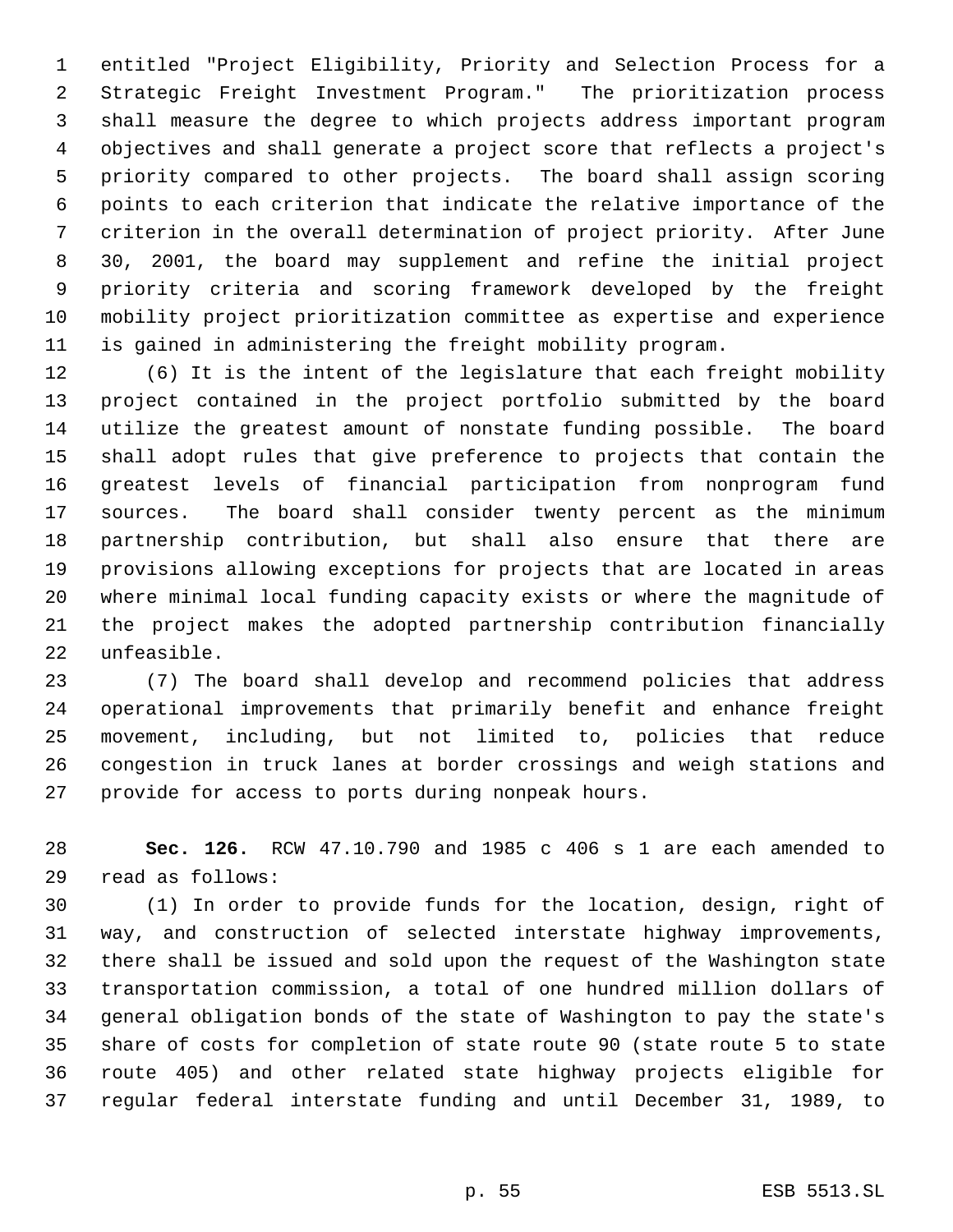temporarily pay the regular federal share of construction of completion projects on state route 90 (state route 5 to state route 405) and other related state highway projects eligible for regular interstate funding in advance of federal-aid apportionments under the provisions of 23 U.S.C. Secs. 115 or 122: PROVIDED, That the total amount of bonds issued to temporarily pay the regular federal share of construction of federal-aid interstate highways in advance of federal-aid apportionments as authorized by this section and RCW 47.10.801 shall not exceed one hundred twenty million dollars: PROVIDED FURTHER, That 10 the transportation commission shall ((consult with the legislative 11 transportation committee prior to the adoption of)) adopt plans for the obligation of federal-aid apportionments received in federal fiscal year 1985 and subsequent years to pay the regular federal share of federal-aid interstate highway construction projects or to convert such apportionments under the provisions of 23 U.S.C. Secs. 115 or 122.

16 (2) The transportation commission((, in consultation with the 17 <del>legislative transportation committee,</del>)) may at any time find and determine that any amount of the bonds authorized in subsection (1) of this section, and not then sold, are no longer required to be issued and sold for the purposes described in subsection (1) of this section. (3) Any bonds authorized by subsection (1) of this section that the

 transportation commission determines are no longer required for the purpose of paying the cost of the designated interstate highway improvements described therein shall be issued and sold, upon the request of the Washington state transportation commission, to provide funds for the location, design, right of way, and construction of major 27 transportation improvements throughout the state ((that are identified 28 as category C improvements in RCW 47.05.030)).

 **Sec. 127.** RCW 47.10.801 and 1999 c 94 s 13 are each amended to read as follows:

 (1) In order to provide funds necessary for the location, design, right of way, and construction of selected interstate and other state highway improvements, there shall be issued and sold, subject to subsections (2), (3), and (4) of this section, upon the request of the Washington state transportation commission a total of four hundred sixty million dollars of general obligation bonds of the state of Washington for the following purposes and specified sums: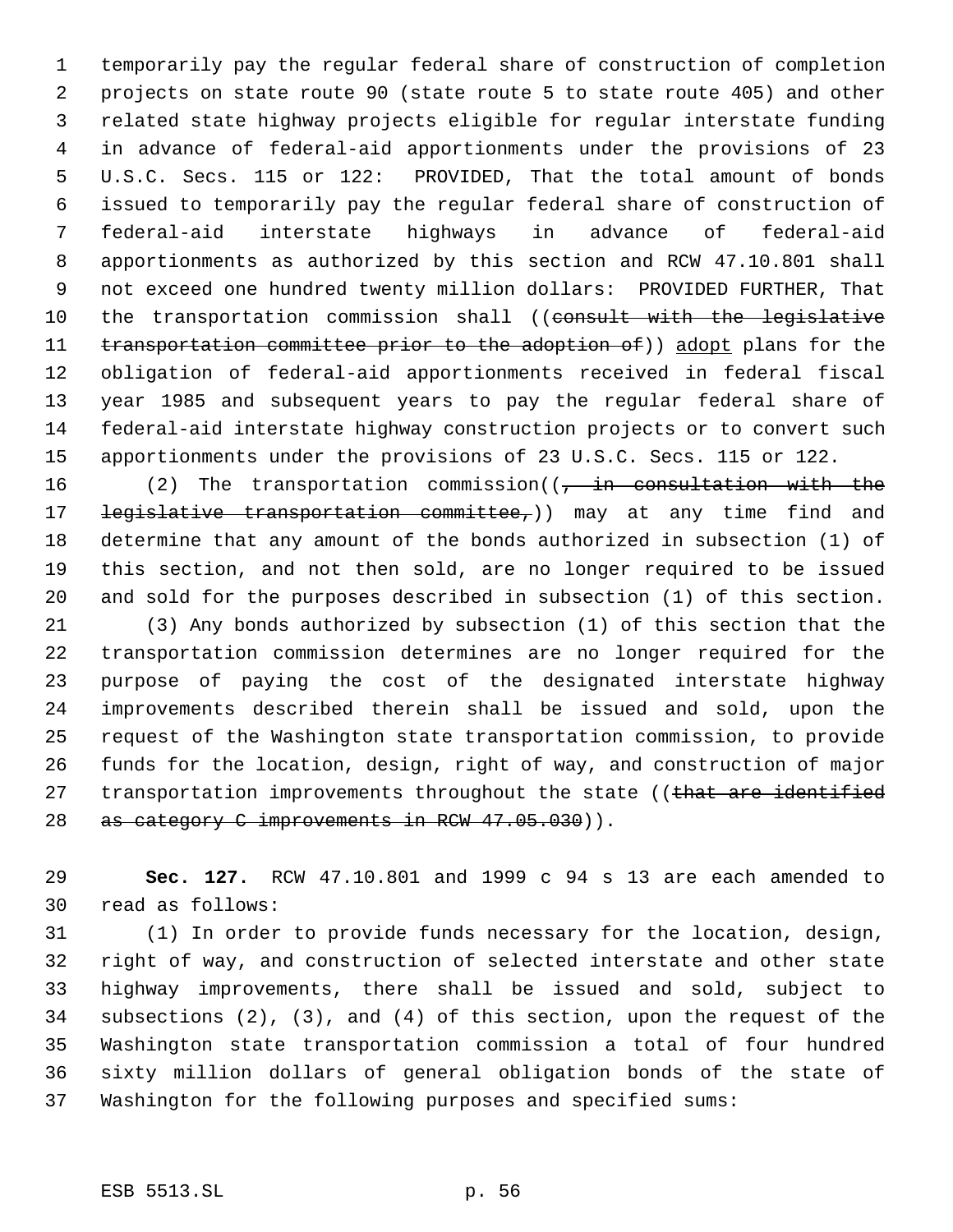(a) Not to exceed two hundred twenty-five million dollars to pay the state's share of costs for federal-aid interstate highway improvements and until December 31, 1989, to temporarily pay the regular federal share of construction of federal-aid interstate highway improvements to complete state routes 82, 90, 182, and 705 in advance of federal-aid apportionments under the provisions of 23 U.S.C. Secs. 115 or 122: PROVIDED, That the total amount of bonds issued to temporarily pay the regular federal share of construction of federal- aid interstate highways in advance of federal-aid apportionments as authorized by this section and RCW 47.10.790 shall not exceed one hundred twenty million dollars: PROVIDED FURTHER, That the 12 transportation commission shall ((consult with the legislative 13 transportation committee prior to the adoption of)) adopt plans for the obligation of federal-aid apportionments received in federal fiscal year 1985 and subsequent years to pay the regular federal share of federal-aid interstate highway construction projects or to convert such apportionments under the provisions of 23 U.S.C. Secs. 115 or 122;

 (b) Two hundred twenty-five million dollars for major transportation improvements throughout the state that are identified as category C improvements and for selected major non-interstate construction and reconstruction projects that are included as Category 22 A Improvements ((in RCW 47.05.030));

 (c) Ten million dollars for state highway improvements necessitated by planned economic development, as determined through the procedures set forth in RCW 43.160.074 and 47.01.280.

 (2) The amount of bonds authorized in subsection (1)(a) of this 27 section shall be reduced if the transportation commission( $(-\text{in}$ 28 consultation with the legislative transportation committee, $)$ ) determines that any of the bonds that have not been sold are no longer required.

 (3) The amount of bonds authorized in subsection (1)(b) of this section shall be increased by an amount not to exceed, and concurrent with, any reduction of bonds authorized under subsection (1)(a) of this section in the manner prescribed in subsection (2) of this section.

 (4) The transportation commission may decrease the amount of bonds 36 authorized in subsection  $(1)(c)$  of this section and increase the amount of bonds authorized in subsection (1)(a) or (b) of this section, or both by an amount equal to the decrease in subsection (1)(c) of this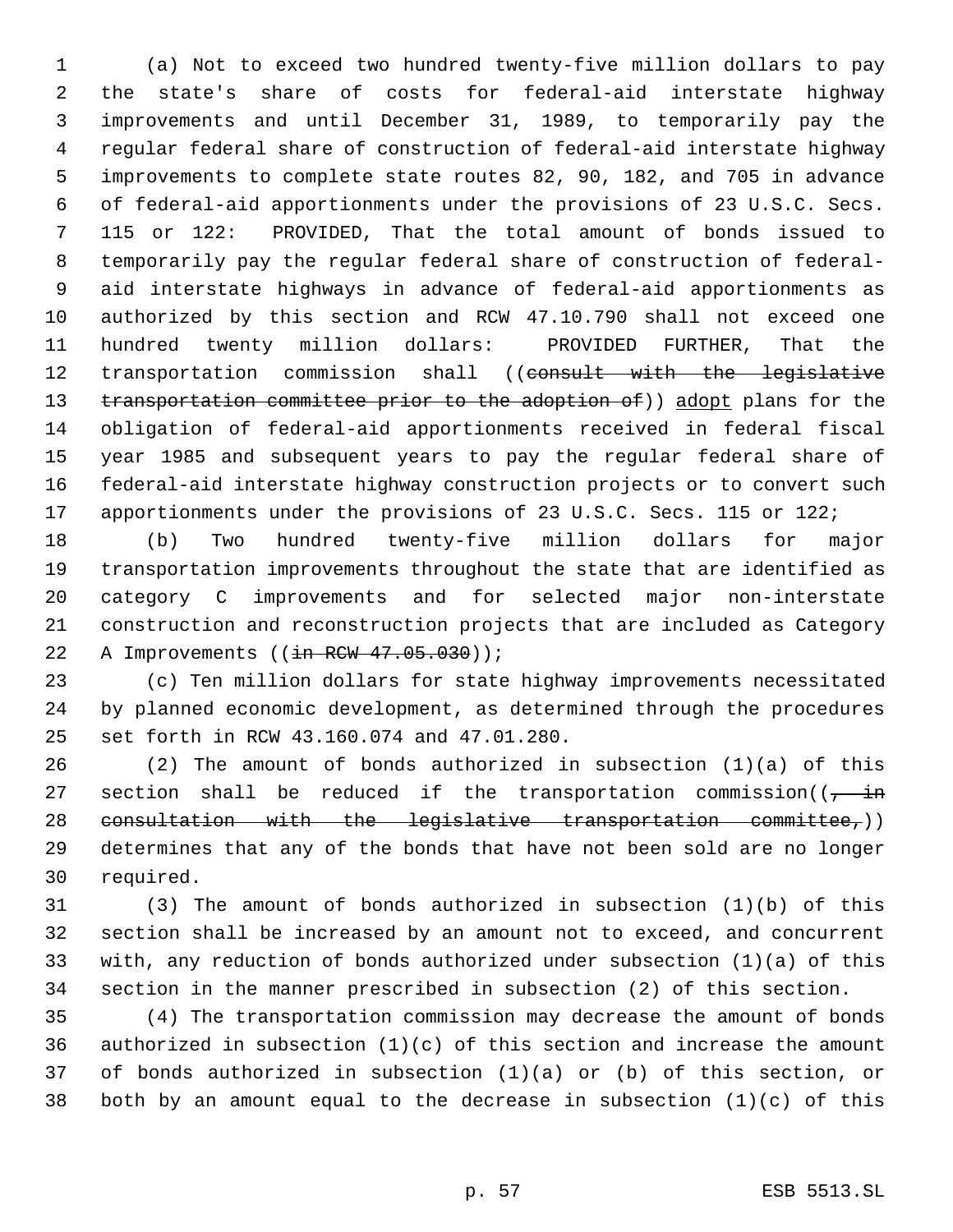section. The transportation commission may decrease the amount of bonds authorized in subsection (1)(c) of this section only if the legislature appropriates an equal amount of funds from the motor vehicle fund - basic account for the purposes enumerated in subsection (1)(c) of this section.

 **Sec. 128.** RCW 47.10.802 and 1986 c 290 s 1 are each amended to read as follows:

 Upon request being made by the transportation commission, the state finance committee shall supervise and provide for the issuance, sale, and retirement of the bonds authorized by RCW 47.10.801 in accordance with chapter 39.42 RCW. The amount of such bonds issued and sold under RCW 47.10.801 through 47.10.809 in any biennium may not exceed the amount of a specific appropriation therefor. Such bonds may be sold from time to time in such amounts as may be necessary for the orderly progress of the state highway improvements specified in RCW 47.10.801. The amount of bonds issued and sold under RCW 47.10.801(1)(a) in any biennium shall not, except as provided in that section, exceed the amount required to match federal-aid interstate funds available to the 19 state of Washington. ((The transportation commission shall give notice 20 of its intent to sell bonds to the legislative transportation committee before requesting the state finance committee to issue and sell bonds 22 authorized by RCW  $47.10.801(1)(a)$ .)) The bonds shall be sold in such manner, at such time or times, in such amounts, and at such price or prices as the state finance committee shall determine. The state finance committee may obtain insurance, letters of credit, or other credit facility devices with respect to the bonds and may authorize the execution and delivery of agreements, promissory notes, and other obligations for the purpose of insuring the payment or enhancing the marketability of the bonds. Promissory notes or other obligations issued under this section shall not constitute a debt or the contracting of indebtedness under any constitutional or statutory indebtedness limitation if their payment is conditioned upon the failure of the state to pay the principal of or interest on the bonds with respect to which the promissory notes or other obligations relate. The state finance committee may authorize the issuance of short-term obligations in lieu of long-term obligations for the purposes of more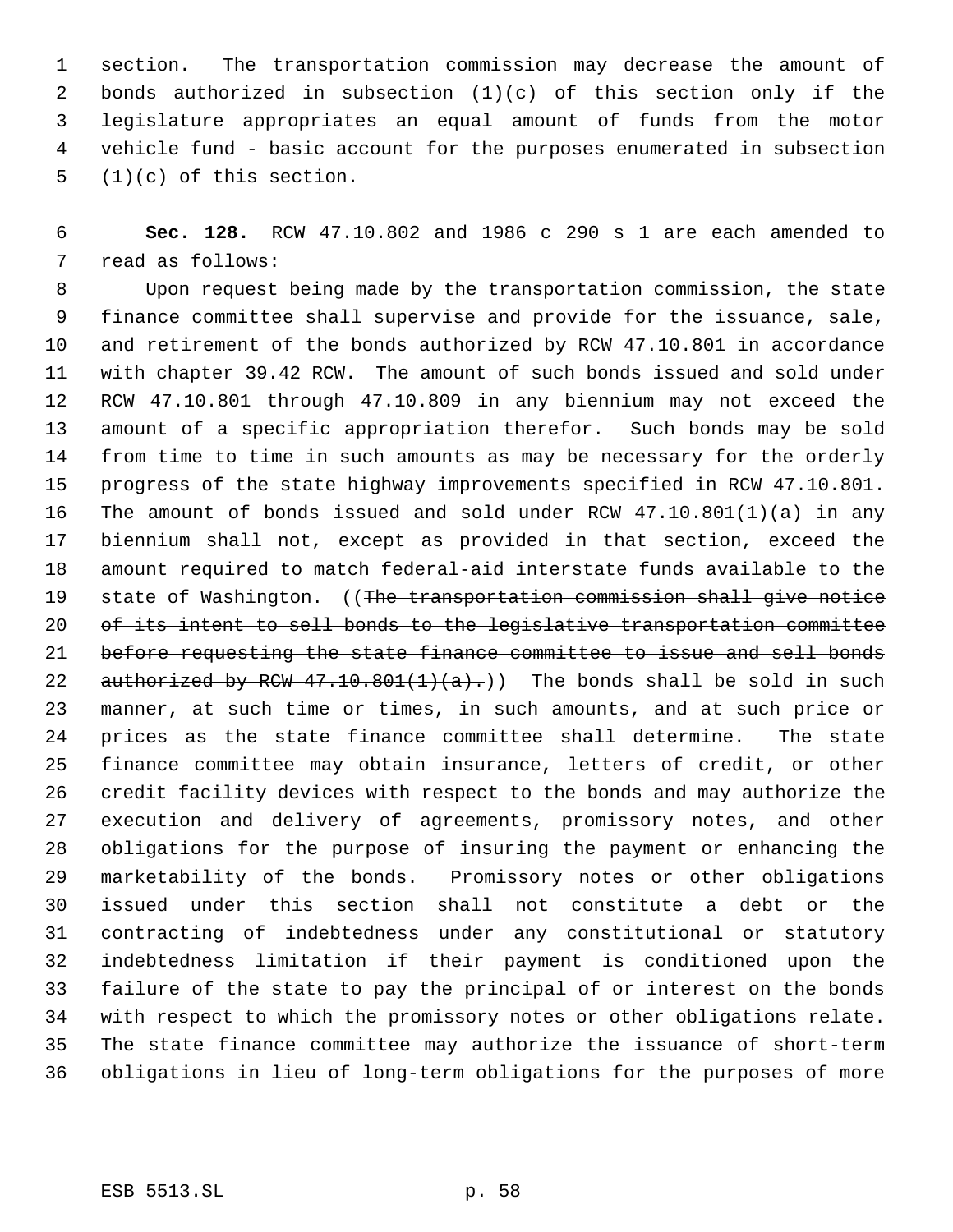favorable interest rates, lower total interest costs, and increased marketability and for the purposes of retiring the bonds during the life of the project for which they were issued.

 **Sec. 129.** RCW 47.17.850 and 1984 c 7 s 139 are each amended to read as follows:

 A state highway to be known as state route number 906 is established as follows:

 Beginning at a junction with state route number 90 at the West Summit interchange of Snoqualmie Pass, thence along the alignment of the state route number 90 as it existed on May 11, 1967, in a southeasterly direction to a junction with state route number 90 at the Hyak interchange.

13 ((The legislative transportation committee, the house and senate transportation committees, and the department shall undertake 15 appropriate studies to evaluate state route number 906 to determine 16 whether or not it should permanently remain on the state system.))

 **Sec. 130.** RCW 47.26.167 and 1991 c 342 s 62 are each amended to read as follows:

 The legislature recognizes the need for a multijurisdictional body to review future requests for jurisdictional transfers. The board is hereby directed, beginning September 1, 1991, to receive petitions from cities, counties, or the state requesting any addition or deletion from the state highway system. The board is required to utilize the criteria established in RCW 47.17.001 in evaluating petitions and to adopt rules for implementation of this process. The board shall 26 forward to the ((legislative)) senate and house transportation committees by November 15 each year any recommended jurisdictional transfers.

 **Sec. 131.** RCW 47.26.170 and 1994 c 179 s 16 are each amended to read as follows:

 Each county having within its boundaries an urban area and cities and towns shall prepare and submit to the transportation improvement board arterial inventory data required to determine the long-range arterial construction needs. The counties, cities, and towns shall revise the arterial inventory data every four years to show the current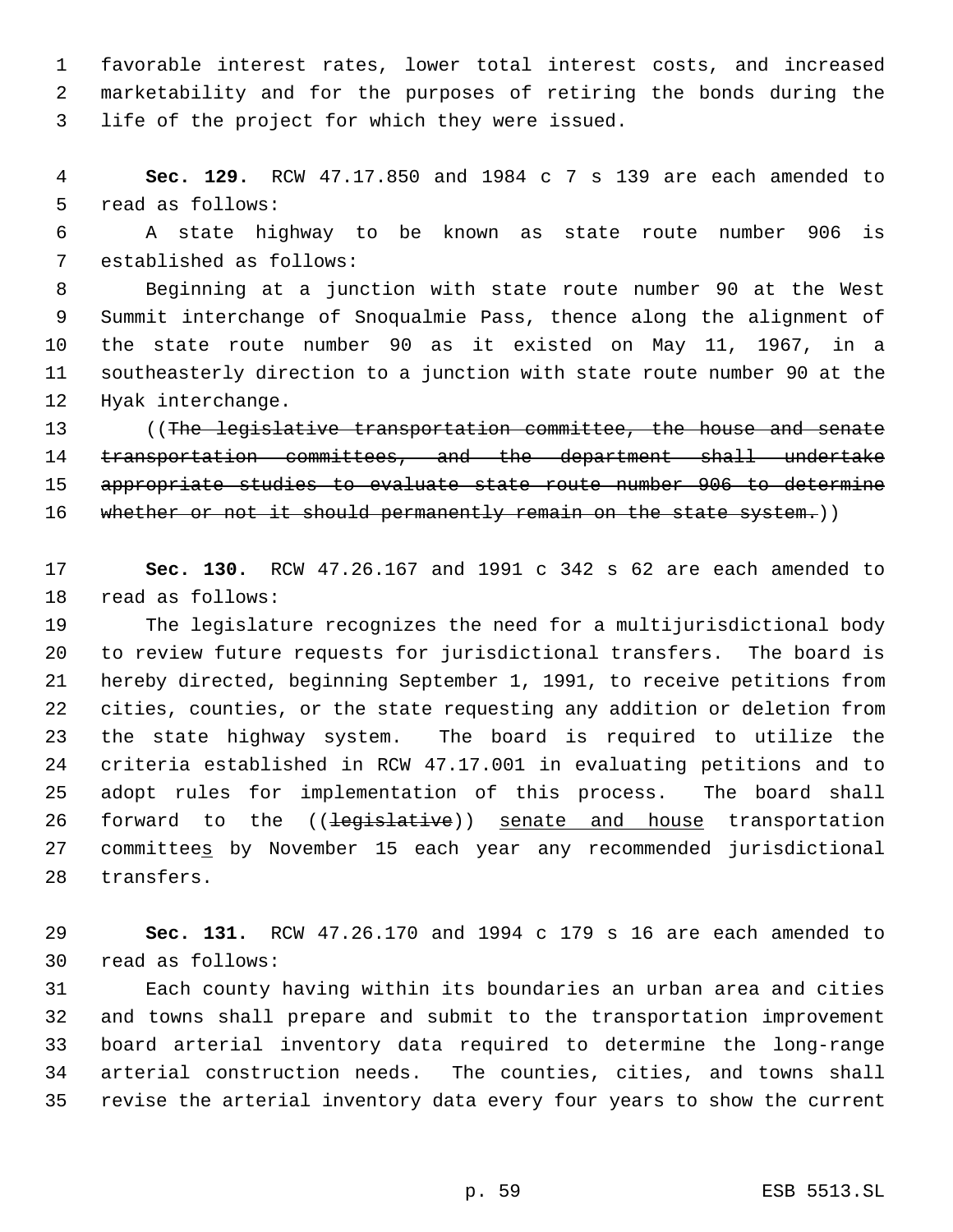arterial construction needs through the advanced planning period, and as revised shall submit them to the transportation improvement board during the first week of January every four years beginning in 1996. The inventory data shall be prepared pursuant to guidelines established by the transportation improvement board. As information is updated, it shall be made available to the commission ((and the legislative 7 transportation committee)).

 **Sec. 132.** RCW 47.46.030 and 2002 c 114 s 3 are each amended to read as follows:

 (1) The secretary or a designee shall solicit proposals from, and negotiate and enter into agreements with, private entities to undertake as appropriate, together with the department and other public entities, all or a portion of the study, planning, design, construction, operation, and maintenance of transportation systems and facilities, using in whole or in part public or private sources of financing.

 The public-private initiatives program may develop up to six demonstration projects. Each proposal shall be weighed on its own merits, and each of the six agreements shall be negotiated individually, and as a stand-alone project.

 (2) If project proposals selected prior to September 1, 1994, are terminated by the public or private sectors, the department shall not select any new projects, including project proposals submitted to the department prior to September 1, 1994, and designated by the transportation commission as placeholder projects, after June 16, 1995, until June 30, 1997.

 The department, in consultation with the legislative transportation committee, shall conduct a program and fiscal audit of the public- private initiatives program for the biennium ending June 30, 1997. The department shall submit a progress report to the legislative transportation committee on the program and fiscal audit by June 30, 1996, with preliminary and final audit reports due December 1, 1996, and June 30, 1997, respectively.

 The department shall develop and submit a proposed public involvement plan to the 1997 legislature to identify the process for selecting new potential projects and the associated costs of implementing the plan. The legislature must adopt the public involvement plan before the department may proceed with any activity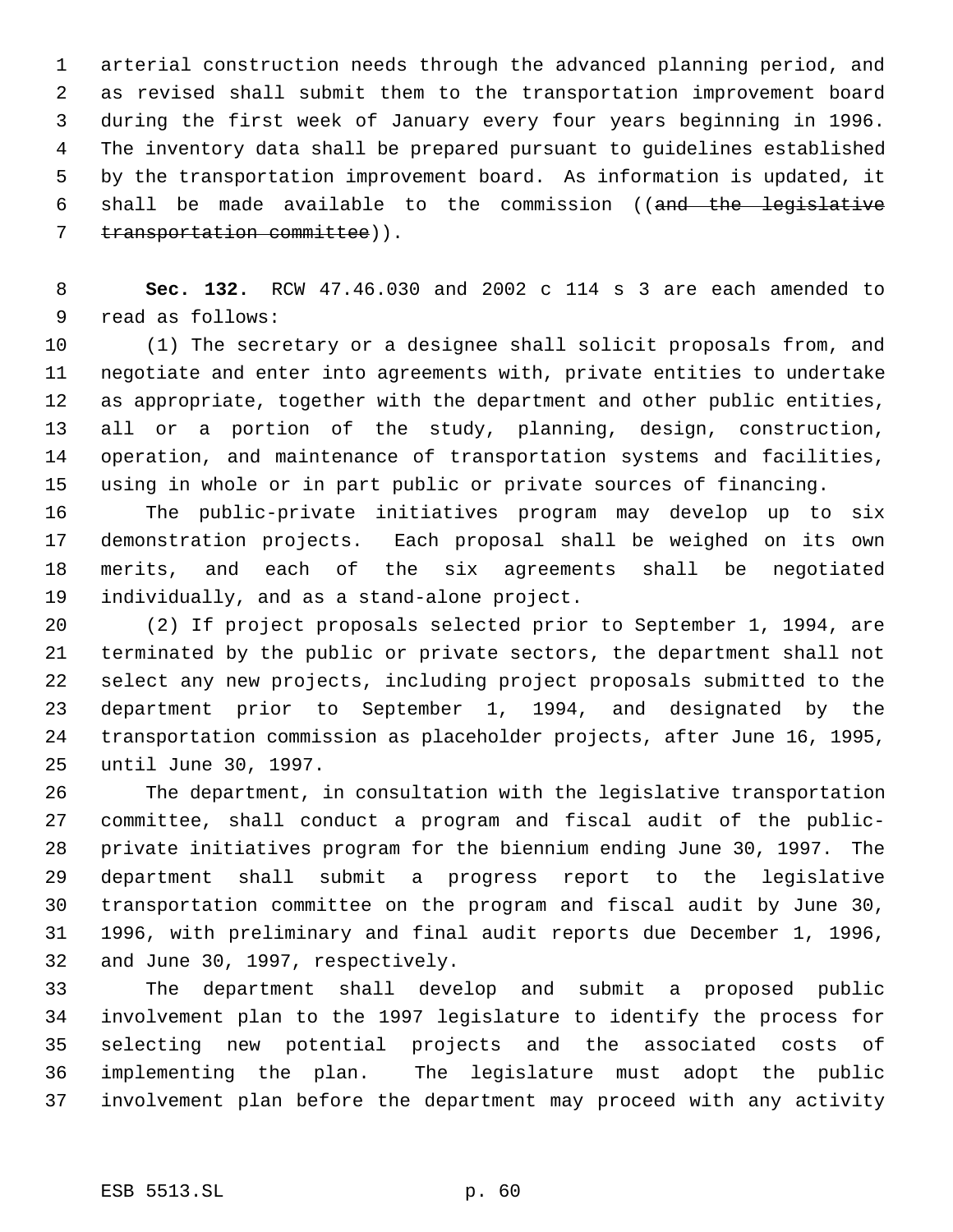related to project identification and selection. Following legislative adoption of the public involvement plan, the department is authorized to implement the plan and to identify potential new projects.

 The public involvement plan for projects selected after June 30, 1997, shall, at a minimum, identify projects that: (a) Have the potential of achieving overall public support among users of the projects, residents of communities in the vicinity of the projects, and residents of communities impacted by the projects; (b) meet a state transportation need; (c) provide a significant state benefit; and (d) provide competition among proposers and maximum cost benefits to users. Prospective projects may include projects identified by the department or submitted by the private sector.

 Projects that meet the minimum criteria established under this section and the requirements of the public involvement plan developed by the department and approved by the legislature shall be submitted to 16 the Washington state transportation commission for its review. ((The commission, in turn, shall submit a list of eligible projects to the 18 <del>legislative transportation committee for its consideration.</del>)) Forty-19 five days after the submission to the ((legislative transportation 20 committee)) commission of the list of eligible projects, the secretary is authorized to solicit proposals for the eligible project.

 (3) Prior to entering into agreements with private entities under the requirements of RCW 47.46.040 for any project proposal selected before September 1, 1994, or after June 30, 1997, except as provided 25 for in subsections  $((+12))$   $(11)$  and  $((+13))$   $(12)$  of this section, the department shall require an advisory vote as provided under subsections 27 (5) through  $((+10))$  (9) of this section.

 (4) The advisory vote shall apply to project proposals selected prior to September 1, 1994, or after June 30, 1997, that receive public opposition as demonstrated by the submission to the department of original petitions bearing at least five thousand signatures of individuals opposing the project collected and submitted in accordance 33 with the dates established in subsections  $((+12))$   $(11)$  and  $((+13))$ 34 (12) of this section. The advisory vote shall be on the preferred alternative identified under the requirements of chapter 43.21C RCW and, if applicable, the national environmental policy act, 42 U.S.C. 4321 et seq. The execution by the department of the advisory vote process established in this section is subject to the prior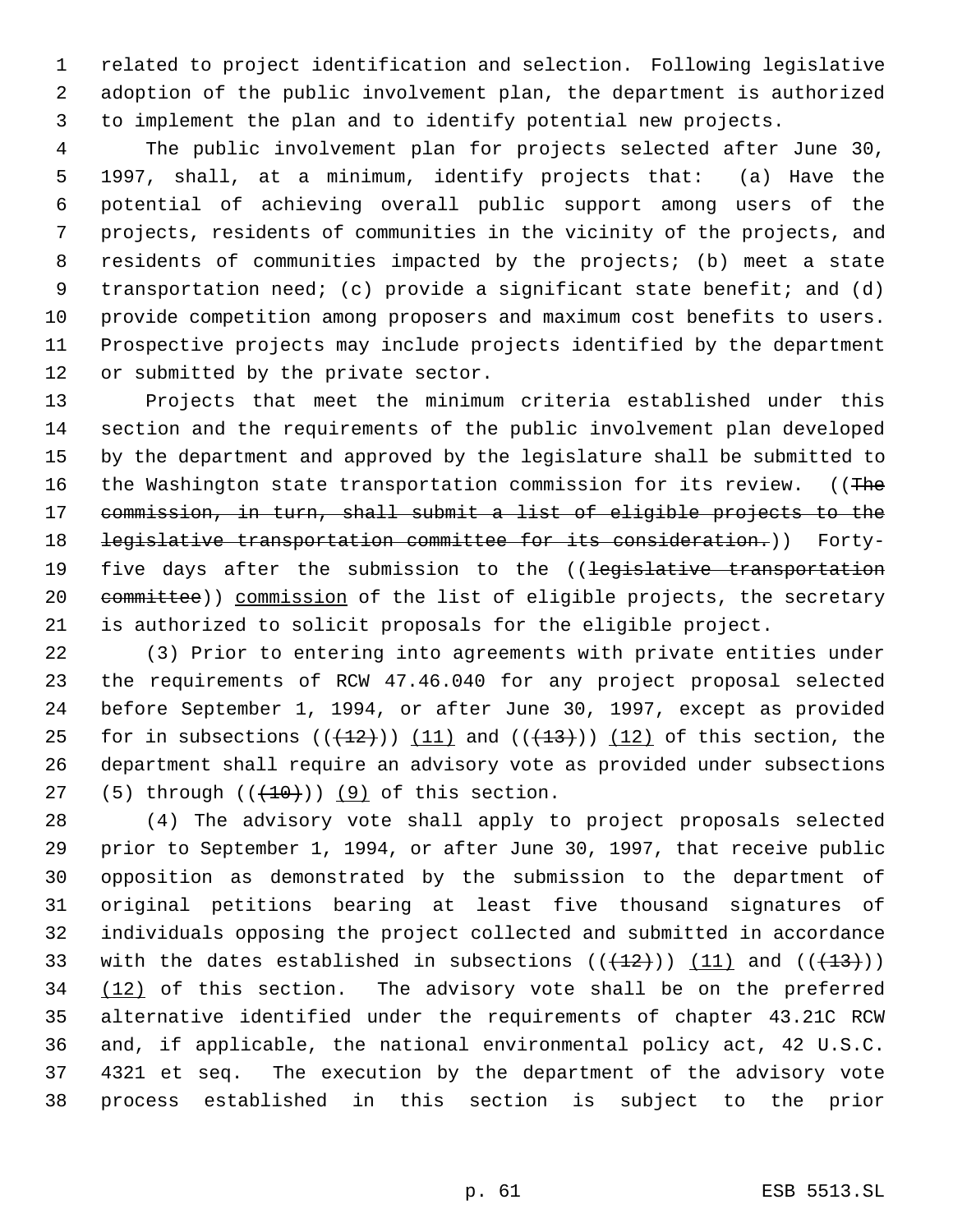appropriation of funds by the legislature for the purpose of conducting environmental impact studies, a public involvement program, local involvement committee activities, traffic and economic impact analyses, engineering and technical studies, and the advisory vote.

 (5) In preparing for the advisory vote, the department shall conduct a comprehensive analysis of traffic patterns and economic impact to define the geographical boundary of the project area that is affected by the imposition of tolls or user fees authorized under this chapter. The area so defined is referred to in this section as the affected project area. In defining the affected project area, the department shall, at a minimum, undertake: (a) A comparison of the estimated percentage of residents of communities in the vicinity of the project and in other communities impacted by the project who could be subject to tolls or user fees and the estimated percentage of other users and transient traffic that could be subject to tolls or user fees; (b) an analysis of the anticipated traffic diversion patterns; (c) an analysis of the potential economic impact resulting from proposed toll rates or user fee rates imposed on residents, commercial traffic, and commercial entities in communities in the vicinity of and impacted by the project; (d) an analysis of the economic impact of tolls or user fees on the price of goods and services generally; and (e) an analysis of the relationship of the project to state transportation needs and benefits.

 (6)(a) After determining the definition of the affected project area, the department shall establish a committee comprised of individuals who represent cities and counties in the affected project 27 area; organizations formed to support or oppose the project; and users of the project. The committee shall be named the public-private local involvement committee, and be known as the local involvement committee.

 (b) The members of the local involvement committee shall be: (i) An elected official from each city within the affected project area; (ii) an elected official from each county within the affected project area; (iii) two persons from each county within the affected project area who represent an organization formed in support of the project, if the organization exists; (iv) two persons from each county within the affected project area who represent an organization formed to oppose the project, if the organization exists; and (v) four public members active in a statewide transportation organization. If the committee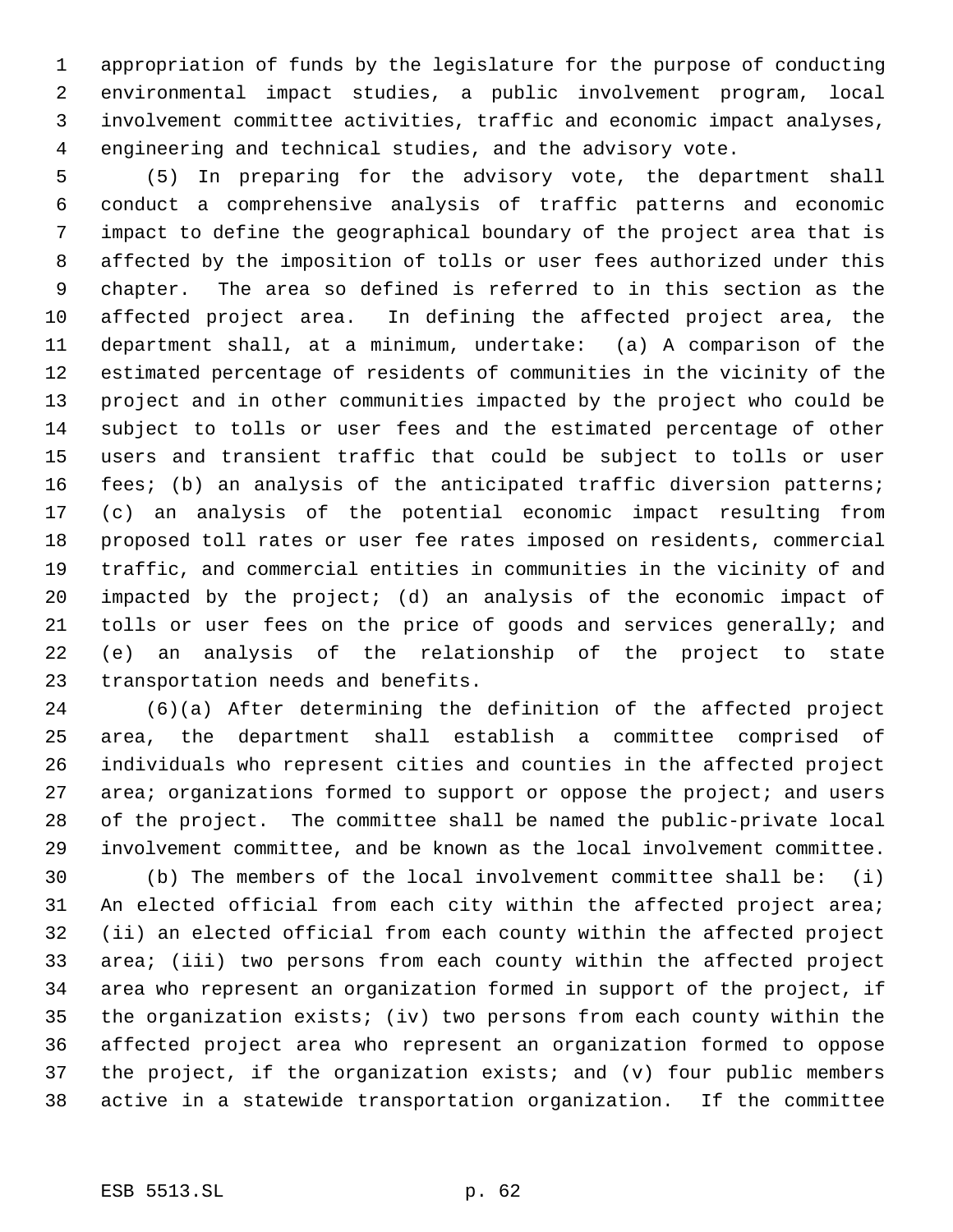makeup results in an even number of committee members, there shall be an additional appointment of an elected official from the county in which all, or the greatest portion of the project is located.

 (c) City and county elected officials shall be appointed by a majority of the members of the city or county legislative authorities of each city or county within the affected project area, respectively. The county legislative authority of each county within the affected project area shall identify and validate organizations officially formed in support of or in opposition to the project and shall make the appointments required under this section from a list submitted by the chair of the organizations. Public members shall be appointed by the governor. All appointments to the local involvement committee shall be made and submitted to the department of transportation no later than January 1, 1996, for projects selected prior to September 1, 1994, and no later than thirty days after the affected project area is defined for projects selected after June 30, 1997. Vacancies in the membership of the local involvement committee shall be filled by the appointing authority under (b)(i) through (v) of this subsection for each position on the committee.

 (d) The local involvement committee shall serve in an advisory capacity to the department on all matters related to the execution of the advisory vote.

 (e) Members of the local involvement committee serve without compensation and may not receive subsistence, lodging expenses, or travel expenses.

 (7) The department shall conduct a minimum thirty-day public comment period on the definition of the geographical boundary of the project area. The department, in consultation with the local involvement committee, shall make adjustments, if required, to the definition of the geographical boundary of the affected project area, based on comments received from the public. Within fourteen calendar days after the public comment period, the department shall set the boundaries of the affected project area in units no smaller than a 34 precinct as defined in RCW ((29.01.120)) 29A.04.121.

 (8) The department, in consultation with the local involvement committee, shall develop a description for selected project proposals. After developing the description of the project proposal, the department shall publish the project proposal description in newspapers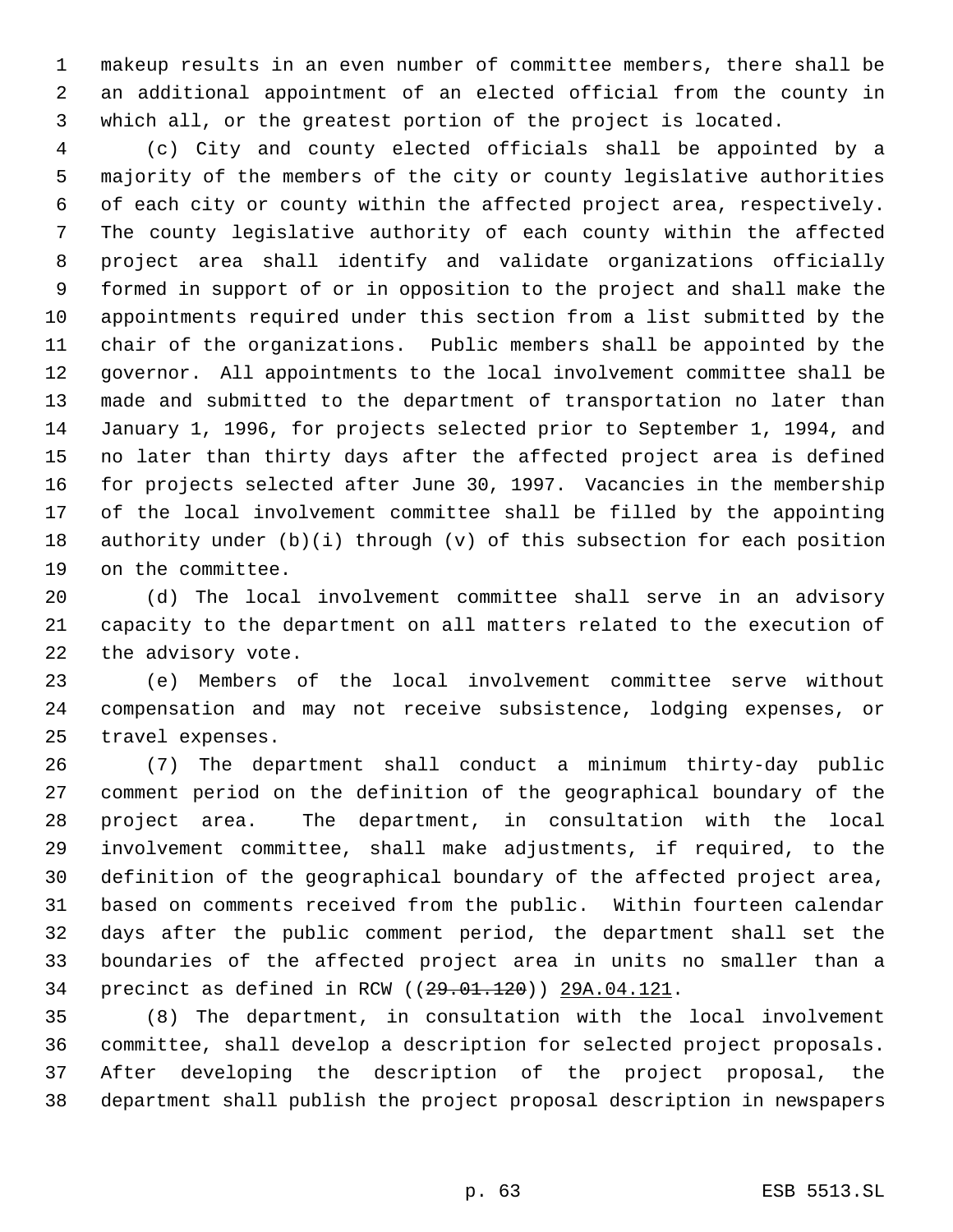of general circulation for seven calendar days in the affected project area. Within fourteen calendar days after the last day of the publication of the project proposal description, the department shall transmit a copy of the map depicting the affected project area and the description of the project proposal to the county auditor of the county in which any portion of the affected project area is located.

 (9) ((The department shall provide the legislative transportation committee with progress reports on the status of the definition of the 9 affected project area and the description of the project proposal.

 $(10)$  (10))) Upon receipt of the map and the description of the project proposal, the county auditor shall, within thirty days, verify the precincts that are located within the affected project area. The county auditor shall prepare the text identifying and describing the affected project area and the project proposal using the definition of the geographical boundary of the affected project area and the project description submitted by the department and shall set an election date for the submission of a ballot proposition authorizing the imposition of tolls or user fees to implement the proposed project within the affected project area, which date may be the next succeeding general election to be held in the state, or at a special election, if requested by the department. The text of the project proposal must appear in a voter's pamphlet for the affected project area. The department shall pay the costs of publication and distribution. The special election date must be the next date for a special election 25 provided under RCW ((29.13.020)) 29A.04.330 that is at least sixty days 26 but, if authorized under RCW ((29.13.020)) 29A.04.330, no more than ninety days after the receipt of the final map and project description by the auditor. The department shall pay the cost of an election held under this section.

30 (( $(11)$ )) (10) Notwithstanding any other provision of law, the department may contract with a private developer of a selected project proposal to conduct environmental impact studies, a public involvement program, and engineering and technical studies funded by the legislature. For projects subject to this subsection, the department shall not enter into an agreement under RCW 47.46.040 prior to the advisory vote on the preferred alternative.

37 ( $(\frac{12}{12})$ ) (11) Subsections (5) through ( $(\frac{10}{10})$ ) (9) of this section shall not apply to project proposals selected prior to September 1,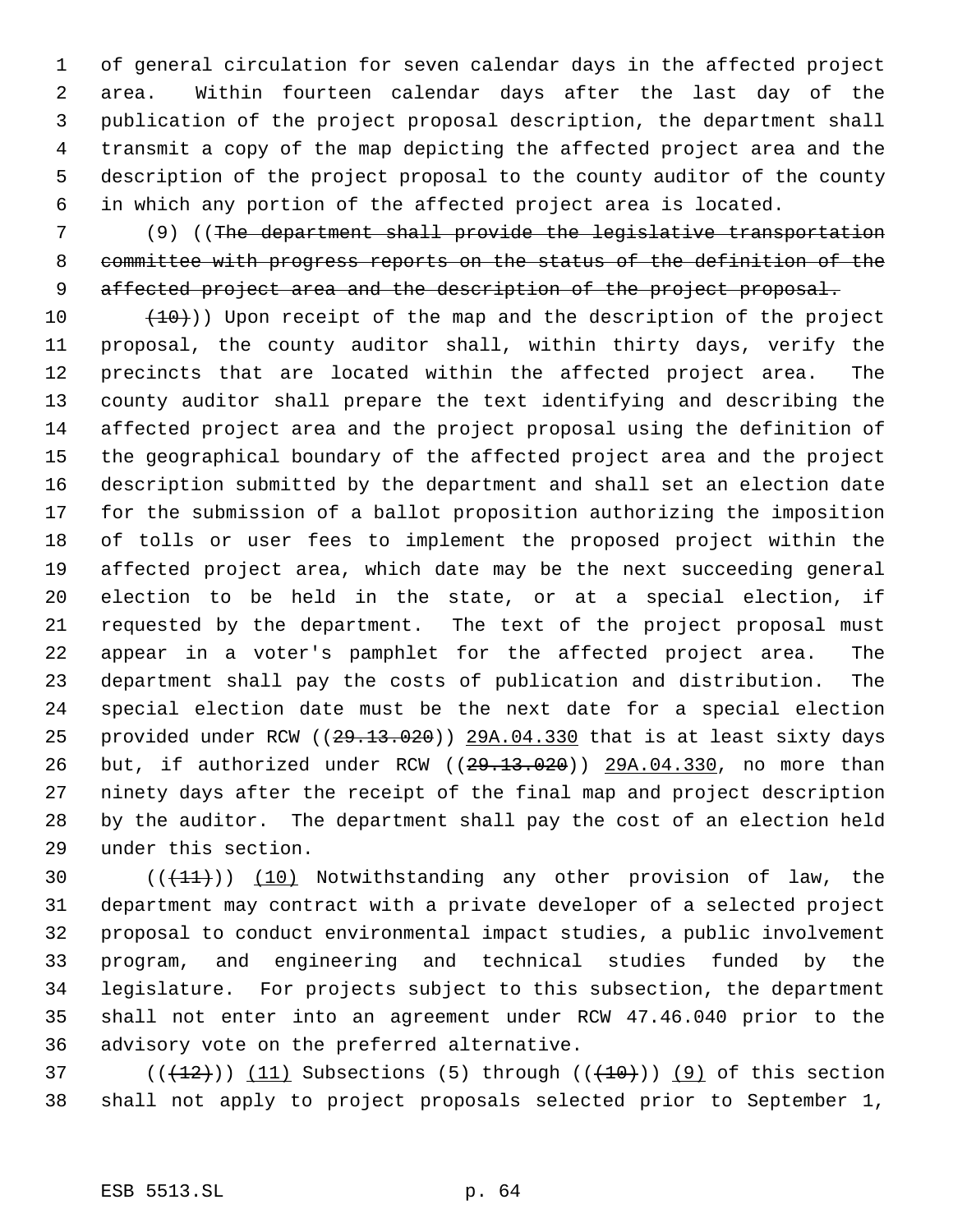1994, that have no organized public opposition as demonstrated by the submission to the department of original petitions bearing at least five thousand signatures of individuals opposing the project, collected and submitted after September 1, 1994, and by thirty calendar days after June 16, 1995.

 $((+13))$   $(12)$  Subsections (5) through  $((+10))$   $(9)$  of this section shall not apply to project proposals selected after June 30, 1997, that have no organized public opposition as demonstrated by the submission to the department of original petitions bearing at least five thousand signatures of individuals opposing the project, collected and submitted by ninety calendar days after project selection.

 **Sec. 133.** RCW 47.46.040 and 2002 c 114 s 16 are each amended to read as follows:

 (1) The secretary or a designee shall consult with legal, financial, and other experts within and outside state government in the negotiation and development of the agreements.

 (2) Agreements may provide for private ownership of the projects during the construction period. After completion and final acceptance of each project or discrete segment thereof, the agreement may provide for state ownership of the transportation systems and facilities and lease to the private entity unless the state elects to provide for ownership of the facility by the private entity during the term of the agreement.

 The state may lease each of the demonstration projects, or applicable project segments, to the private entities for operating purposes for up to fifty years.

 (3) The department may exercise any power possessed by it to facilitate the development, construction, financing operation, and maintenance of transportation projects under this section. Agreements for maintenance services entered into under this section shall provide for full reimbursement for services rendered by the department or other state agencies. Agreements for police services for projects, involving state highway routes, developed under agreements shall be entered into with the Washington state patrol. The agreement for police services shall provide that the state patrol will be reimbursed for costs on a comparable basis with the costs incurred for comparable service on other state highway routes. The department may provide services for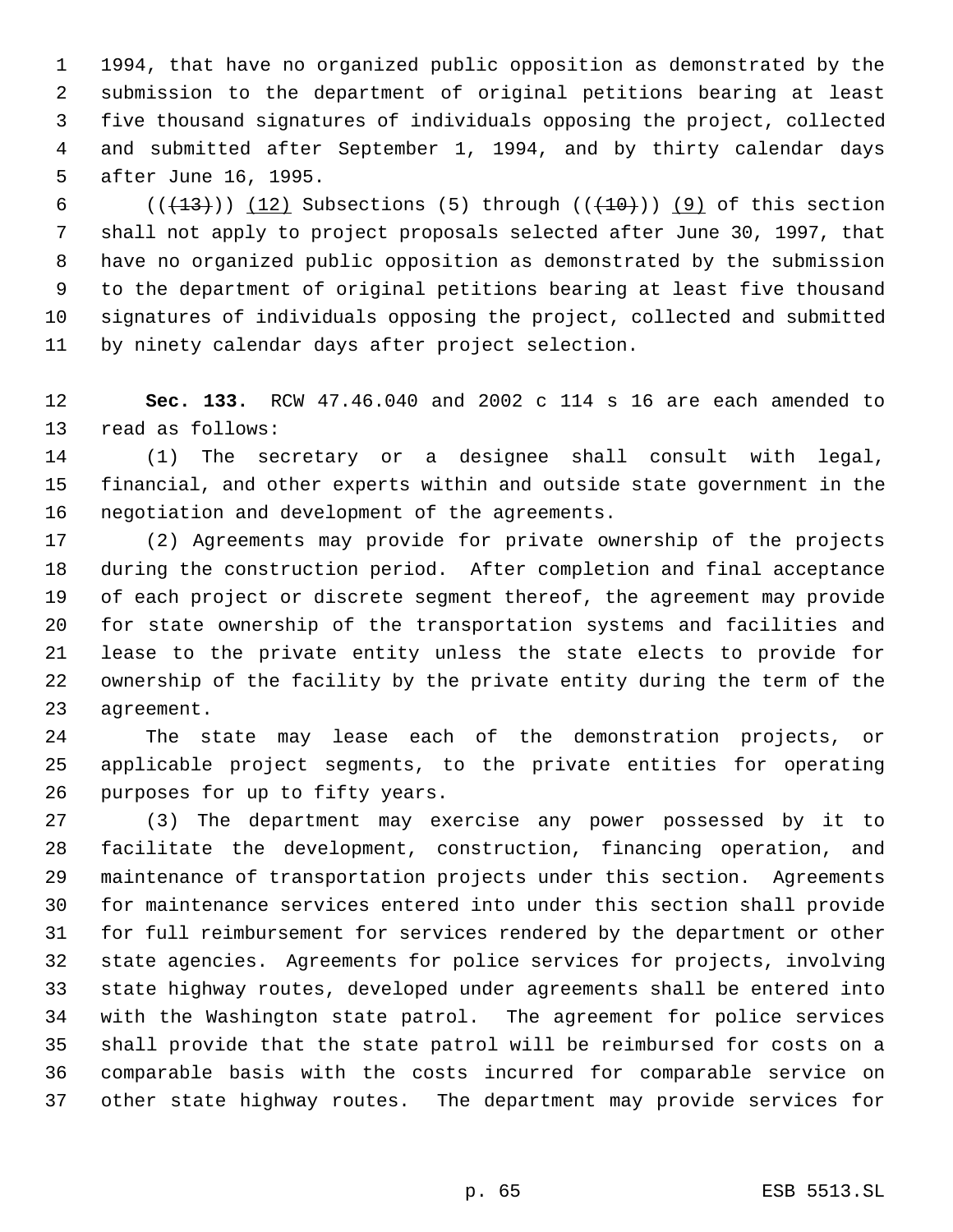which it is reimbursed, including but not limited to preliminary planning, environmental certification, and preliminary design of the demonstration projects.

 (4) The plans and specifications for each project constructed under this section shall comply with the department's standards for state projects. A facility constructed by and leased to a private entity is deemed to be a part of the state highway system for purposes of identification, maintenance, and enforcement of traffic laws and for the purposes of applicable sections of this title. Upon reversion of the facility to the state, the project must meet all applicable state standards. Agreements shall address responsibility for reconstruction or renovations that are required in order for a facility to meet all applicable state standards upon reversion of the facility to the state.

 (5) For the purpose of facilitating these projects and to assist the private entity in the financing, development, construction, and operation of the transportation systems and facilities, the agreements may include provisions for the department to exercise its authority, including the lease of facilities, rights of way, and airspace, exercise of the power of eminent domain, granting of development rights and opportunities, granting of necessary easements and rights of access, issuance of permits and other authorizations, protection from competition, remedies in the event of default of either of the parties, granting of contractual and real property rights, liability during construction and the term of the lease, authority to negotiate acquisition of rights of way in excess of appraised value, and any other provision deemed necessary by the secretary.

 (6) The agreements entered into under this section may include provisions authorizing the state to grant necessary easements and lease to a private entity existing rights of way or rights of way subsequently acquired with public or private financing. The agreements may also include provisions to lease to the entity airspace above or below the right of way associated or to be associated with the private entity's transportation facility. In consideration for the reversion rights in these privately constructed facilities, the department may negotiate a charge for the lease of airspace rights during the term of the agreement for a period not to exceed fifty years. If, after the expiration of this period, the department continues to lease these airspace rights to the private entity, it shall do so only at fair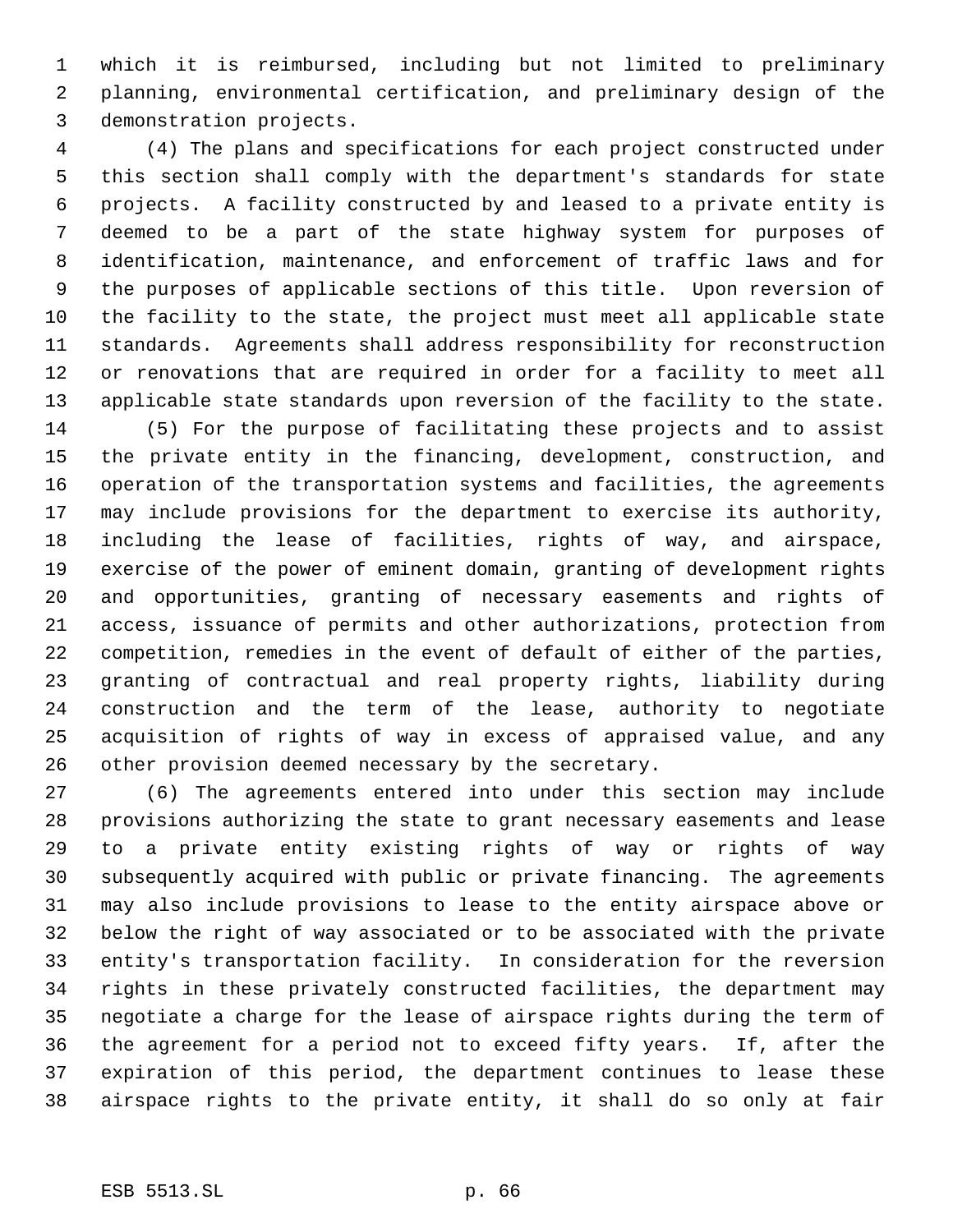market value. The agreement may also provide the private entity the right of first refusal to undertake projects utilizing airspace owned by the state in the vicinity of the public-private project.

 (7) Agreements under this section may include any contractual provision that is necessary to protect the project revenues required to repay the costs incurred to study, plan, design, finance, acquire, build, install, operate, enforce laws, and maintain toll highways, bridges, and tunnels and which will not unreasonably inhibit or prohibit the development of additional public transportation systems and facilities. Agreements under this section must secure and maintain liability insurance coverage in amounts appropriate to protect the project's viability and may address state indemnification of the private entity for design and construction liability where the state has approved relevant design and construction plans.

 (8) Agreements entered into under this section shall include a process that provides for public involvement in decision making with respect to the development of the projects.

 (9)(a) In carrying out the public involvement process required in subsection (8) of this section, the private entity shall proactively seek public participation through a process appropriate to the characteristics of the project that assesses and demonstrates public support among: Users of the project, residents of communities in the vicinity of the project, and residents of communities impacted by the project.

 (b) The private entity shall conduct a comprehensive public involvement process that provides, periodically throughout the development and implementation of the project, users and residents of communities in the affected project area an opportunity to comment upon key issues regarding the project including, but not limited to: (i) Alternative sizes and scopes; (ii) design; (iii) environmental assessment; (iv) right of way and access plans; (v) traffic impacts; (vi) tolling or user fee strategies and tolling or user fee ranges; (vii) project cost; (viii) construction impacts; (ix) facility operation; and (x) any other salient characteristics.

 (c) If the affected project area has not been defined, the private entity shall define the affected project area by conducting, at a minimum: (i) A comparison of the estimated percentage of residents of communities in the vicinity of the project and in other communities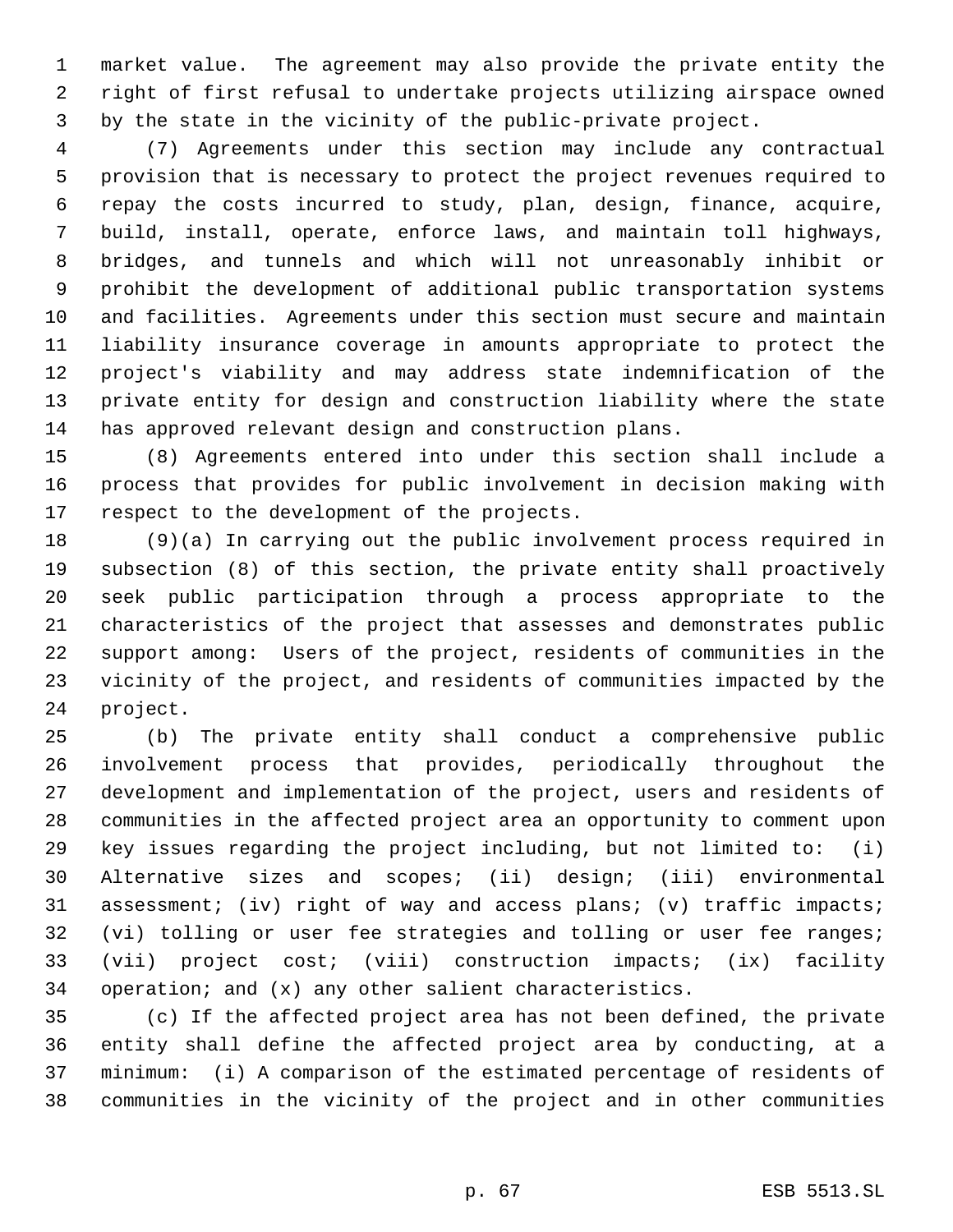impacted by the project who could be subject to tolls or user fees and the estimated percentage of other users and transient traffic that could be subject to tolls or user fees; (ii) an analysis of the anticipated traffic diversion patterns; (iii) an analysis of the potential economic impact resulting from proposed toll rates or user fee rates imposed on residents, commercial traffic, and commercial 7 entities in communities in the vicinity of and impacted by the project; (iv) an analysis of the economic impact of tolls or user fees on the price of goods and services generally; and (v) an analysis of the relationship of the project to state transportation needs and benefits. The agreement may require an advisory vote by users of and

residents in the affected project area.

 (d) In seeking public participation, the private entity shall establish a local involvement committee or committees comprised of residents of the affected project area, individuals who represent cities and counties in the affected project area, organizations formed to support or oppose the project, if such organizations exist, and users of the project. The private entity shall, at a minimum, establish a committee as required under the specifications of RCW 47.46.030(6)(b) (ii) and (iii) and appointments to such committee shall be made no later than thirty days after the project area is defined.

 (e) Local involvement committees shall act in an advisory capacity to the department and the private entity on all issues related to the development and implementation of the public involvement process established under this section.

 (f) The department and the private entity shall provide the 27 ((legislative transportation committee and)) local involvement committees with progress reports on the status of the public involvement process including the results of an advisory vote, if any occurs.

 (10) Nothing in this chapter limits the right of the secretary and his or her agents to render such advice and to make such recommendations as they deem to be in the best interests of the state and the public.

 **Sec. 134.** RCW 79A.05.125 and 1999 c 301 s 3 are each amended to read as follows:

(1) The department of transportation shall negotiate a franchise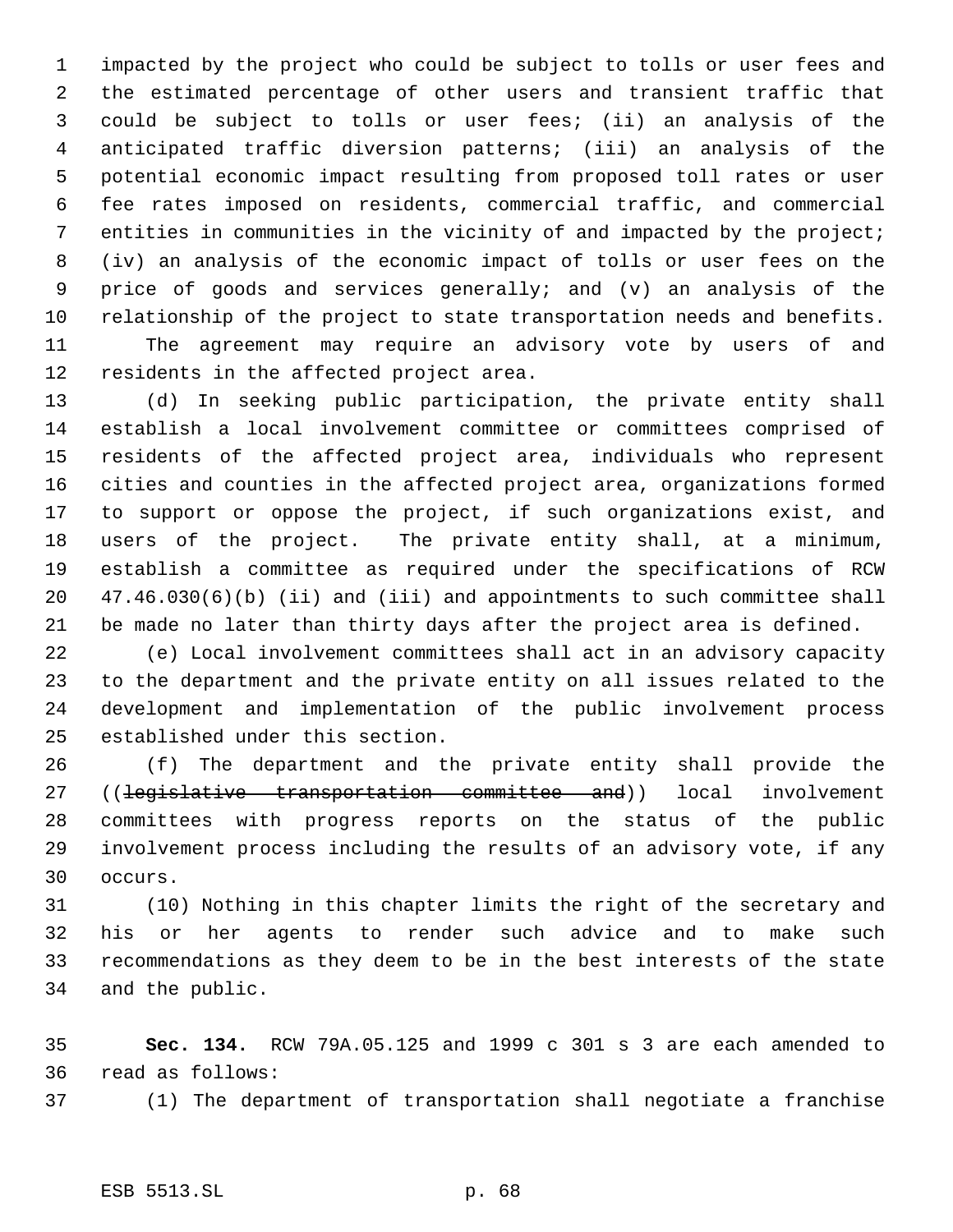with a rail carrier to establish and maintain a rail line over portions of the Milwaukee Road corridor owned by the state between Ellensburg and Lind. The department of transportation may negotiate such a franchise with any qualified rail carrier. Criteria for negotiating the franchise and establishing the right of way include:

 (a) Assurances that resources from the franchise will be sufficient to compensate the state for use of the property, including completion of a cross-state trail between Easton and the Idaho border;

 (b) Types of payment for use of the franchise, including payment for the use of federally granted trust lands in the transportation corridor;

(c) Standards for maintenance of the line;

 (d) Provisions ensuring that both the conventional and intermodal rail service needs of local shippers are met. Such accommodations may comprise agreements with the franchisee to offer or maintain adequate service or to provide service by other carriers at commercially reasonable rates;

 (e) Provisions requiring the franchisee, upon reasonable request of any other rail operator, to provide rail service and interchange freight over what is commonly known as the Stampede Pass rail line from 21 Cle Elum to Auburn at commercially reasonable rates;

 (f) If any part of the franchise agreement is invalidated by actions or rulings of the federal surface transportation board or a court of competent jurisdiction, the remaining portions of the franchise agreement are not affected;

(g) Compliance with environmental standards; and

(h) Provisions for insurance and the coverage of liability.

 (2) The franchise may provide for periodic review of financial arrangements under the franchise.

 (3) The department of transportation, in consultation with the 31 parks and recreation commission and the ((legislative)) senate and 32 house transportation committees, shall negotiate the terms of the franchise, and shall present the agreement to the parks and recreation commission for approval of as to terms and provisions affecting the cross-state trail or affecting the commission.

 (4) This section expires July 1, 2006, if the department of transportation does not enter into a franchise agreement for a rail line over portions of the Milwaukee Road corridor by July 1, 2006.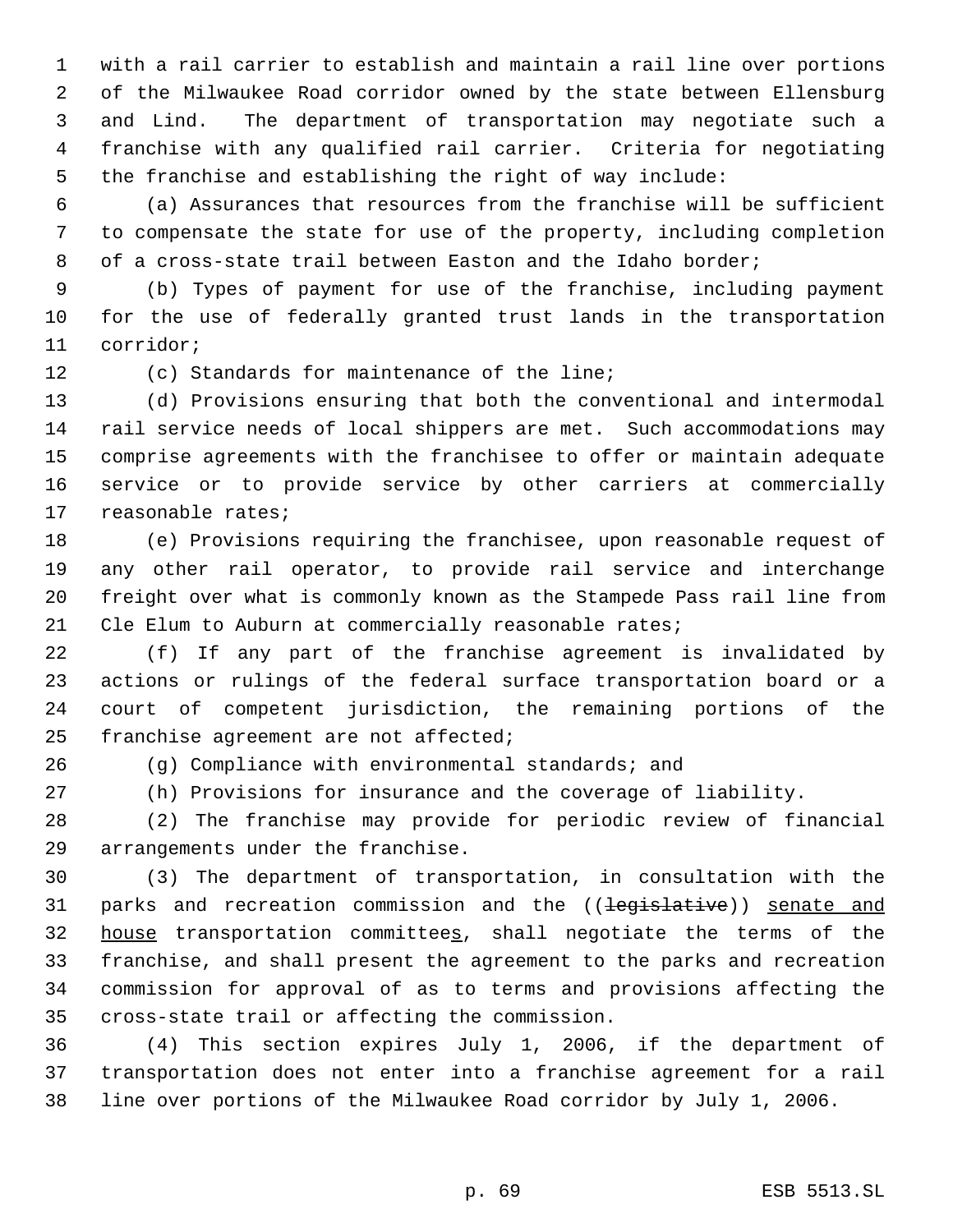**Sec. 135.** RCW 81.80.395 and 1988 c 138 s 1 are each amended to read as follows:

 The Washington utilities and transportation commission may enter into an agreement or arrangement with a duly authorized representative of the state of Idaho, for the purpose of granting to operators of commercial vehicles that are properly registered in the state of Idaho, the privilege of operating their vehicles in this state within a designated area near the border of their state without the need for registration as required by chapter 81.80 RCW if the state of Idaho grants a similar privilege to operators of commercial vehicles from this state. The initial designated area shall be limited to state route 195 from the Idaho border to Lewiston, and SR 12 from Lewiston to 13 Clarkston. ((The utilities and transportation commission shall submit 14 other proposed reciprocal agreements in designated border areas to the 15 legislative transportation committee for approval.))

 **Sec. 136.** RCW 81.104.110 and 1998 c 245 s 165 are each amended to read as follows:

 The legislature recognizes that the planning processes described in RCW 81.104.100 provide a recognized framework for guiding high capacity transportation studies. However, the process cannot guarantee appropriate decisions unless key study assumptions are reasonable.

 To assure appropriate system plan assumptions and to provide for review of system plan results, an expert review panel shall be appointed to provide independent technical review for development of any system plan which is to be funded in whole or in part by the imposition of any voter-approved local option funding sources enumerated in RCW 81.104.140.

 (1) The expert review panel shall consist of five to ten members who are recognized experts in relevant fields, such as transit operations, planning, emerging transportation technologies, engineering, finance, law, the environment, geography, economics, and political science.

 (2) The expert review panel shall be selected cooperatively by the 34 chairs of the ((legislative)) senate and house transportation committees, the secretary of the department of transportation, and the governor to assure a balance of disciplines. In the case of counties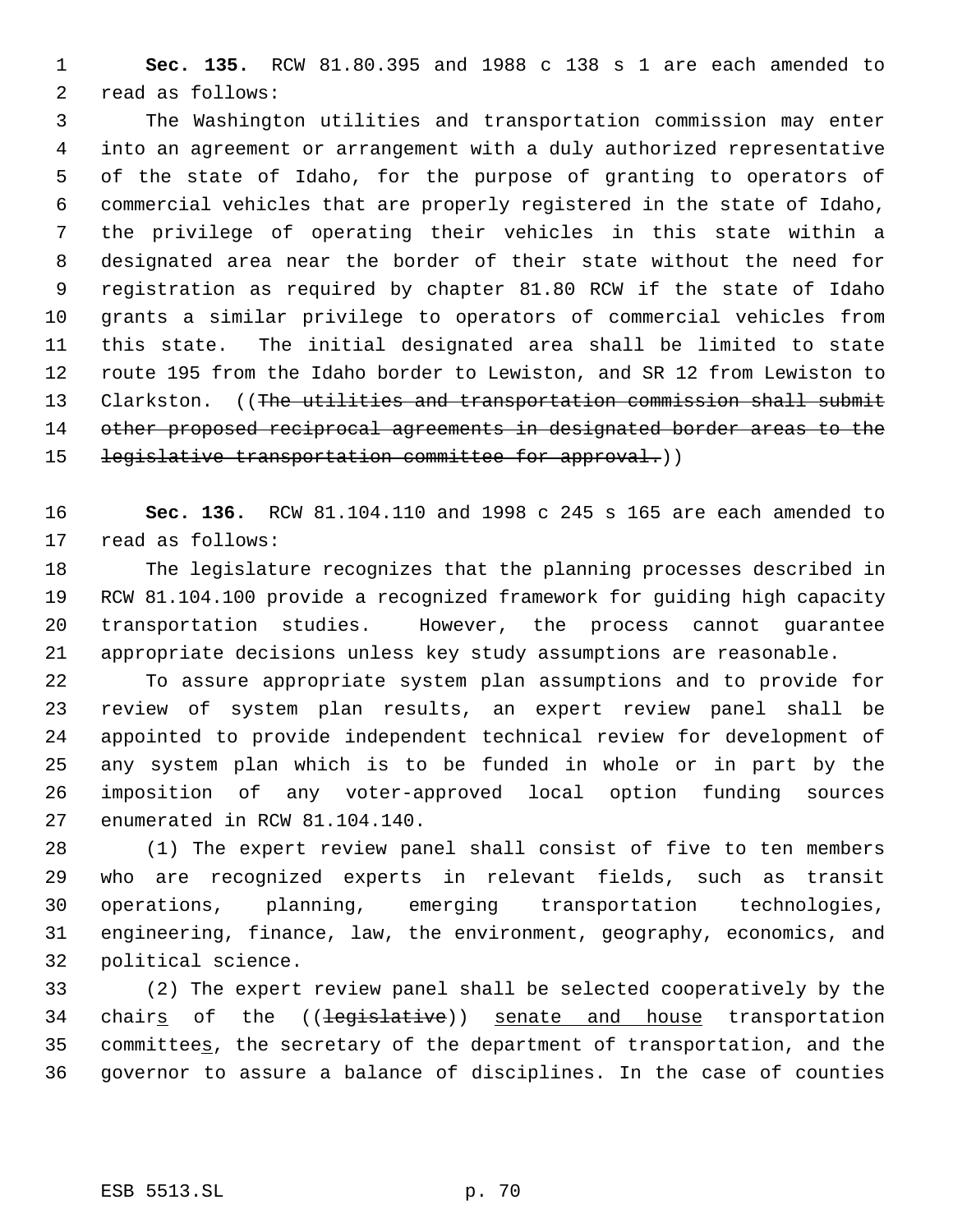adjoining another state or Canadian province the expert review panel membership shall be selected cooperatively with representatives of the adjoining state or Canadian province.

 (3) The chair of the expert review panel shall be designated by the appointing authorities.

 (4) The expert review panel shall serve without compensation but 7 shall be reimbursed for expenses according to ((chapter 43.03)) RCW 43.03.050 and 43.03.060. Reimbursement shall be paid from within the 9 existing resources of the local authority planning under this chapter.

 (5) The panel shall carry out the duties set forth in subsections (6) and (7) of this section until the date on which an election is held to consider the high capacity transportation system and financing 13 plans. ((Funds appropriated for expenses of the expert panel shall be 14 administered by the department of transportation.))

 (6) The expert panel shall review all reports required in RCW 81.104.100(2) and shall concentrate on service modes and concepts, costs, patronage and financing evaluations.

 (7) The expert panel shall provide timely reviews and comments on individual reports and study conclusions to the department of transportation, the regional transportation planning organization, the joint regional policy committee, and the submitting lead transit agency. In the case of counties adjoining another state or Canadian province, the expert review panel shall provide its reviews, comments, and conclusions to the representatives of the adjoining state or Canadian province.

26 (8) The ((legislative transportation committee)) local authority 27 planning under this chapter shall contract for consulting services for expert review panels. The amount of consultant support shall be 29 negotiated with each expert review panel by the ((<del>legislative</del> transportation committee)) local authority and shall be paid from 31 ((appropriations for that purpose from the high capacity transportation 32 account)) within the local authority's existing resources.

 **Sec. 137.** RCW 82.33.020 and 1992 c 231 s 34 are each amended to read as follows:

 (1) Four times each year the supervisor shall prepare, subject to the approval of the economic and revenue forecast council under RCW 82.33.010: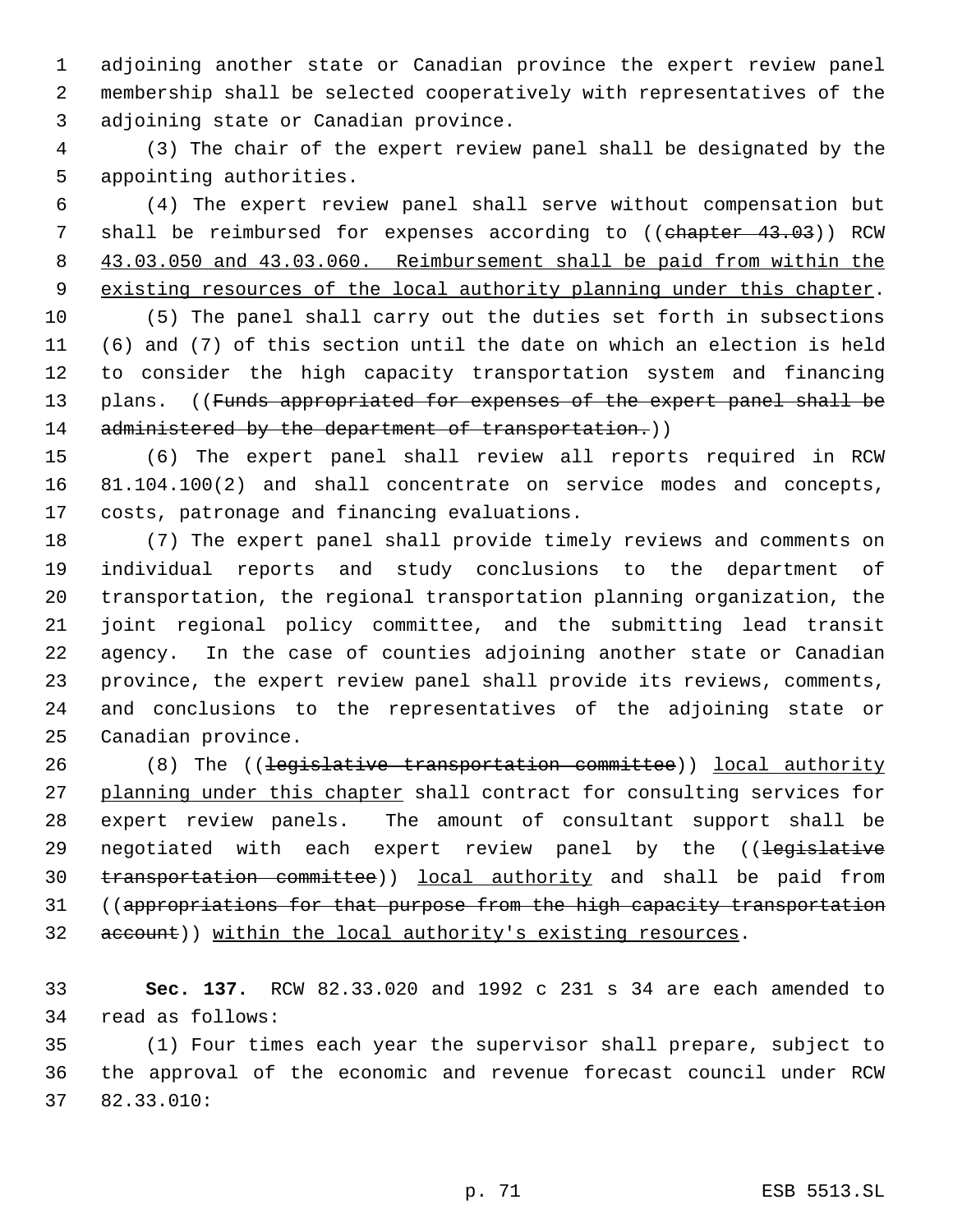(a) An official state economic and revenue forecast;

 (b) An unofficial state economic and revenue forecast based on optimistic economic and revenue projections; and

 (c) An unofficial state economic and revenue forecast based on pessimistic economic and revenue projections.

 (2) The supervisor shall submit forecasts prepared under this section, along with any unofficial forecasts provided under RCW 82.33.010, to the governor and the members of the committees on ways and means and the chairs of the committees on transportation of the 10 senate and house of representatives ((and the chair of the legislative 11 transportation committee)), including one copy to the staff of each of the committees, on or before November 20th, February 20th in the even- numbered years, March 20th in the odd-numbered years, June 20th, and September 20th. All forecasts shall include both estimated receipts and estimated revenues in conformance with generally accepted accounting principles as provided by RCW 43.88.037.

 (3) All agencies of state government shall provide to the supervisor immediate access to all information relating to economic and revenue forecasts. Revenue collection information shall be available to the supervisor the first business day following the conclusion of each collection period.

 (4) The economic and revenue forecast supervisor and staff shall co-locate and share information, data, and files with the tax research section of the department of revenue but shall not duplicate the duties and functions of one another.

 (5) As part of its forecasts under subsection (1) of this section, the supervisor shall provide estimated revenue from tuition fees as defined in RCW 28B.15.020.

 **Sec. 138.** RCW 82.70.060 and 2003 c 364 s 6 are each amended to read as follows:

 The commute trip reduction task force shall determine the effectiveness of the tax credit under RCW 82.70.020, the grant program in RCW 70.94.996, and the relative effectiveness of the tax credit and the grant program as part of its ongoing evaluation of the commute trip 35 reduction law and report to the ((<del>legislative</del>)) senate and house transportation committees and to the fiscal committees of the house of representatives and the senate. The report must include information on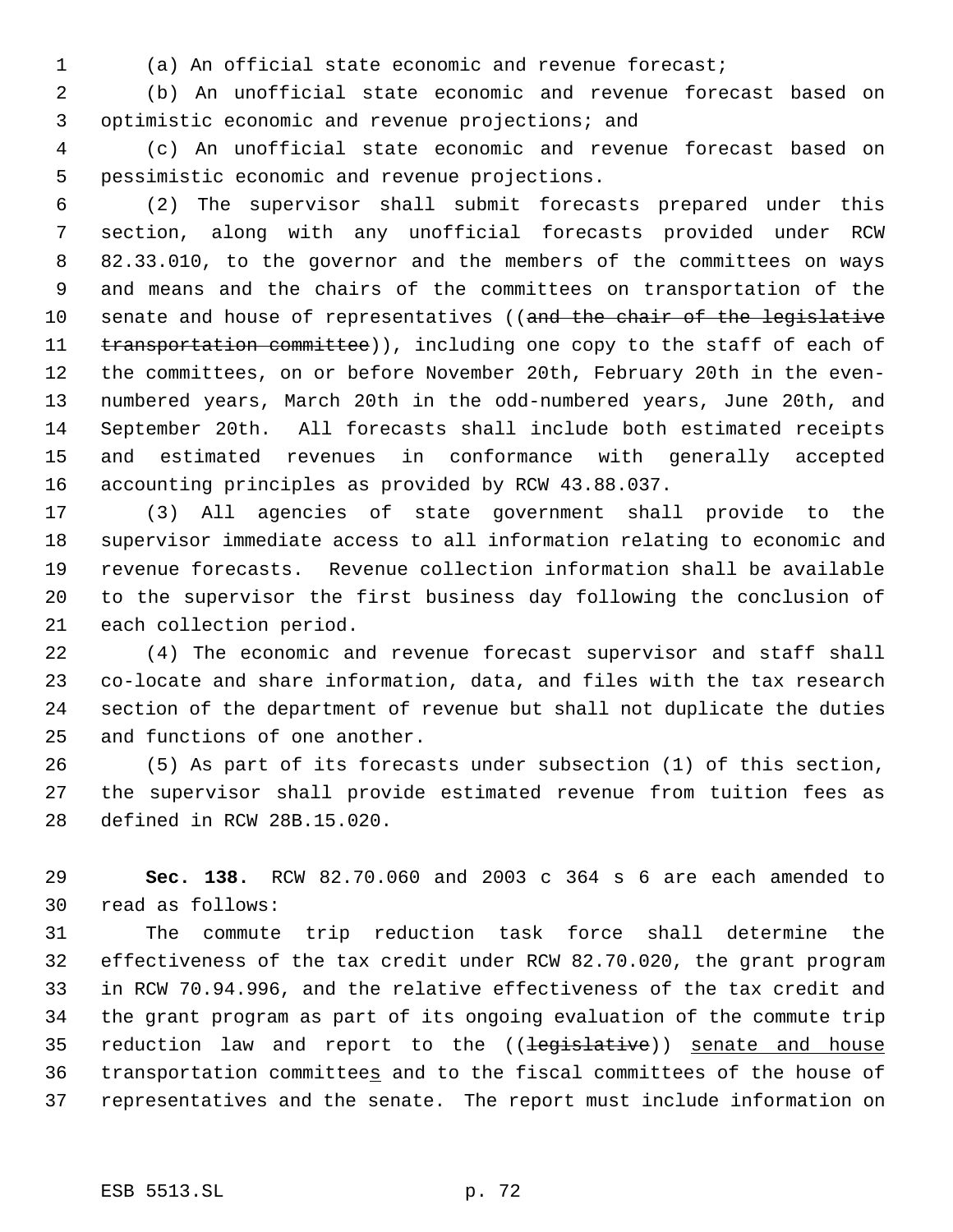the amount of tax credits claimed to date and recommendations on future funding between the tax credit program and the grant program. The report must be incorporated into the recommendations required in RCW 70.94.537(5).

 **Sec. 139.** RCW 82.80.070 and 2002 c 56 s 413 are each amended to read as follows:

 (1) The proceeds collected pursuant to the exercise of the local 8 option authority of RCW 82.80.010, ((82.80.020,)) 82.80.030, and 82.80.050 (hereafter called "local option transportation revenues") shall be used for transportation purposes only, including but not limited to the following: The operation and preservation of roads, streets, and other transportation improvements; new construction, reconstruction, and expansion of city streets, county roads, and state 14 highways and other transportation improvements; development and implementation of public transportation and high-capacity transit improvements and programs; and planning, design, and acquisition of right of way and sites for such transportation purposes. The proceeds collected from excise taxes on the sale, distribution, or use of motor vehicle fuel and special fuel under RCW 82.80.010 shall be used exclusively for "highway purposes" as that term is construed in Article II, section 40 of the state Constitution.

 (2) The local option transportation revenues shall be expended for transportation uses consistent with the adopted transportation and land use plans of the jurisdiction expending the funds and consistent with any applicable and adopted regional transportation plan for metropolitan planning areas.

 (3) Each local government with a population greater than eight thousand that levies or expends local option transportation funds, is also required to develop and adopt a specific transportation program that contains the following elements:

 (a) The program shall identify the geographic boundaries of the entire area or areas within which local option transportation revenues will be levied and expended.

 (b) The program shall be based on an adopted transportation plan for the geographic areas covered and shall identify the proposed operation and construction of transportation improvements and services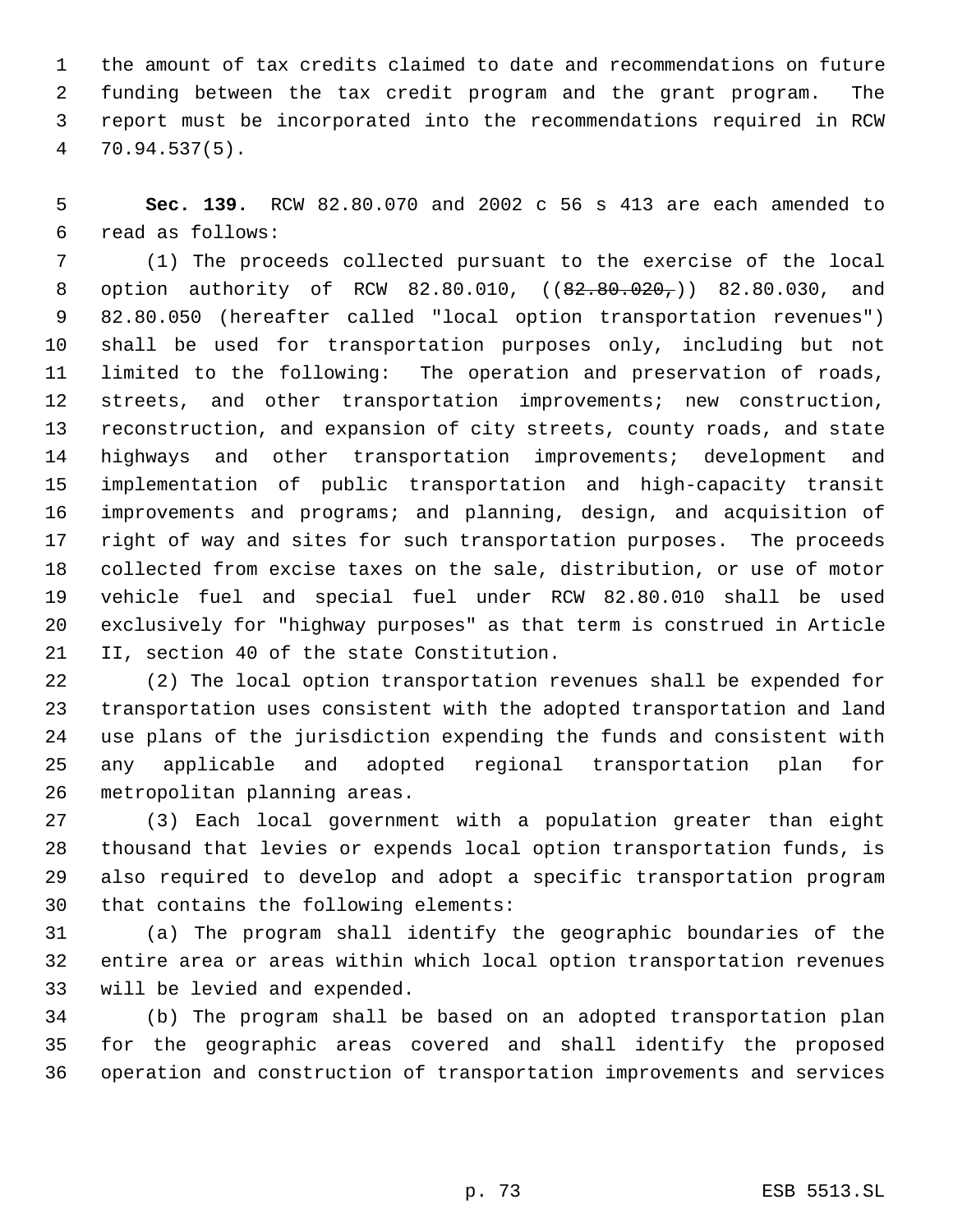in the designated plan area intended to be funded in whole or in part by local option transportation revenues and shall identify the annual costs applicable to the program.

 (c) The program shall indicate how the local transportation plan is coordinated with applicable transportation plans for the region and for adjacent jurisdictions.

 (d) The program shall include at least a six-year funding plan, updated annually, identifying the specific public and private sources and amounts of revenue necessary to fund the program. The program shall include a proposed schedule for construction of projects and expenditure of revenues. The funding plan shall consider the additional local tax revenue estimated to be generated by new development within the plan area if all or a portion of the additional revenue is proposed to be earmarked as future appropriations for transportation improvements in the program.

 (4) Local governments with a population greater than eight thousand exercising the authority for local option transportation funds shall periodically review and update their transportation program to ensure that it is consistent with applicable local and regional transportation and land use plans and within the means of estimated public and private revenue available.

 (5) In the case of expenditure for new or expanded transportation facilities, improvements, and services, priorities in the use of local option transportation revenues shall be identified in the transportation program and expenditures shall be made based upon the following criteria, which are stated in descending order of weight to be attributed:

(a) First, the project serves a multijurisdictional function;

 (b) Second, it is necessitated by existing or reasonably foreseeable congestion;

(c) Third, it has the greatest person-carrying capacity;

 (d) Fourth, it is partially funded by other government funds, such as from the state transportation improvement board, or by private sector contributions, such as those from the local transportation act, chapter 39.92 RCW; and

 (e) Fifth, it meets such other criteria as the local government determines is appropriate.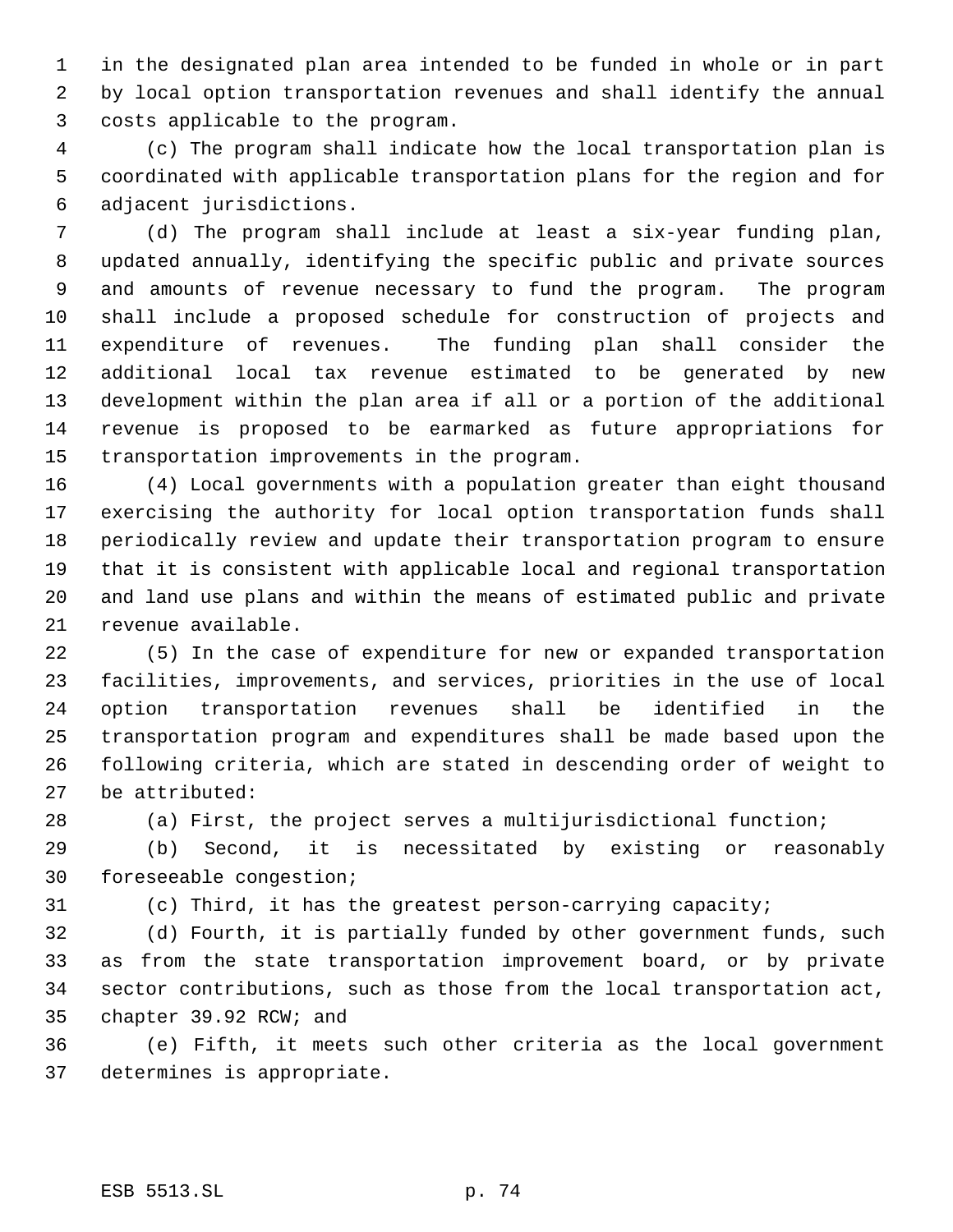(6) It is the intent of the legislature that as a condition of levying, receiving, and expending local option transportation revenues, no local government agency use the revenues to replace, divert, or loan any revenues currently being used for transportation purposes to 5 nontransportation purposes. ((The association of Washington cities and the Washington state association of counties, in consultation with the legislative transportation committee, shall study the issue of nondiversion and make recommendations to the legislative transportation committee for language implementing the intent of this section by 10 December 1, 1990.)

 (7) Local governments are encouraged to enter into interlocal agreements to jointly develop and adopt with other local governments the transportation programs required by this section for the purpose of accomplishing regional transportation planning and development.

 (8) Local governments may use all or a part of the local option transportation revenues for the amortization of local government general obligation and revenue bonds issued for transportation purposes consistent with the requirements of this section.

 (9) Subsections (1) through (8) of this section do not apply to a regional transportation investment district imposing a tax or fee under the local option authority of this chapter. Proceeds collected under the exercise of local option authority under this chapter by a district must be used in accordance with chapter 36.120 RCW.

 **Sec. 140.** RCW 90.03.525 and 1996 c 285 s 1 and 1996 c 230 s 1617 are each reenacted and amended to read as follows:

 (1) The rate charged by a local government utility to the department of transportation with respect to state highway right of way or any section of state highway right of way for the construction, operation, and maintenance of storm water control facilities under chapters 35.67, 35.92, 36.89, 36.94, 57.08, and 86.15 RCW, shall be thirty percent of the rate for comparable real property, except as otherwise provided in this section. The rate charged to the department with respect to state highway right of way or any section of state highway right of way within a local government utility's jurisdiction shall not, however, exceed the rate charged for comparable city street or county road right of way within the same jurisdiction. The legislature finds that the aforesaid rates are presumptively fair and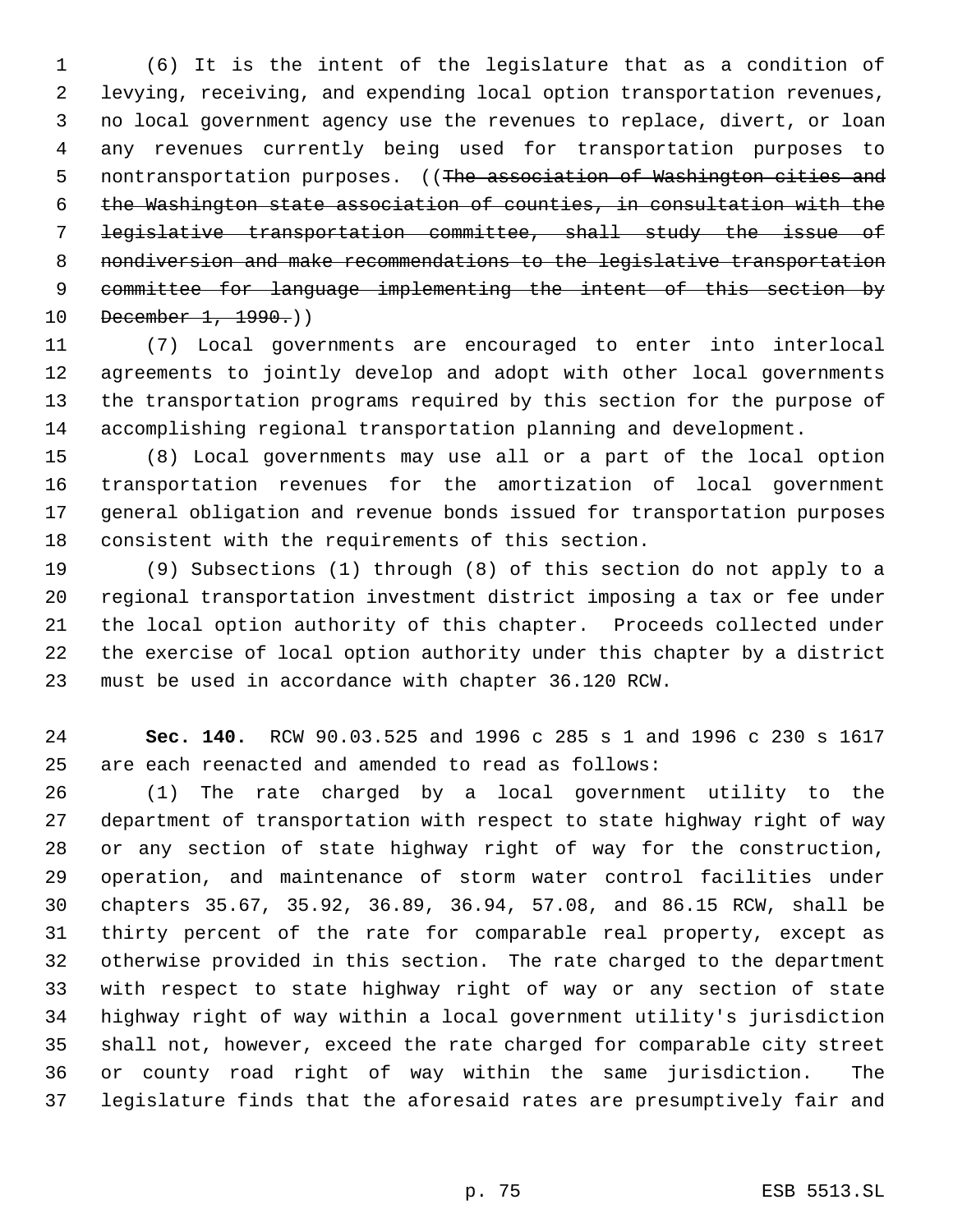equitable because of the traditional and continuing expenditures of the department of transportation for the construction, operation, and maintenance of storm water control facilities designed to control surface water or storm water runoff from state highway rights of way.

 (2) Charges paid under subsection (1) of this section by the department of transportation must be used solely for storm water control facilities that directly reduce state highway runoff impacts or implementation of best management practices that will reduce the need for such facilities. By January 1st of each year, beginning with calendar year 1997, the local government utility, in coordination with the department, shall develop a plan for the expenditure of the charges for that calendar year. The plan must be consistent with the objectives identified in RCW 90.78.010. In addition, beginning with the submittal for 1998, the utility shall provide a progress report on the use of charges assessed for the prior year. No charges may be paid until the plan and report have been submitted to the department.

 (3) The utility imposing the charge and the department of transportation may, however, agree to either higher or lower rates with respect to the construction, operation, or maintenance of any specific storm water control facilities based upon the annual plan prescribed in 21 subsection (2) of this section. (( $\pm f$  a different rate is agreed to, a report so stating shall be submitted to the legislative transportation 23 committee.)) If, after mediation, the local government utility and the 24 department of transportation cannot agree upon the proper rate, ((and after a report has been submitted to the legislative transportation 26 committee and after ninety days from submission of such report,)) either may commence an action in the superior court for the county in which the state highway right of way is located to establish the proper rate. The court in establishing the proper rate shall take into account the extent and adequacy of storm water control facilities constructed by the department and the actual benefits to the sections of state highway rights of way from storm water control facilities constructed, operated, and maintained by the local government utility. Control of surface water runoff and storm water runoff from state highway rights of way shall be deemed an actual benefit to the state highway rights of way. The rate for sections of state highway right of way as determined by the court shall be set forth in terms of the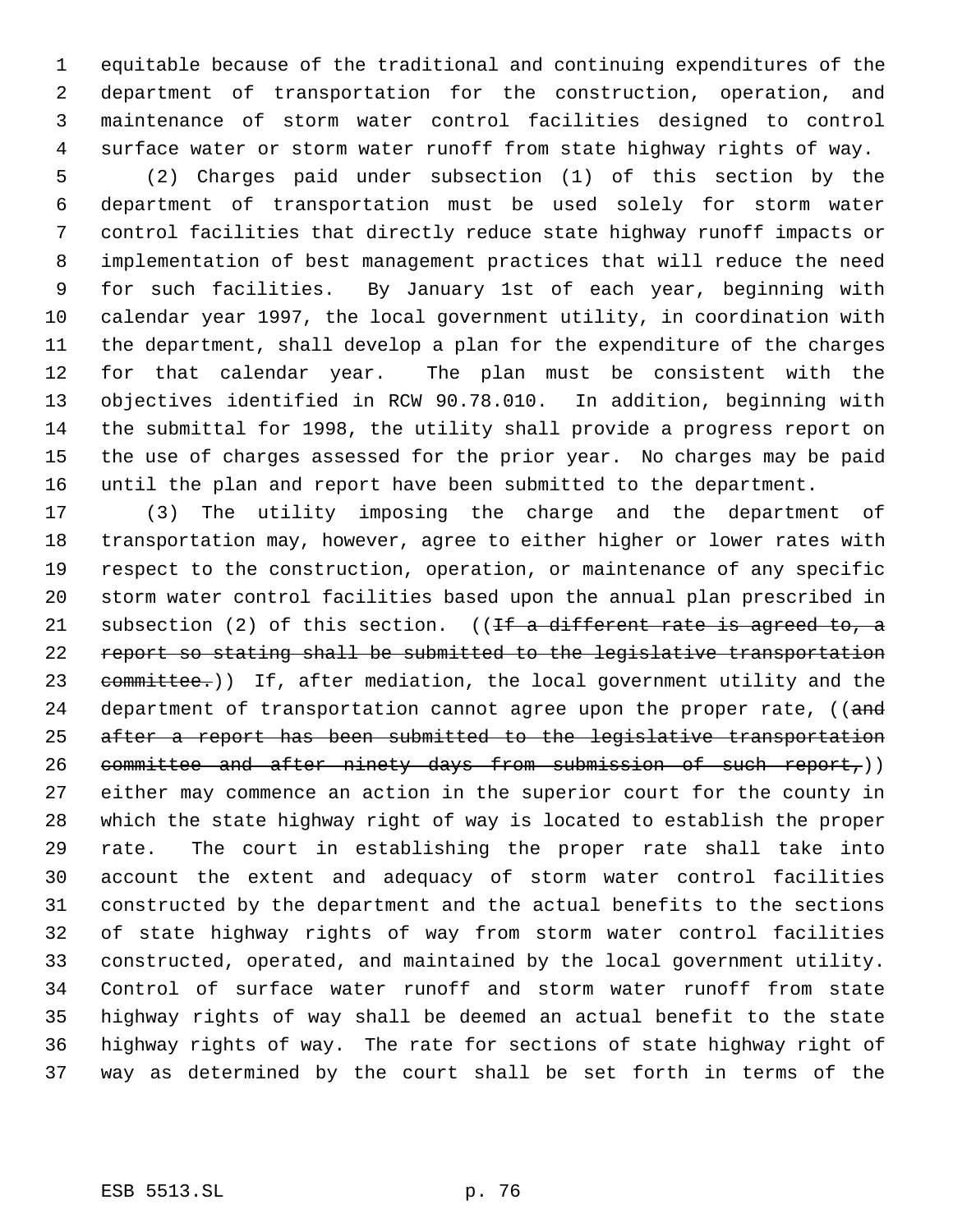percentage of the rate for comparable real property, but shall in no event exceed the rate charged for comparable city street or county road right of way within the same jurisdiction.

 (4) The legislature finds that the federal clean water act 5 (national ((pollution [pollutant])) pollutant discharge elimination system, 40 C.F.R. parts 122-124), the state water pollution control act, chapter 90.48 RCW, and the highway runoff program under chapter 8 ((90.70)) 90.71 RCW, mandate the treatment and control of storm water runoff from state highway rights of way owned by the department of transportation. Appropriations made by the legislature to the department of transportation for the construction, operation, and maintenance of storm water control facilities are intended to address applicable federal and state mandates related to storm water control and treatment. This section is not intended to limit opportunities for sharing the costs of storm water improvements between cities, counties, and the state.

 NEW SECTION. **Sec. 141.** The following acts or parts of acts are each repealed:

 (1) RCW 44.40.010 (Creation--Composition--Appointments-- Vacancies--Rules) and 1999 sp.s. c 1 s 616, 1980 c 87 s 39, 1971 ex.s. c 195 s 1, 1967 ex.s. c 145 s 68, 1965 ex.s. c 170 s 64, & 1963 ex.s. c 3 s 35;

(2) RCW 44.40.013 (Administration) and 2001 c 259 s 5;

 (3) RCW 44.40.015 (Executive committee--Selection--Duties) and 2001 c 259 s 6 & 1999 sp.s. c 1 s 617;

 (4) RCW 44.40.030 (Participation in activities of other organizations) and 1982 c 227 s 17, 1977 ex.s. c 235 s 7, 1971 ex.s. c 195 s 3, & 1963 ex.s. c 3 s 38;

 (5) RCW 44.40.040 (Members' allowances--Procedure for payment of committee's expenses) and 2001 c 259 s 7, 1979 c 151 s 157, 1977 ex.s. c 235 s 8, 1975 1st ex.s. c 268 s 3, 1971 ex.s. c 195 s 4, & 1963 ex.s. c 3 s 39;

 (6) RCW 44.40.090 (Delegation of powers and duties to senate and house transportation committees) and 2001 c 259 s 8, 1977 ex.s. c 235 s 10, & 1973 1st ex.s. c 210 s 2;

 (7) RCW 44.40.140 (Review of policy on fees imposed on nonpolluting fuels--Report) and 1983 c 212 s 2;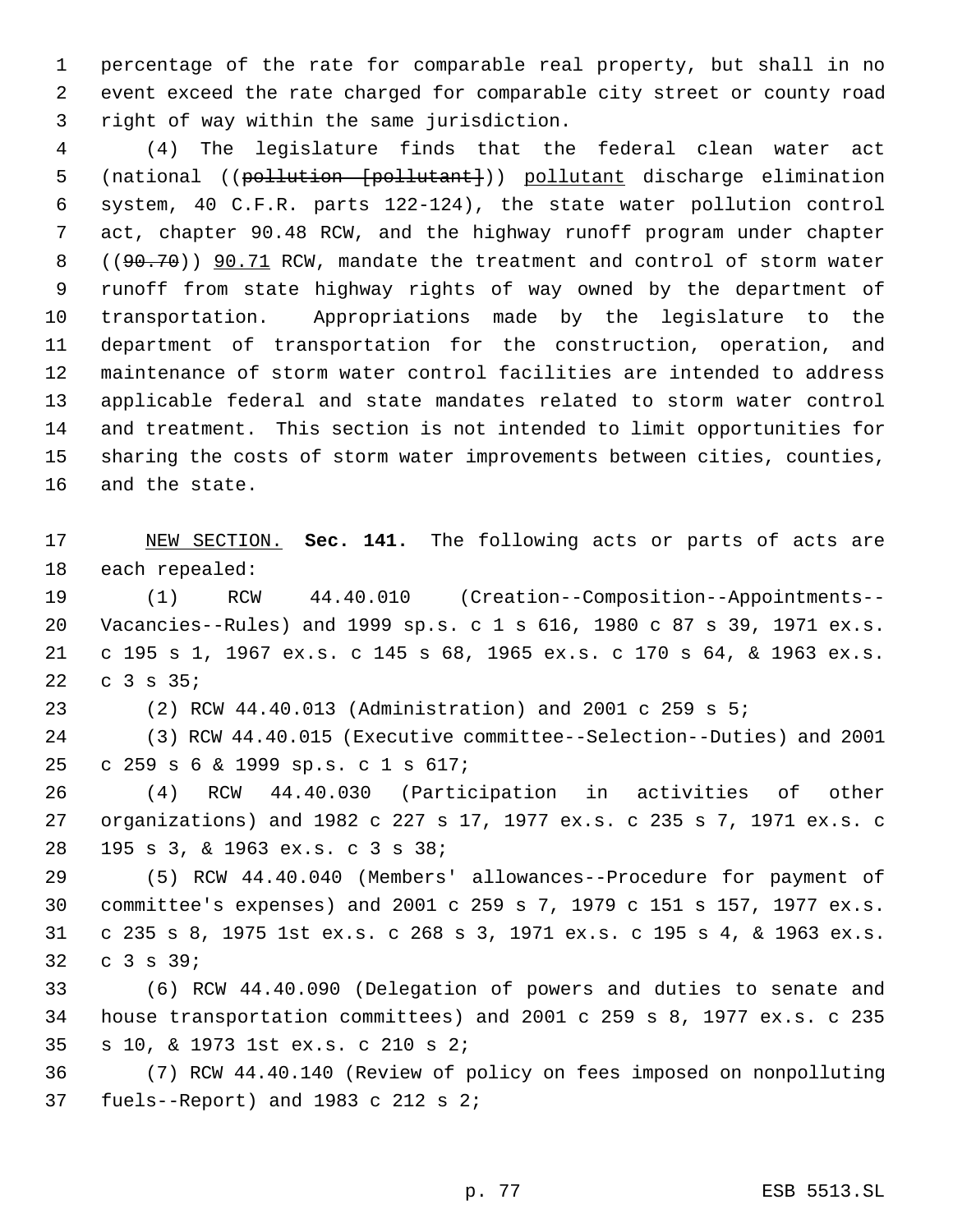(8) RCW 44.40.150 (Study--Recommendations for consideration-- Staffing) and 1998 c 245 s 88 & 1989 1st ex.s. c 6 s 14; (9) RCW 44.40.161 (Audit review of transportation-related agencies) and 2003 c 362 s 16; (10) RCW 53.08.350 (Moratorium on runway construction or extension, or initiation of new service--Certain counties affected) and 1992 c 190 s 2; (11) RCW 44.40.020 (Powers, duties, and studies) and 1996 c 129 s 9, 1977 ex.s. c 235 s 5, 1975 1st ex.s. c 268 s 1, & 1963 ex.s. c 3 s 36; (12) RCW 44.40.070 (State transportation agencies--Comprehensive programs and financial plans) and 1998 c 245 s 87, 1988 c 167 s 10, 1979 ex.s. c 192 s 3, 1979 c 158 s 112, 1977 ex.s. c 235 s 9, & 1973 1st ex.s. c 201 s 1; (13) RCW 44.40.080 (State transportation agencies--Recommended budget--Preparation and presentation--Contents) and 1973 1st ex.s. c 201 s 2; (14) RCW 44.40.100 (Contracts and programs authorized) and 2001 c 259 s 9, 1977 ex.s. c 235 s 11, 1975 1st ex.s. c 268 s 7, & 1973 1st ex.s. c 210 s 3; (15) RCW 46.23.040 (Review of agreement by legislative transportation committee) and 1982 c 212 s 4; (16) RCW 47.01.145 (Study reports available to legislators upon request) and 1984 c 7 s 76, 1971 ex.s. c 195 s 6, & 1967 ex.s. c 145 s 78; (17) RCW 47.05.090 (Application of 1993 c 490--Deviations) and 1993 c 490 s 6; (18) RCW 47.12.360 (Advanced environmental mitigation--Reports) and 1997 c 140 s 5; (19) RCW 47.76.340 (Evaluating program performance) and 1993 c 224 s 13 & 1990 c 43 s 8; (20) RCW 47.74.010 (Multistate Highway Transportation Agreement enacted, terms) and 1983 c 82 s 1; and (21) RCW 47.74.020 (Appointment of delegates to represent state) and 1983 c 82 s 2.

 NEW SECTION. **Sec. 142.** Part headings used in this act are no part of the law.